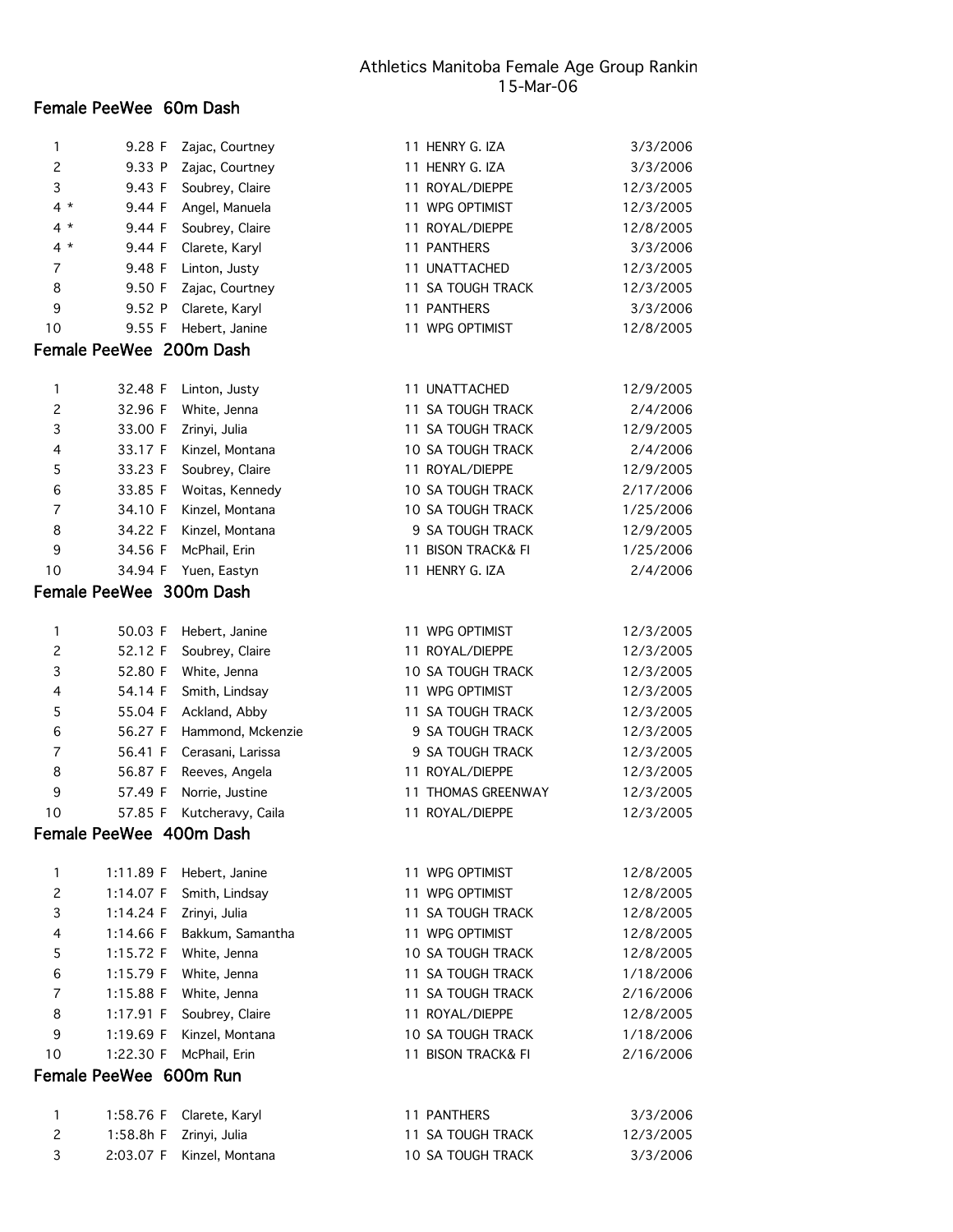|                |                         |                                        | 15-Mar-06                            |                        |
|----------------|-------------------------|----------------------------------------|--------------------------------------|------------------------|
| 4              | 2:03.18 F               | Kinzel, Montana                        | <b>10 SA TOUGH TRACK</b>             | 2/4/2006               |
| 5              | 2:05.9h F               | Kinzel, Madison                        | 11 SA TOUGH TRACK                    | 12/3/2005              |
| 6              | 2:06.08 F               | Woitas, Kennedy                        | 10 SA TOUGH TRACK                    | 3/3/2006               |
| 7              | 2:06.45 F               | White, Jenna                           | 11 SA TOUGH TRACK                    | 2/4/2006               |
| 8              | 2:06.9h F               | Kinzel, Montana                        | 9 SA TOUGH TRACK                     | 12/3/2005              |
| 9              | 2:08.21 F               | Jonassen, Danielle                     | 11 DALHOUSIE                         | 3/3/2006               |
| 10             | 2:08.3h F               | Ackland, Abby                          | 11 SA TOUGH TRACK                    | 12/3/2005              |
|                | Female PeeWee 800m Run  |                                        |                                      |                        |
| 1              | 2:46.62 F               |                                        | 11 WPG OPTIMIST                      |                        |
|                |                         | Hebert, Janine                         |                                      | 12/9/2005              |
| $\overline{c}$ | 2:47.90 F               | Smith, Lindsay                         | 11 WPG OPTIMIST                      | 12/9/2005              |
| 3              | 2:50.02 F               | Zrinyi, Julia                          | 11 SA TOUGH TRACK                    | 12/9/2005              |
| 4              | 2:58.62 F               | Kinzel, Madison                        | 11 SA TOUGH TRACK                    | 12/9/2005              |
| 5              | 3:00.28 F               | White, Jenna                           | 10 SA TOUGH TRACK                    | 12/9/2005              |
| 6              | 3:01.98 F               | Ackland, Abby                          | 11 SA TOUGH TRACK                    | 12/9/2005              |
| 7              | 3:04.20 F               | Kinzel, Montana                        | 10 SA TOUGH TRACK                    | 1/25/2006              |
| 8              | 3:05.41 F               | Kinzel, Montana                        | 9 SA TOUGH TRACK                     | 12/9/2005              |
| 9              | 3:07.32 F               | Woitas, Kennedy                        | 10 SA TOUGH TRACK                    | 2/17/2006              |
| 10             | 3:09.93 F               | Reeves, Angela                         | 11 ROYAL/DIEPPE                      | 12/9/2005              |
|                | Female PeeWee 1000m Run |                                        |                                      |                        |
| 1              |                         | 4:11.4h F Libbrecht, Adair             | <b>10 SA TOUGH TRACK</b>             | 12/3/2005              |
|                | Female PeeWee 1500m Run |                                        |                                      |                        |
|                |                         |                                        |                                      |                        |
| 1              | 5:56.23 F               | Ackland, Abby                          | 11 SA TOUGH TRACK                    | 12/8/2005              |
| $\overline{c}$ | 6:57.98 F               | Talmage, Brenna                        | 11 ROYAL/DIEPPE                      | 1/18/2006              |
|                | <b>Female PeeWee</b>    | High Jump                              |                                      |                        |
| 1              | $1.10m$ F               | Hebert, Janine                         | 11 WPG OPTIMIST                      | 12/8/2005              |
| $\overline{c}$ | 1.05m F                 | Soubrey, Claire                        | 11 ROYAL/DIEPPE                      | 12/8/2005              |
|                | Female PeeWee           | <b>Pole Vault</b>                      |                                      |                        |
|                |                         |                                        |                                      |                        |
| 1              | 1.45m F                 | Linton, Justy                          | 11 UNATTACHED                        | 12/9/2005              |
|                | <b>Female PeeWee</b>    | Long Jump                              |                                      |                        |
| 1              | 3.70m F                 | Linton, Justy                          | 11 UNATTACHED                        | 12/3/2005              |
| $\overline{c}$ | 3.57m F                 | Zajac, Janine                          | 10 SA TOUGH TRACK                    | 2/16/2006              |
| 3              | 3.55m F                 | Zajac, Courtney                        | 11 HENRY G. IZA                      | 3/3/2006               |
| 4              | 3.49m F                 | Soubrey, Claire                        | 11 ROYAL/DIEPPE                      | 12/3/2005              |
| 5              | 3.46m F                 | Hebert, Janine                         | 11 WPG OPTIMIST                      | 12/3/2005              |
| 6              | 3.40m F                 | Woitas, Kennedy                        | <b>10 SA TOUGH TRACK</b>             | 1/25/2006              |
| 7              | 3.38m F                 | Linton, Justy                          | 11 UNATTACHED                        | 12/9/2005              |
| 8              | 3.36m F                 | Kutcheravy, Caila                      | 11 ROYAL/DIEPPE                      | 12/3/2005              |
| 9              | 3.28m F                 | McPhail, Erin                          | 11 BISON TRACK& FI                   | 2/16/2006              |
| $10 *$         | 3.18m F                 | Zajac, Janine                          | <b>10 SA TOUGH TRACK</b>             | 1/25/2006              |
| $10 *$         | 3.18m F                 | Hammond, Mckenzie                      | <b>10 SA TOUGH TRACK</b>             | 3/3/2006               |
|                | <b>Female PeeWee</b>    | Long Jump Standing                     |                                      |                        |
|                |                         |                                        |                                      |                        |
|                |                         | Woitas, Kennedy                        | <b>10 SA TOUGH TRACK</b>             | 2/16/2006              |
| 1              | 1.80m F                 |                                        |                                      |                        |
| 2              | 1.68m F                 | Zajac, Janine                          | 10 SA TOUGH TRACK                    | 2/16/2006              |
| 3              | 1.47m F                 | McKay, Michelle                        | 11 ROAD TO GOLD                      | 2/16/2006              |
| 4<br>5         | 1.43m F<br>1.30m F      | Berube, Marie-Andree<br>McKay, Vanessa | 11 BISON TRACK& FI<br>8 ROAD TO GOLD | 2/17/2006<br>2/16/2006 |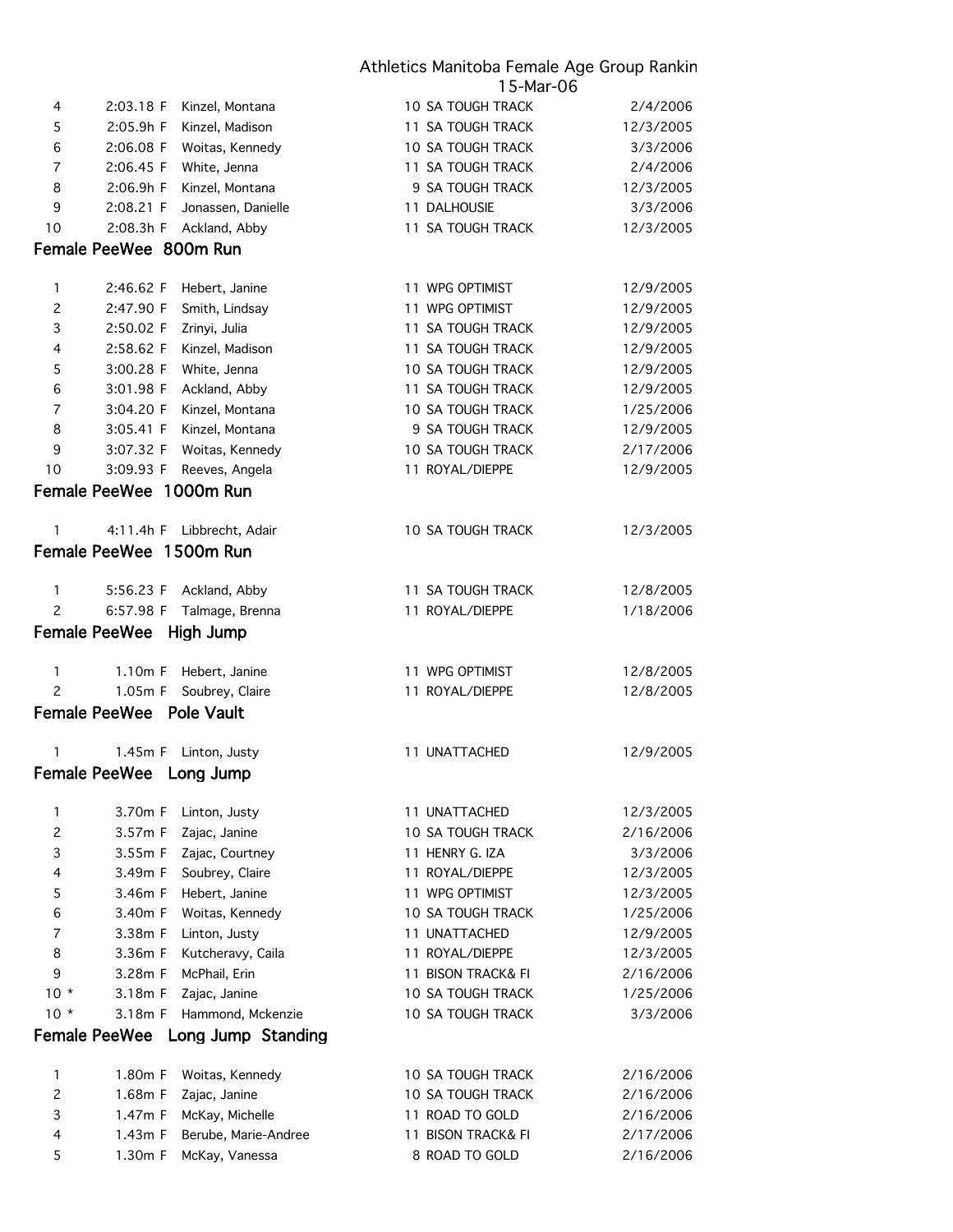# Female PeeWee Shot Put 2.73kg

| 1                   | 6.88m F                 | Clarete, Karyl             | 11 PANTHERS                            | 3/3/2006               |
|---------------------|-------------------------|----------------------------|----------------------------------------|------------------------|
| $\overline{c}$      | 6.72m F                 | Glowa, Sarah               | 11 HENRY G. IZA                        | 2/4/2006               |
| 3                   | 6.65m F                 | Reeves, Angela             | 11 ROYAL/DIEPPE                        | 12/3/2005              |
| 4                   | 6.42m F                 | Soubrey, Claire            | 11 ROYAL/DIEPPE                        | 12/9/2005              |
| 5                   | 6.34m F                 | Soubrey, Claire            | 11 ROYAL/DIEPPE                        | 12/3/2005              |
| 6                   | 6.28m F                 | Hebert, Janine             | 11 WPG OPTIMIST                        | 12/3/2005              |
| 7                   | 6.22m F                 | Hebert, Janine             | 11 WPG OPTIMIST                        | 12/9/2005              |
| 8                   | 6.06m F                 | Phillips, Alicia           | 11 IMMACULATE HEART                    | 3/3/2006               |
| 9                   | 5.78m F                 | Humniski, Ali              | 11 IMMACULATE HEART                    | 3/3/2006               |
| 10                  | 5.70m F                 | Yuen, Eastyn               | 11 HENRY G. IZA                        | 2/4/2006               |
|                     | Female Bantam 60m Dash  |                            |                                        |                        |
|                     |                         |                            |                                        |                        |
| 1                   | 8.44 F                  | Mooney, Cayla              | 13 SA TOUGH TRACK                      | 12/8/2005              |
| $\overline{c}$      | 8.49 F                  | Mooney, Cayla              | 13 SA TOUGH TRACK                      | 12/3/2005              |
| 3                   | 8.75 P                  | Simes, Kate                | 13 SA TOUGH TRACK                      | 3/3/2006               |
| 4                   | 8.78 P                  | Graceffo, Amy              | <b>12 STEM HUSKIES</b>                 | 3/3/2006               |
| 5                   | 8.84 F                  | Simes, Kate                | 13 SA TOUGH TRACK                      | 3/3/2006               |
| 6                   | 8.85 F                  | Simes, Kate                | 12 SA TOUGH TRACK                      | 12/3/2005              |
| 7                   | 8.87 F                  | Graceffo, Amy              | <b>12 STEM HUSKIES</b>                 | 3/3/2006               |
| 8                   | 8.89 F                  | Saczuk, Katie              | 13 ST. JOHN'S                          | 12/3/2005              |
| 9                   | 8.90 P                  | Sandor, Erika              | <b>13 STEM HUSKIES</b>                 | 3/3/2006               |
| 10                  | 8.98 F                  | Gajadhar, Hailey           | 13 WPG OPTIMIST                        | 12/3/2005              |
|                     | Female Bantam 200m Dash |                            |                                        |                        |
|                     |                         |                            |                                        |                        |
| $1 *$<br>$1 *$      | 28.55 F                 | Mooney, Cayla              | 13 SA TOUGH TRACK                      | 12/9/2005              |
|                     | 28.55 F                 | Graceffo, Amy              | <b>12 STEM HUSKIES</b>                 | 3/3/2006               |
| 3                   | 29.04 F                 | Simes, Kate                | 12 SA TOUGH TRACK                      | 12/9/2005              |
| 4<br>5              | 29.09 F<br>29.23 P      | Simes, Kate<br>Simes, Kate | 13 SA TOUGH TRACK<br>13 SA TOUGH TRACK | 3/3/2006<br>3/3/2006   |
| 6                   |                         |                            | <b>13 RIVER HEIGHTS</b>                | 2/10/2006              |
| 7                   | 29.60 F                 | MacGregor, Dawn            | 12 STEM HUSKIES                        | 3/3/2006               |
|                     | 29.65 P<br>29.69 F      | Graceffo, Amy              | 13 JOHN PRITCHARD                      | 3/3/2006               |
| 8<br>9              | 29.79 P                 | Maneluk, Megan             | <b>13 RIVER HEIGHTS</b>                | 2/10/2006              |
| 10                  | 30.05 F                 | MacGregor, Dawn            | 13 WPG OPTIMIST                        | 3/3/2006               |
|                     | Female Bantam 300m Dash | Sparrow, Eadyn             |                                        |                        |
|                     |                         |                            |                                        |                        |
| 1                   | 46.68 F                 | Grondin, Renee             | 13 WPG OPTIMIST                        | 12/3/2005              |
| 2                   | 47.15 F                 | Cale, Laura                | 13 SA TOUGH TRACK                      | 12/3/2005              |
| 3                   | 47.23 F                 | Huebert, Sarah             | 13 WPG OPTIMIST                        | 12/3/2005              |
| 4                   | 49.10 F                 | Saczuk, Katie              | 13 ST. JOHN'S                          | 12/3/2005              |
| 5                   | 51.32 F                 | Kroeker, Carolyne          | 12 WPG OPTIMIST                        | 12/3/2005              |
| 6                   | 51.92 F                 | Carels, Jordan             | <b>12 THOMAS GREENWAY</b>              | 12/3/2005              |
| 7                   | 53.04 F                 | Richtik, Taylor            | 12 SA TOUGH TRACK                      | 12/3/2005              |
| 8                   | 59.43 F                 | Schuchardt, Maddie         | <b>12 CHURCHILL</b>                    | 12/3/2005              |
| 9                   | 1:01.55 F               | Moore, Kelly               | <b>12 THOMAS GREENWAY</b>              | 12/3/2005              |
|                     | Female Bantam 400m Dash |                            |                                        |                        |
|                     |                         |                            |                                        |                        |
| 1<br>$\overline{c}$ | 1:05.58 F               | Mooney, Cayla              | 13 SA TOUGH TRACK<br>13 WPG OPTIMIST   | 12/8/2005              |
|                     | 1:05.72 F               | Grondin, Renee             |                                        | 12/8/2005              |
| 3<br>4              | 1:06.33 F               | Huebert, Sarah             | 13 WPG OPTIMIST<br>13 RIVER HEIGHTS    | 12/8/2005<br>2/10/2006 |
|                     | 1:08.20 F               | MacGregor, Dawn            |                                        |                        |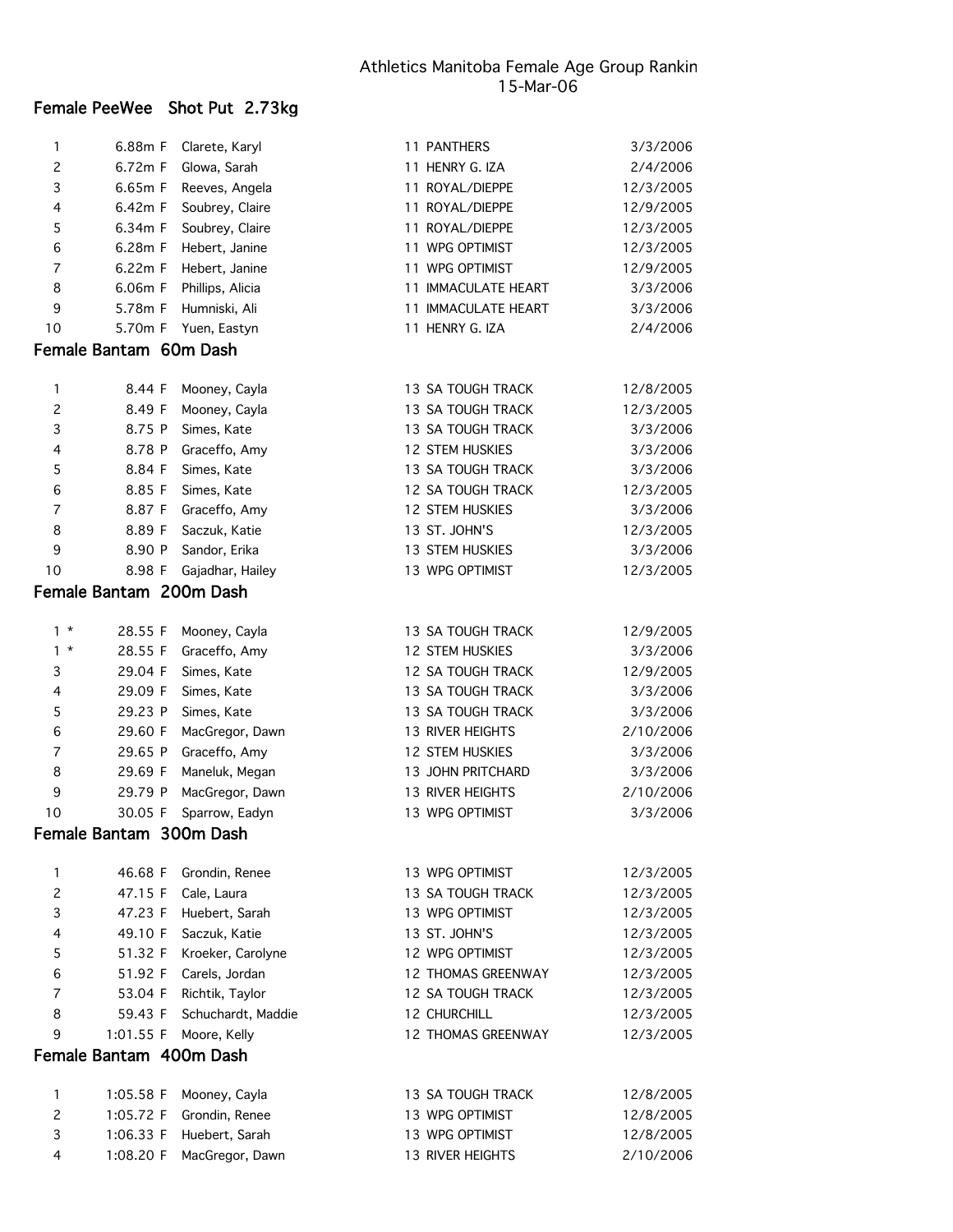|                           |                        |                                       | 15-Mar-06                |           |
|---------------------------|------------------------|---------------------------------------|--------------------------|-----------|
| 5                         | 1:08.70 F              | Hebert, Janine                        | 12 WPG OPTIMIST          | 2/10/2006 |
| 6                         | 1:09.09 F              | Hebert, Janine                        | 12 WPG OPTIMIST          | 3/3/2006  |
| $\overline{7}$            | 1:09.22 F              | Hebert, Janine                        | 12 WPG OPTIMIST          | 1/18/2006 |
| 8                         | 1:09.33 F              | Kroeker, Carolyne                     | 13 WPG OPTIMIST          | 2/10/2006 |
| 9                         | 1:09.92 F              | Kroeker, Carolyne                     | 13 WPG OPTIMIST          | 3/3/2006  |
| 10                        | 1:10.46 F              | Kroeker, Carolyne                     | 13 WPG OPTIMIST          | 2/16/2006 |
|                           | Female Bantam 600m Run |                                       |                          |           |
|                           |                        |                                       |                          |           |
| 1                         | 1:51.9h F              | Grondin, Renee                        | 13 WPG OPTIMIST          | 12/3/2005 |
| $\mathbf{2}$              | 1:56.7h F              | Kroeker, Carolyne                     | 12 WPG OPTIMIST          | 12/3/2005 |
| $\ensuremath{\mathsf{3}}$ | 2:07.2h F              | Matte, Jessica                        | 13 ST. JOHN'S            | 12/3/2005 |
| 4                         | 2:08.2h F              | Richtik, Taylor                       | 12 SA TOUGH TRACK        | 12/3/2005 |
| 5                         | 2:22.9h F              | Pollard, Emelie                       | 12 ST. JOHN'S            | 12/3/2005 |
|                           | Female Bantam 800m Run |                                       |                          |           |
| $\mathbf{1}$              | 2:36.35 F              | Grondin, Renee                        | 13 WPG OPTIMIST          | 12/9/2005 |
| $\overline{c}$            | 2:36.96 F              | Johnston, Ainsley                     | 13 SA TOUGH TRACK        | 3/3/2006  |
| 3                         | 2:37.08 F              | Johnston, Ainsley                     | 13 SA TOUGH TRACK        | 2/17/2006 |
| 4                         | 2:38.25 F              | Johnston, Ainsley                     | 13 SA TOUGH TRACK        | 2/10/2006 |
| 5                         | 2:38.42 F              | Zrinyi, Julia                         | 12 SA TOUGH TRACK        | 3/3/2006  |
| 6                         | 2:40.42 F              | Hebert, Janine                        | 12 WPG OPTIMIST          | 3/3/2006  |
| $\overline{7}$            | 2:41.07 F              | Huebert, Sarah                        | 13 WPG OPTIMIST          | 12/9/2005 |
| 8                         | 2:41.13 F              | Zrinyi, Julia                         | 12 SA TOUGH TRACK        | 2/10/2006 |
| 9                         | 2:41.14 F              | Hebert, Janine                        | 12 WPG OPTIMIST          | 2/10/2006 |
| 10                        | 2:41.66 F              | Smith, Lindsay                        | 12 WPG OPTIMIST          | 3/3/2006  |
|                           |                        | Female Bantam 1000m Run               |                          |           |
|                           |                        |                                       |                          |           |
| $\mathbf{1}$              | 3:45.3h F              | Johnston, Ainsley                     | 12 SA TOUGH TRACK        | 12/3/2005 |
| $\overline{c}$            | 4:01.8h F              | Pollard, Emelie                       | 12 ST. JOHN'S            | 12/3/2005 |
| 3                         | 4:33.9h F              | Clark, Jeanice                        | 12 ST. JOHN'S            | 12/3/2005 |
| 4                         | 4:44.2h F              | Gentry, Karli                         | 12 ST. JOHN'S            | 12/3/2005 |
|                           |                        | Female Bantam 1500m Run               |                          |           |
| 1                         | 5:14.59 F              | Johnston, Ainsley                     | 13 SA TOUGH TRACK        | 3/3/2006  |
| $\mathbf{2}$              | 5:16.12 F              | Zrinyi, Julia                         | 12 SA TOUGH TRACK        | 3/3/2006  |
| 3                         | 5:28.28 F              | Johnston, Ainsley                     | 13 SA TOUGH TRACK        | 2/16/2006 |
| 4                         | 5:29.31 F              | Zrinyi, Julia                         | <b>12 SA TOUGH TRACK</b> | 2/10/2006 |
| 5                         | 5:34.90 F              | Smith, Lindsay                        | 12 WPG OPTIMIST          | 3/3/2006  |
| 6                         | 5:37.41 F              | Johnston, Ainsley                     | <b>12 SA TOUGH TRACK</b> | 12/8/2005 |
| $\overline{7}$            | 5:37.48 F              | McGavin, Alex                         | 13 SA TOUGH TRACK        | 3/3/2006  |
| 8                         | 5:40.04 F              | keats, jessica                        | 13 LANCERS               | 3/3/2006  |
| 9                         | 5:46.37 F              | Hocking, Natalie                      | 12 SA TOUGH TRACK        | 12/8/2005 |
| 10                        | 5:50.10 F              | keats, jessica                        | 13 LANCERS               | 2/10/2006 |
|                           |                        | Female Bantam 3000m Run               |                          |           |
|                           |                        |                                       |                          |           |
| $\mathbf{1}$              | 12:18.66 F             | McGavin, Alex                         | 12 SA TOUGH TRACK        | 12/3/2005 |
| $\overline{c}$            | 12:48.77 F             | keats, jessica                        | 13 LANCERS               | 2/10/2006 |
| 3                         | 14:16.94 F             | Ferris, Brittany                      | 13 WESTDALE              | 12/9/2005 |
| 4                         | 15:48.24 F             | Sutherland, Candace                   | 13 ROAD TO GOLD          | 1/25/2006 |
|                           |                        | Female Bantam 60m Hurdles 0.762m-7.0m |                          |           |
|                           |                        |                                       |                          |           |

|  | 10.73 F MacGregor, Dawn | 13 RIVER HEIGHTS          | 3/3/2006 |
|--|-------------------------|---------------------------|----------|
|  | 11.20 F Carels, Jordan  | <b>13 THOMAS GREENWAY</b> | 3/3/2006 |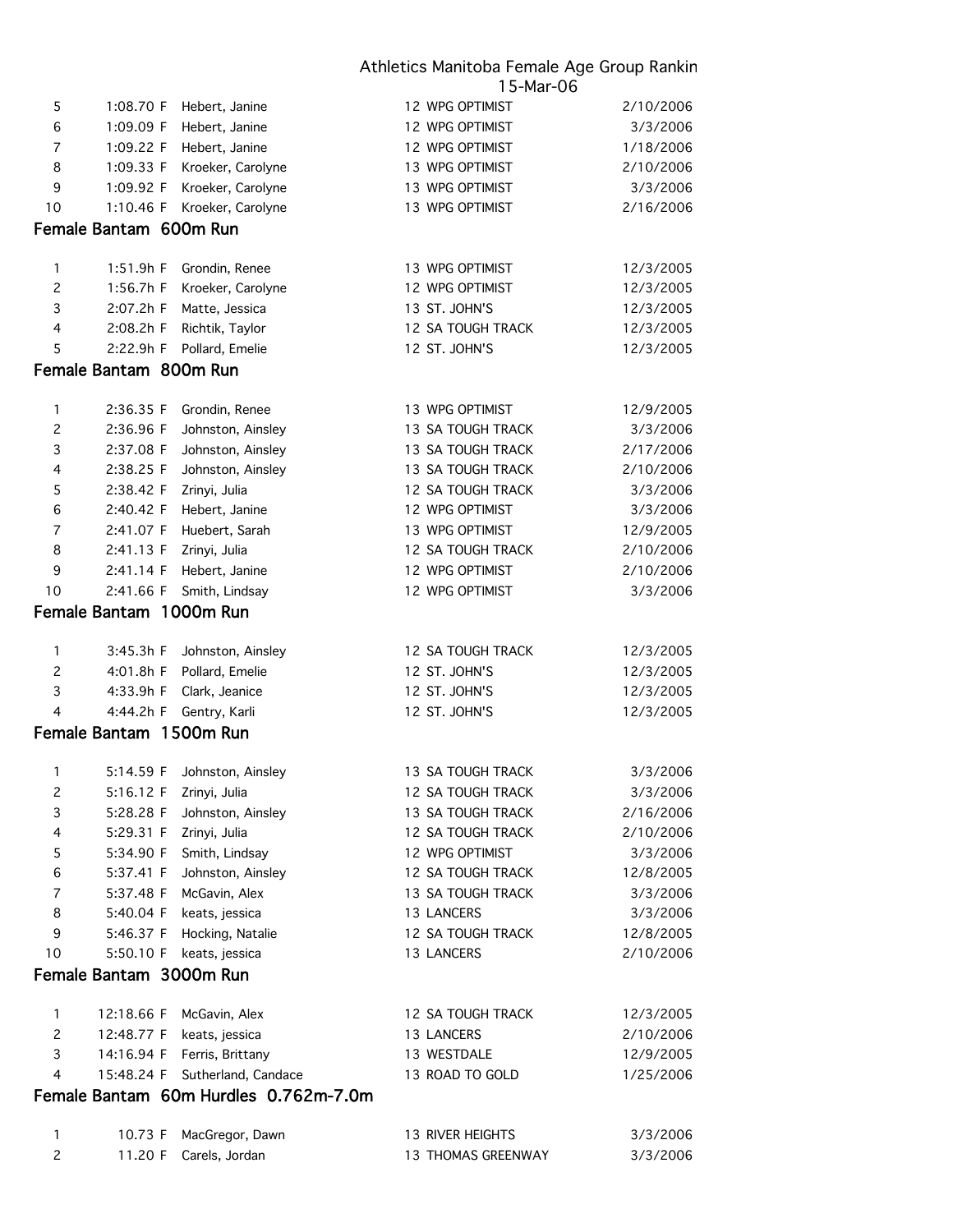| 3                        | 11.34 F                  | MacGregor, Dawn                  | 13 RIVER HEIGHTS        | 2/10/2006 |
|--------------------------|--------------------------|----------------------------------|-------------------------|-----------|
| $\overline{\mathcal{L}}$ | 11.55 F                  | Zarychta, Emily                  | <b>13 RIVER HEIGHTS</b> | 3/3/2006  |
| 5                        | 11.95 F                  | Zarychta, Emily                  | <b>13 RIVER HEIGHTS</b> | 2/10/2006 |
| 6                        | 12.18 F                  | mayers, jennifer                 | 13 LANCERS              | 3/3/2006  |
| 7                        | 12.38 F                  | mayers, jennifer                 | 13 LANCERS              | 2/10/2006 |
| 8                        | 12.42 F                  | Carels, Jordan                   | 12 THOMAS GREENWAY      | 12/3/2005 |
| 9                        | 12.79 F                  | Koch, Alyssa                     | 13 WESTDALE             | 12/9/2005 |
| 10                       | 13.13 F                  | Sutherland, Hayley               | 13 THOMAS GREENWAY      | 3/3/2006  |
|                          | Female Bantam High Jump  |                                  |                         |           |
|                          |                          |                                  |                         |           |
| $\mathbf{1}$             | 1.43m F                  | Zarychta, Emily                  | <b>13 RIVER HEIGHTS</b> | 3/3/2006  |
| $\overline{c}$           | 1.42m F                  | Zarychta, Emily                  | 13 RIVER HEIGHTS        | 2/10/2006 |
| $3 *$                    | 1.35m F                  | Creith, Justine                  | 13 THOMAS GREENWAY      | 12/3/2005 |
| $3 *$                    | 1.35m F                  | Chapman, Kayleigh                | 13 ESTC                 | 3/3/2006  |
| 5                        | 1.32m F                  | Carels, Jordan                   | 12 THOMAS GREENWAY      | 12/3/2005 |
| 6                        | 1.29m F                  | MacGregor, Dawn                  | 13 RIVER HEIGHTS        | 3/3/2006  |
| 7                        | 1.25m F                  | Reeves, Angela                   | 12 ROYAL/DIEPPE         | 1/18/2006 |
| 8                        | 1.23m F                  | Rosolowich, Lauren               | 13 JOHN PRITCHARD       | 3/3/2006  |
| 9                        | 1.20m F                  | Reeves, Angela                   | 12 ROYAL/DIEPPE         | 2/17/2006 |
| $10 *$                   | 1.15m F                  | Reeves, Angela                   | 12 ROYAL/DIEPPE         | 2/10/2006 |
| $10 *$                   | 1.15m F                  | MacGregor, Dawn                  | 13 RIVER HEIGHTS        | 2/10/2006 |
| $10 *$                   | 1.15m F                  | Barnard, Karley                  | 13 JOHN PRITCHARD       | 3/3/2006  |
| $10 *$                   | 1.15m F                  | Corner, Kayla                    | 13 RIVER HEIGHTS        | 3/3/2006  |
| $10 *$                   | 1.15m F                  | Pugh, Megan                      | 13 RIVER HEIGHTS        | 3/3/2006  |
| $10 *$                   | 1.15m F                  | Reeves, Angela                   | 12 ROYAL/DIEPPE         | 3/3/2006  |
| $10 *$                   | 1.15m F                  | Anhalt, Michelle                 | 13 GENERAL BYNG         | 3/3/2006  |
|                          | Female Bantam Pole Vault |                                  |                         |           |
|                          |                          |                                  |                         |           |
| $1 *$                    | 1.50m F                  | Linton, Justy                    | 12 UNATTACHED           | 2/10/2006 |
| $1 *$                    | 1.50m F                  | Linton, Justy                    | 12 UNATTACHED           | 3/3/2006  |
|                          | Female Bantam Long Jump  |                                  |                         |           |
| $\mathbf{1}$             | 4.29m F                  | Mooney, Cayla                    | 13 SA TOUGH TRACK       | 12/9/2005 |
| $\overline{c}$           | 4.09m F                  | Mooney, Cayla                    | 13 SA TOUGH TRACK       | 12/3/2005 |
| 3                        | 3.98m F                  | Carels, Jordan                   | 13 THOMAS GREENWAY      | 3/3/2006  |
| 4                        | 3.92m F                  | MacGregor, Dawn                  | 13 RIVER HEIGHTS        | 3/3/2006  |
| 5                        | 3.90m F                  | MacGregor, Dawn                  | 13 RIVER HEIGHTS        | 2/10/2006 |
| 6                        | 3.82m F                  | Zarychta, Emily                  | 13 RIVER HEIGHTS        | 3/3/2006  |
| 7                        | 3.75m F                  | Sparrow, Eadyn                   | 13 WPG OPTIMIST         | 3/3/2006  |
| 8                        | 3.74m F                  | Linton, Justy                    | 12 UNATTACHED           | 3/3/2006  |
| 9                        | 3.64m F                  | Kroeker, Carolyne                | 13 WPG OPTIMIST         | 2/17/2006 |
| 10                       | 3.59m F                  | Sparrow, Eadyn                   | 12 WPG OPTIMIST         | 12/3/2005 |
|                          |                          | Female Bantam Long Jump Standing |                         |           |
|                          |                          |                                  |                         |           |
| 1                        | 1.90m F                  | Zajac, Courtney                  | 12 SA TOUGH TRACK       | 2/16/2006 |
|                          |                          | Female Bantam Shot Put 2.73kg    |                         |           |
|                          |                          |                                  |                         |           |
| 1                        | 9.19m F                  | Zarychta, Emily                  | <b>13 RIVER HEIGHTS</b> | 2/10/2006 |
| 2                        | 7.82m F                  | Zarychta, Emily                  | <b>13 RIVER HEIGHTS</b> | 3/3/2006  |
| 3                        | 7.79m F                  | aime, danika                     | 13 LANCERS              | 3/3/2006  |
| 4                        | 7.54m F                  | Simes, Kate                      | 13 SA TOUGH TRACK       | 3/3/2006  |
| 5                        | 7.36m F                  | Barnard, Karley                  | 13 JOHN PRITCHARD       | 3/3/2006  |
| 6                        | 7.26m F                  | keats, jessica                   | 13 LANCERS              | 3/3/2006  |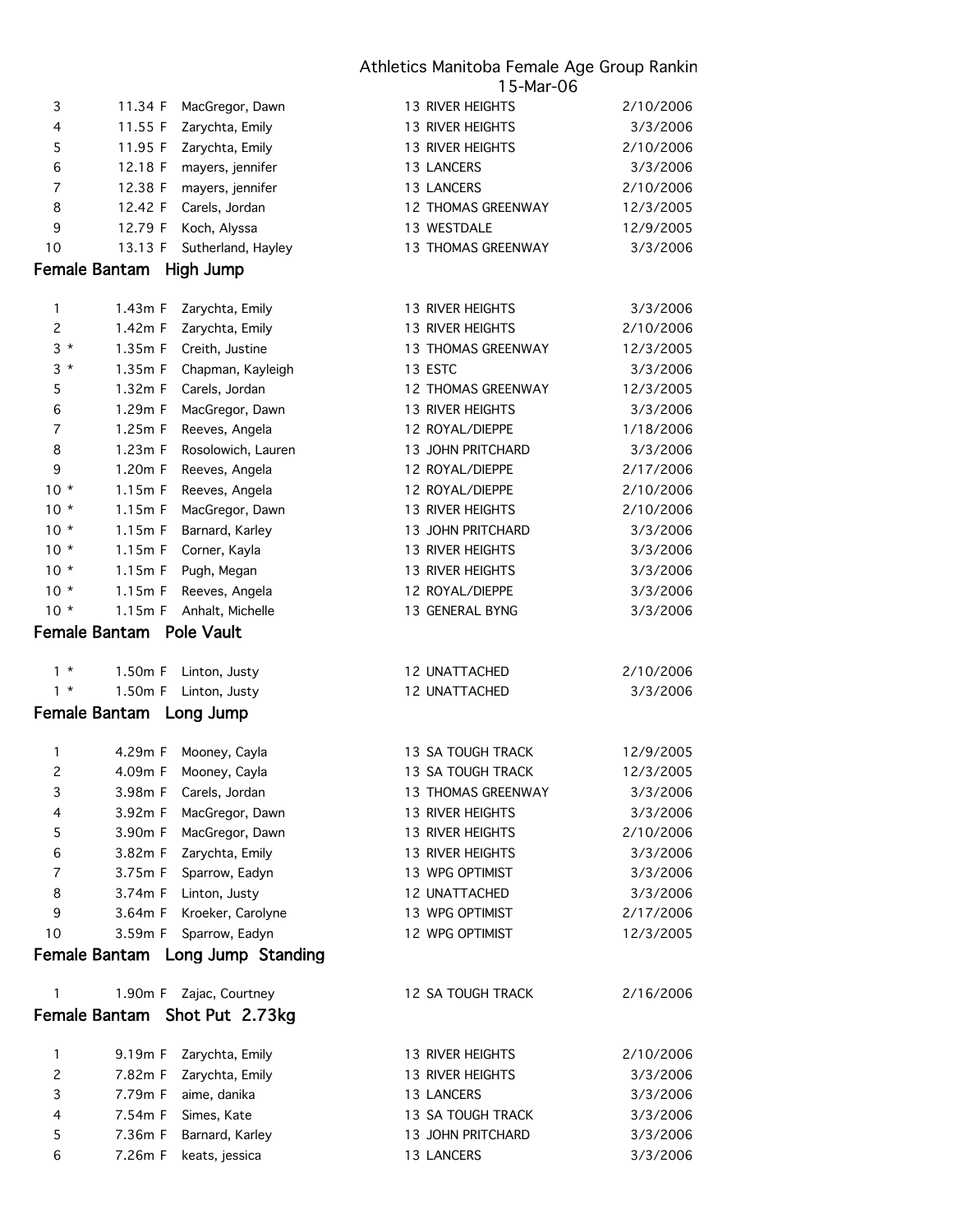| $\overline{7}$ | 6.95m F                 | Arndt, Pamela          | 13 BDN RIVALS      | 3/3/2006  |
|----------------|-------------------------|------------------------|--------------------|-----------|
| 8              | 6.85m F                 | Robak, Deena           | <b>12 PANTHERS</b> | 2/10/2006 |
| 9              | 6.51m F                 | Arndt, Pamela          | 13 BDN RIVALS      | 2/10/2006 |
| 10             | 6.48m F                 | Johannsen, Jenna       | 13 WPG OPTIMIST    | 1/18/2006 |
|                |                         |                        |                    |           |
|                | Female Midget 60m Dash  |                        |                    |           |
| 1              | 8.25 F                  | Johnson, Alyssa        | 15 ROAD TO GOLD    | 3/3/2006  |
| $\overline{c}$ | 8.28 F                  | Mooney, Cayla          | 14 SA TOUGH TRACK  | 3/3/2006  |
| 3              | 8.29 F                  | Boxill, Alicia         | 15 BISON TRACK& FI | 12/8/2005 |
| 4              |                         |                        | 15 ROAD TO GOLD    | 3/3/2006  |
| $5 *$          | 8.35 P                  | Johnson, Alyssa        |                    |           |
|                | 8.41 P                  | Mooney, Cayla          | 14 SA TOUGH TRACK  | 2/10/2006 |
| $5*$           | 8.41 F                  | Johnson, Alyssa        | 15 ROAD TO GOLD    | 2/16/2006 |
| $5*$           | 8.41 F                  | Mooney, Cayla          | 14 SA TOUGH TRACK  | 1/18/2006 |
| 8              | 8.45 F                  | Barron, Stephanie      | 14 SA TOUGH TRACK  | 12/8/2005 |
| 9              | 8.47 F                  | Mooney, Cayla          | 14 SA TOUGH TRACK  | 2/16/2006 |
| $10 *$         | 8.50 F                  | Mooney, Cayla          | 14 SA TOUGH TRACK  | 2/10/2006 |
| $10 *$         | 8.50 P                  | Mooney, Cayla          | 14 SA TOUGH TRACK  | 3/3/2006  |
|                | Female Midget 200m Dash |                        |                    |           |
|                |                         |                        |                    |           |
| 1              | 26.48 F                 | Johnson, Alyssa        | 15 ROAD TO GOLD    | 3/3/2006  |
| $\overline{c}$ | 26.58 P                 | Johnson, Alyssa        | 15 ROAD TO GOLD    | 3/3/2006  |
| 3              | 26.90 F                 | Mooney, Cayla          | 14 SA TOUGH TRACK  | 2/10/2006 |
| 4              | 26.91 F                 | Johnson, Alyssa        | 15 ROAD TO GOLD    | 2/17/2006 |
| 5              | 26.95 F                 | Mooney, Cayla          | 14 SA TOUGH TRACK  | 3/3/2006  |
| 6              | 27.22 F                 | Mooney, Cayla          | 14 SA TOUGH TRACK  | 2/17/2006 |
| $\overline{7}$ | 27.32 P                 | Mooney, Cayla          | 14 SA TOUGH TRACK  | 3/3/2006  |
| 8              | 27.40 P                 | Mooney, Cayla          | 14 SA TOUGH TRACK  | 2/10/2006 |
| 9              | 27.71 F                 | Allissa, Johnson       | 15 ROAD TO GOLD    | 1/25/2006 |
| 10             | 27.79 F                 | Mooney, Cayla          | 14 SA TOUGH TRACK  | 1/25/2006 |
|                | Female Midget 300m Dash |                        |                    |           |
|                |                         |                        |                    |           |
| 1              | 41.92 F                 | Romanson, Stephanie    | 15 WPG OPTIMIST    | 12/3/2005 |
| $\overline{c}$ | 45.36 F                 | Gaudet, Janelle        | 14 SA TOUGH TRACK  | 12/3/2005 |
| 3              | 46.01 F                 | O'Donnell, Danielle    | 15 SA TOUGH TRACK  | 12/3/2005 |
| 4              |                         | 46.70 F Montsion, Leah | 15 WPG OPTIMIST    | 12/3/2005 |
| 5              | 47.49 F                 | Tougas, Janelle        | 14 WPG OPTIMIST    | 12/3/2005 |
| 6              | 48.34 F                 | Dyce, Brooklyn         | 14 FLYING M        | 12/3/2005 |
| 7              | 48.45 F                 | Johnson, Kristine      | 14 KELVIN          | 12/3/2005 |
| 8              | 48.96 F                 | Klassen, Natasha       | 14 KELVIN          | 12/3/2005 |
| 9              | 50.41 F                 | Hall, Alison           | 14 KELVIN          | 12/3/2005 |
| 10             | 50.51 F                 | Pind, Adrienne         | 14 KELVIN          | 12/3/2005 |
|                | Female Midget 400m Dash |                        |                    |           |
|                |                         |                        |                    |           |
| 1              | 57.93 F                 | Romanson, Stephanie    | 15 WPG OPTIMIST    | 12/8/2005 |
| 2              | 1:01.80 F               | Mooney, Cayla          | 14 SA TOUGH TRACK  | 2/16/2006 |
| 3              | 1:02.36 F               | Mooney, Cayla          | 14 SA TOUGH TRACK  | 2/10/2006 |
| 4              | 1:02.76 F               | Mooney, Cayla          | 14 SA TOUGH TRACK  | 3/3/2006  |
| 5              | 1:03.29 F               | Johnson, Alyssa        | 15 ROAD TO GOLD    | 2/16/2006 |
| 6              | 1:03.35 F               | Mooney, Cayla          | 14 SA TOUGH TRACK  | 1/18/2006 |
| $\overline{7}$ | 1:03.95 F               | Gaudet, Janelle        | 15 SA TOUGH TRACK  | 2/16/2006 |
| 8              | 1:04.12 F               | Gaudet, Janelle        | 14 SA TOUGH TRACK  | 12/8/2005 |
| 9              | 1:04.33 F               | Huebert, Sarah         | 14 WPG OPTIMIST    | 2/10/2006 |
| 10             | 1:04.38 F               | Tougas, Janelle        | 15 WPG OPTIMIST    | 1/18/2006 |
|                |                         |                        |                    |           |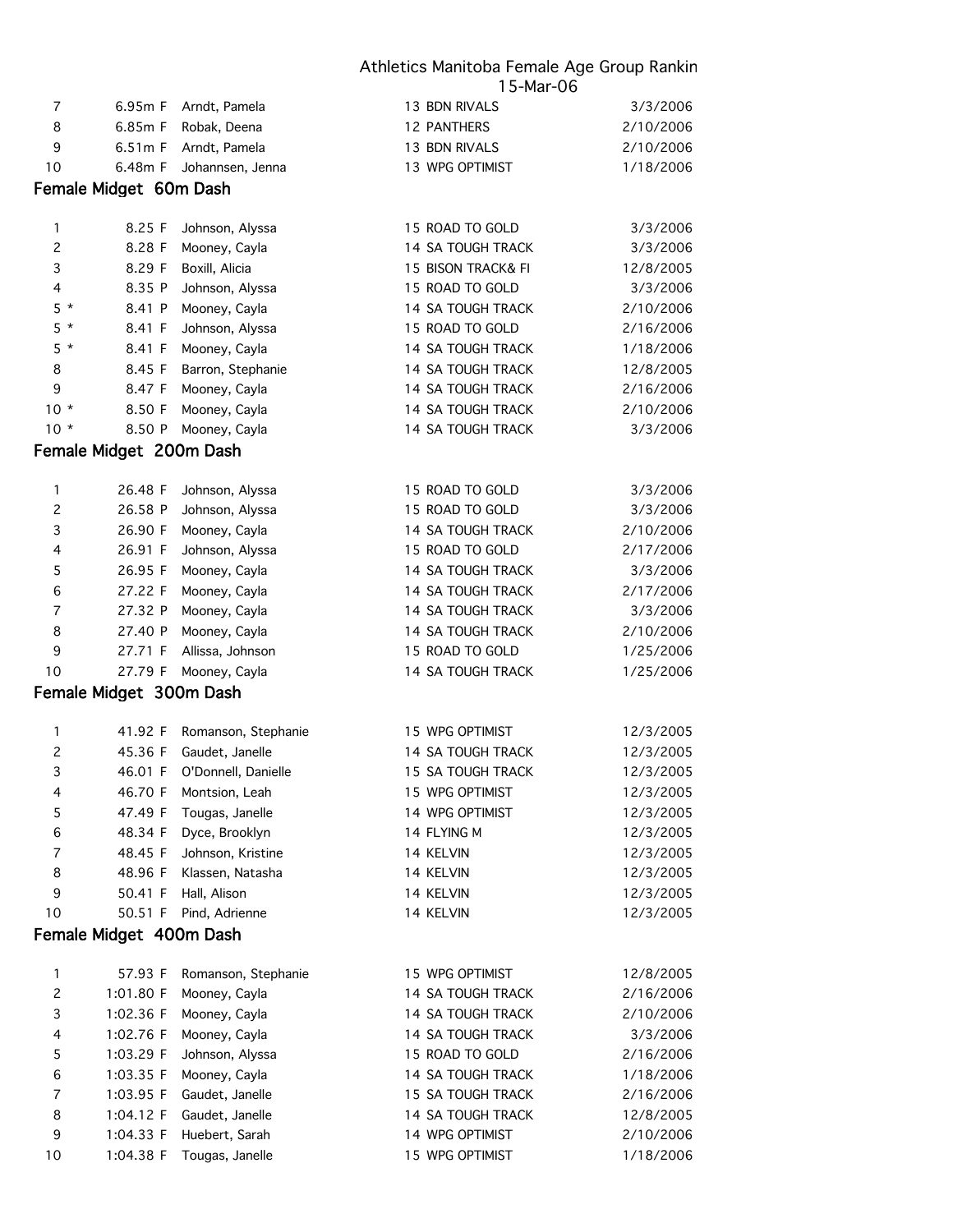| 1              | 1:52.0h F               | Tougas, Janelle     | 14 WPG OPTIMIST   | 12/3/2005 |
|----------------|-------------------------|---------------------|-------------------|-----------|
| 2              | 1:55.5h F               | Hall, Alison        | 14 KELVIN         | 12/3/2005 |
| 3              | 1:58.0h F               | Jones, Meg          | 14 KELVIN         | 12/3/2005 |
| 4              | 1:58.8h F               | Seavers, Jenna      | 14 OAK PARK       | 12/3/2005 |
| 5              | 2:30.8h F               | Tapia, Leona        | 15 ST. JOHN'S     | 12/3/2005 |
|                | Female Midget 800m Run  |                     |                   |           |
| 1              | 2:16.39 F               | Romanson, Stephanie | 15 WPG OPTIMIST   | 12/9/2005 |
| $\overline{c}$ | 2:26.41 F               | Gaudet, Janelle     | 15 SA TOUGH TRACK | 2/10/2006 |
| 3              | 2:26.81 F               | Gaudet, Janelle     | 15 SA TOUGH TRACK | 3/3/2006  |
| 4              | 2:27.12 F               | Gaudet, Janelle     | 14 SA TOUGH TRACK | 12/9/2005 |
| 5              | 2:31.60 F               | Gaudet, Janelle     | 15 SA TOUGH TRACK | 2/17/2006 |
| 6              | 2:32.21 F               | Tougas, Janelle     | 15 WPG OPTIMIST   | 1/25/2006 |
| 7              | 2:33.88 F               | Tougas, Janelle     | 15 WPG OPTIMIST   | 2/10/2006 |
| 8              | 2:34.87 F               | cockerill, kristin  | 15 LANCERS        | 3/3/2006  |
| 9              | 2:37.01 F               | Michaud, Sylvie     | 15 LOUIS-RIEL     | 3/3/2006  |
| 10             | 2:37.23 F               | Gallant, Jenna      | 15 SISLER         | 3/3/2006  |
|                | Female Midget 1000m Run |                     |                   |           |
| $\mathbf{1}$   | 3:03.8h F               | Romanson, Stephanie | 15 WPG OPTIMIST   | 12/3/2005 |
| $\overline{c}$ | 3:18.3h F               | Gaudet, Janelle     | 14 SA TOUGH TRACK | 12/3/2005 |
| 3              | 3:29.5h F               | Oswald, Karen       | 15 OAK PARK       | 12/3/2005 |
| 4              | 3:36.7h F               | Britton, Kristjana  | 15 OAK PARK       | 12/3/2005 |
| 5              | 4:02.5h F               | Pollard, Yvonne     | 15 ST. JOHN'S     | 12/3/2005 |
|                | Female Midget 1500m Run |                     |                   |           |
| $\mathbf{1}$   | 4:43.73 F               | Adamson, Jaclyn     | 15 WPG OPTIMIST   | 2/4/2006  |
| $\overline{c}$ | 4:47.13 F               | Adamson, Jaclyn     | 15 WPG OPTIMIST   | 2/10/2006 |
| 3              | 4:47.82 F               | Adamson, Jaclyn     | 14 WPG OPTIMIST   | 12/8/2005 |
| 4              | 5:09.48 F               | Gaudet, Janelle     | 15 SA TOUGH TRACK | 2/10/2006 |
| 5              | 5:10.64 F               | Gaudet, Janelle     | 15 SA TOUGH TRACK | 3/3/2006  |
| 6              | 5:12.47 F               | Gaudet, Janelle     | 15 SA TOUGH TRACK | 1/18/2006 |
| 7              | 5:25.73 F               | cockerill, kristin  | 15 LANCERS        | 3/3/2006  |
| 8              | 5:26.29 F               | Michaud, Sylvie     | 15 LOUIS-RIEL     | 3/3/2006  |
| 9              | 5:27.59 F               | Moore, Stevie       | 15 WPG OPTIMIST   | 12/8/2005 |
| 10             | 5:27.77 F               | Remillard, Janelle  | 15 LOUIS-RIEL     | 3/3/2006  |
|                | Female Midget 3000m Run |                     |                   |           |
| 1              | 10:37.33 F              | Adamson, Jaclyn     | 14 WPG OPTIMIST   | 12/9/2005 |
| $\overline{c}$ | 10:53.23 F              | Adamson, Jaclyn     | 15 WPG OPTIMIST   | 2/10/2006 |
| 3              | 11:06.92 F              | Adamson, Jaclyn     | 14 WPG OPTIMIST   | 12/3/2005 |
| 4              | 11:43.77 F              | Moore, Stevie       | 15 WPG OPTIMIST   | 12/9/2005 |
| 5              | 11:45.89 F              | Moore, Stevie       | 15 WPG OPTIMIST   | 12/3/2005 |
| 6              | 11:53.72 F              | Remillard, Janelle  | 15 LOUIS-RIEL     | 3/3/2006  |
| 7              | 11:53.88 F              | St Godard, Lesley   | 14 ROBERT ANDRE   | 2/10/2006 |
| 8              | 11:58.14 F              | St Godard, Lesley   | 14 ROBERT ANDRE   | 3/3/2006  |
| 9              | 12:02.19 F              | Fowle, Erin         | 15 CELTICS        | 1/25/2006 |
| 10             | 12:04.22 F              | Remillard, Janelle  | 15 LOUIS-RIEL     | 1/25/2006 |
|                |                         |                     |                   |           |

# Female Midget 60m Hurdles 0.762m-8.0m

1 9.82 F Johnson, Alyssa 15 ROAD TO GOLD 3/3/2006

Female Midget 600m Run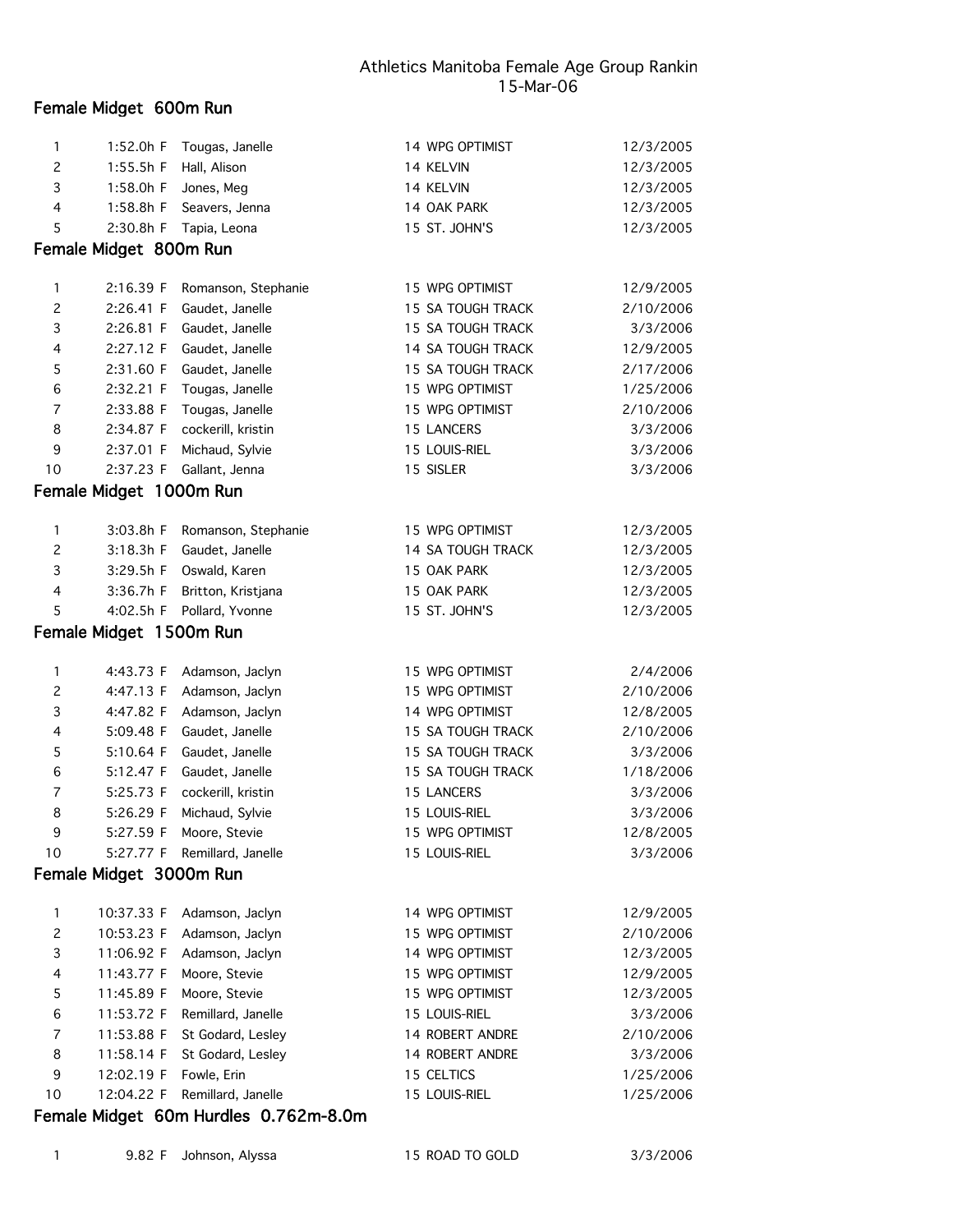| 6              | 10.49 F                 | Hoydalo, Kylie             | 15 SA TOUGH TRACK        | 2/17/2006 |
|----------------|-------------------------|----------------------------|--------------------------|-----------|
| 7              | 10.66 F                 | Gallant, Jenna             | 15 SISLER                | 3/3/2006  |
| 8              | 10.67 F                 | Hoydalo, Kylie             | <b>14 SA TOUGH TRACK</b> | 12/3/2005 |
| 9              | 10.75 F                 | Hoydalo, Kylie             | 15 SA TOUGH TRACK        | 3/3/2006  |
| 10             | 10.99 F                 | Jenkyns, Natasha           | 15 WESTDALE              | 3/3/2006  |
|                | Female Midget High Jump |                            |                          |           |
| 1              | 1.56m F                 | O'Donnell, Danielle        | 15 SA TOUGH TRACK        | 12/3/2005 |
| $\overline{c}$ | 1.50m F                 | O'Donnell, Danielle        | <b>15 SA TOUGH TRACK</b> | 12/8/2005 |
| $3*$           | 1.45m F                 | Gaudet, Jenna              | 14 SA TOUGH TRACK        | 12/3/2005 |
| $3*$           | 1.45m F                 | grayson, miranda           | <b>15 LANCERS</b>        | 2/10/2006 |
| $3 *$          | 1.45m F                 | Gaudet, Jenna              | 15 SA TOUGH TRACK        | 3/3/2006  |
| $6*$           | 1.40m F                 | Gaudet, Jenna              | 15 SA TOUGH TRACK        | 2/10/2006 |
| 6 *            | 1.40m F                 | Gaudet, Jenna              | 15 SA TOUGH TRACK        | 1/18/2006 |
| $6*$           | 1.40m F                 | grayson, miranda           | 15 LANCERS               | 3/3/2006  |
| $9 *$          | 1.25m F                 | Northam, Janice            | 15 ELTON COLLEGIATE      | 3/3/2006  |
| $9 *$          | 1.25m F                 | rebek, michelle            | 14 LANCERS               | 3/3/2006  |
|                | Female Midget Long Jump |                            |                          |           |
| $1 *$          | 4.69m F                 | Bazin, Nicole              | 15 WPG OPTIMIST          | 12/9/2005 |
| $1 *$          | 4.69m F                 | Barron, Stephanie          | 15 SA TOUGH TRACK        | 2/17/2006 |
| 3              | 4.68m F                 | Barron, Stephanie          | 15 SA TOUGH TRACK        | 3/3/2006  |
| $4 *$          | 4.63m F                 | Johnson, Alyssa            | 15 ROAD TO GOLD          | 2/17/2006 |
| $4 *$          | 4.63m F                 | Johnson, Alyssa            | 15 ROAD TO GOLD          | 1/25/2006 |
| 6              | 4.61m F                 | Barron, Stephanie          | 15 SA TOUGH TRACK        | 1/25/2006 |
| $\overline{7}$ | 4.50m F                 | Mooney, Cayla              | 14 SA TOUGH TRACK        | 1/25/2006 |
| 8              | 4.47m F                 | Mooney, Cayla              | 14 SA TOUGH TRACK        | 2/17/2006 |
| 9              | 4.45m F                 | Hoydalo, Kylie             | 15 SA TOUGH TRACK        | 3/3/2006  |
| 10             | 4.42m F                 | Johnson, Alyssa            | 15 ROAD TO GOLD          | 3/3/2006  |
| Female Midget  |                         | Triple Jump                |                          |           |
| 1              | 9.60m F                 | Bazin, Nicole              | 15 WPG OPTIMIST          | 12/8/2005 |
| 2              | 9.17m F                 | Barron, Stephanie          | 15 SA TOUGH TRACK        | 2/16/2006 |
| 3              | 9.15m F                 | Gaudet, Jenna              | 15 SA TOUGH TRACK        | 2/16/2006 |
| 4              | 9.12m F                 | Gaudet, Jenna              | 15 SA TOUGH TRACK        | 3/3/2006  |
| 5              | 9.04m F                 | Gaudet, Jenna              | 15 SA TOUGH TRACK        | 1/18/2006 |
| 6              | 8.88m F                 | Barron, Stephanie          | 15 SA TOUGH TRACK        | 1/18/2006 |
| 7              | 8.80m F                 | Gaudet, Jenna              | 15 SA TOUGH TRACK        | 2/10/2006 |
| 8              | 8.63m F                 | Mooney, Cayla              | 13 SA TOUGH TRACK        | 12/8/2005 |
| 9              | 8.60m F                 | Gajadhar, Hailey           | 14 WPG OPTIMIST          | 2/10/2006 |
| 10             | 8.30m F                 | Barron, Stephanie          | 14 SA TOUGH TRACK        | 12/8/2005 |
|                |                         | Female Midget Shot Put 4kg |                          |           |
| 1              | 9.78m F                 | Dyce, Brooklyn             | 15 FLYING M              | 1/18/2006 |
| $\overline{c}$ | 9.08m F                 | Dyce, Brooklyn             | 14 FLYING M              | 12/3/2005 |
| 3              | 9.04m F                 | Dyce, Brooklyn             | 15 FLYING M              | 2/10/2006 |
| 4              | 8.47m F                 | Chupa, Lindsay             | 15 ELTON COLLEGIATE      | 3/3/2006  |
| 5              | 7.63m F                 | Walker, Alexandra          | 15 ESTC                  | 2/10/2006 |
| 6              | 7.53m F                 | Walker, Alexandra          | 15 ESTC                  | 3/3/2006  |
|                |                         |                            |                          |           |

2 9.95 F Johnson, Alyssa 15 ROAD TO GOLD 2/17/2006 3 10.09 F Barron, Stephanie 15 SA TOUGH TRACK 1/25/2006 4 10.14 F Barron, Stephanie 15 SA TOUGH TRACK 2/17/2006 5 10.16 F Barron, Stephanie 15 SA TOUGH TRACK 3/3/2006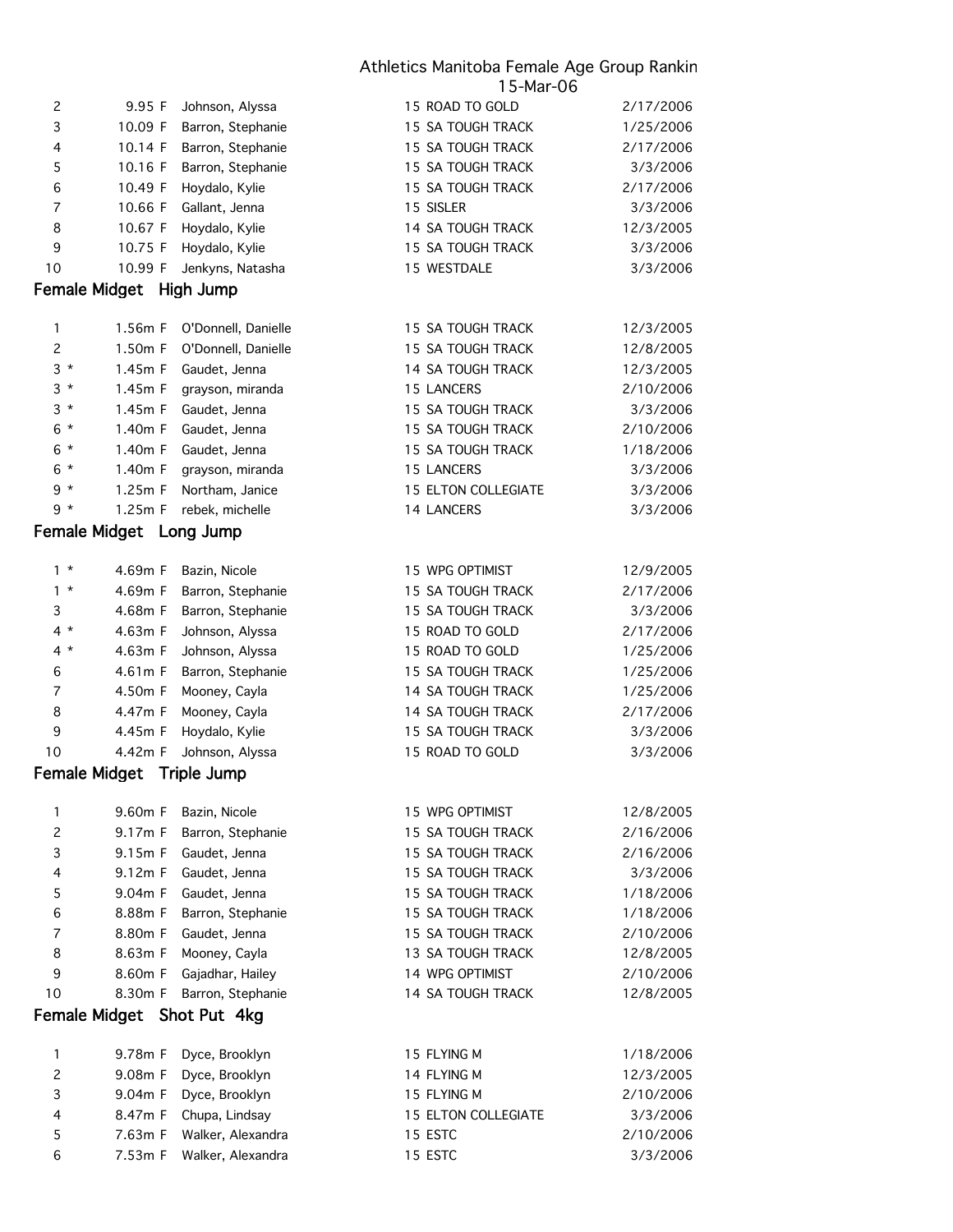|                   |                           |                                            | ou-indi-cu                                          |                       |
|-------------------|---------------------------|--------------------------------------------|-----------------------------------------------------|-----------------------|
| 7                 | 6.76m F                   | Toews, Jessica                             | 14 UNATTACHED                                       | 3/3/2006              |
| 8                 | 6.32m F                   | warkentin, kayla                           | 15 LANCERS                                          | 2/10/2006             |
| 9                 | 5.68m F                   | James, Jillian                             | 14 FLYING M                                         | 12/3/2005             |
| 10                | 5.49m F                   | James, Jillian                             | 15 FLYING M                                         | 2/10/2006             |
|                   | Female Juvenile 60m Dash  |                                            |                                                     |                       |
|                   |                           |                                            |                                                     |                       |
| 1                 | 7.76 F                    | Grant, Chantal                             | 16 BISON TRACK& FI                                  | 12/8/2005             |
| $\overline{c}$    | 7.94 F                    | Grant, Chantal                             | 16 BISON TRACK& FI                                  | 12/3/2005             |
| 3                 | 7.96 F<br>8.00 F          | Grant, Chantal                             | 17 BISON TRACK& FI<br><b>16 BISON TRACK&amp; FI</b> | 2/10/2006             |
| 4                 |                           | Wong, Lisa                                 | 17 BISON TRACK& FI                                  | 12/8/2005             |
| 5                 | 8.03 P                    | Grant, Chantal                             |                                                     | 2/10/2006             |
| $6*$<br>$6*$      | 8.06 F                    | Wong, Lisa                                 | 17 BISON TRACK& FI<br>17 BISON TRACK& FI            | 2/10/2006<br>3/3/2006 |
| 8                 | 8.06 P<br>8.08 F          | Wong, Lisa                                 | 17 BISON TRACK& FI                                  | 3/3/2006              |
| $9 *$             | 8.11 F                    | Wong, Lisa<br>Wong, Lisa                   | 16 BISON TRACK& FI                                  | 12/3/2005             |
| 9 *               | 8.11 F                    | Wong, Lisa                                 | 17 BISON TRACK& FI                                  | 1/18/2006             |
|                   |                           |                                            |                                                     |                       |
|                   | Female Juvenile 200m Dash |                                            |                                                     |                       |
| 1                 | 25.56 F                   | Grant, Chantal                             | 17 BISON TRACK& FI                                  | 2/10/2006             |
| $\overline{c}$    | 25.75 P                   | Grant, Chantal                             | 17 BISON TRACK& FI                                  | 3/3/2006              |
| 3                 | 25.81 F                   | Grant, Chantal                             | 17 BISON TRACK& FI                                  | 3/3/2006              |
| 4                 | 25.84 F                   | Grant, Chantal                             | 16 BISON TRACK& FI                                  | 12/9/2005             |
| 5                 | 26.11 P                   | Grant, Chantal                             | 17 BISON TRACK& FI                                  | 2/10/2006             |
| 6                 | 26.63 P                   | Wong, Lisa                                 | 17 BISON TRACK& FI                                  | 2/10/2006             |
| 7                 | 26.69 F                   | Wong, Lisa                                 | 17 BISON TRACK& FI                                  | 2/10/2006             |
| 8                 | 26.74 F                   | Wong, Lisa                                 | 16 BISON TRACK& FI                                  | 12/9/2005             |
| 9                 | 27.80 P                   | Goertzen, Vanessa                          | 17 GARDEN VALLEY                                    | 2/10/2006             |
| 10                | 28.05 P                   | Boxill, Alicia                             | 16 BISON TRACK& FI                                  | 3/3/2006              |
|                   | Female Juvenile 300m Dash |                                            |                                                     |                       |
| 1                 | 48.27 F                   | Heppner, Jessalyn                          | 16 WC MILLER                                        | 12/3/2005             |
| 2                 | 48.42 F                   | Houle, Diana                               | 16 WC MILLER                                        | 12/3/2005             |
| 3                 | 48.99 F                   | Reimer, Erin                               | 16 WC MILLER                                        | 12/3/2005             |
| 4                 | 49.07 F                   | Gregory, Lisa                              | 17 WPG OPTIMIST                                     | 12/3/2005             |
| 5                 | 57.88 F                   | Moreno, Tatiana                            | 16 KELVIN                                           | 12/3/2005             |
|                   | Female Juvenile 400m Dash |                                            |                                                     |                       |
|                   |                           |                                            |                                                     |                       |
| 1<br>$\mathbf{2}$ | 57.71 F                   | Romanson, Stephanie<br>Romanson, Stephanie | 16 WPG OPTIMIST<br>16 WPG OPTIMIST                  | 1/18/2006<br>3/3/2006 |
| 3                 | 58.19 F<br>58.66 F        | Romanson, Stephanie                        | 16 WPG OPTIMIST                                     | 2/10/2006             |
| $4 *$             | 1:00.89 F                 | Auger, Chantal                             | 16 LOUIS-RIEL                                       | 2/10/2006             |
| $4 *$             | 1:00.89 F                 | Woo, Meaghan                               | 17 PA RUNNING C                                     | 12/8/2005             |
| 6                 | 1:01.11 F                 | Auger, Chantal                             | 16 LOUIS-RIEL                                       | 3/3/2006              |
| $\overline{7}$    | 1:05.44 F                 | Guse, Alexa                                | 17 KODIAKS                                          | 2/10/2006             |
| 8                 | 1:07.79 F                 | Gregory, Lisa                              | 17 WPG OPTIMIST                                     | 12/8/2005             |
| 9                 | 1:08.95 F                 | Lamirande, Andria                          | 17 CELTICS                                          | 3/3/2006              |
| 10                | 1:11.87 F                 | Bittner, Lisa                              | 17 KODIAKS                                          | 2/10/2006             |
|                   | Female Juvenile 600m Run  |                                            |                                                     |                       |
|                   |                           |                                            |                                                     |                       |
| 1                 | 1:33.64 F                 | Romanson, Stephanie                        | 16 WPG OPTIMIST                                     | 2/4/2006              |
| $\overline{c}$    | 1:41.9h F                 | Woo, Meaghan                               | 17 PA RUNNING C                                     | 12/3/2005             |
| 3                 | 1:55.5h F                 | Houle, Diana                               | 16 WC MILLER                                        | 12/3/2005             |
| 4                 | 2:04.8h F                 | Shewin, Alice                              | 17 CHURCHILL                                        | 12/3/2005             |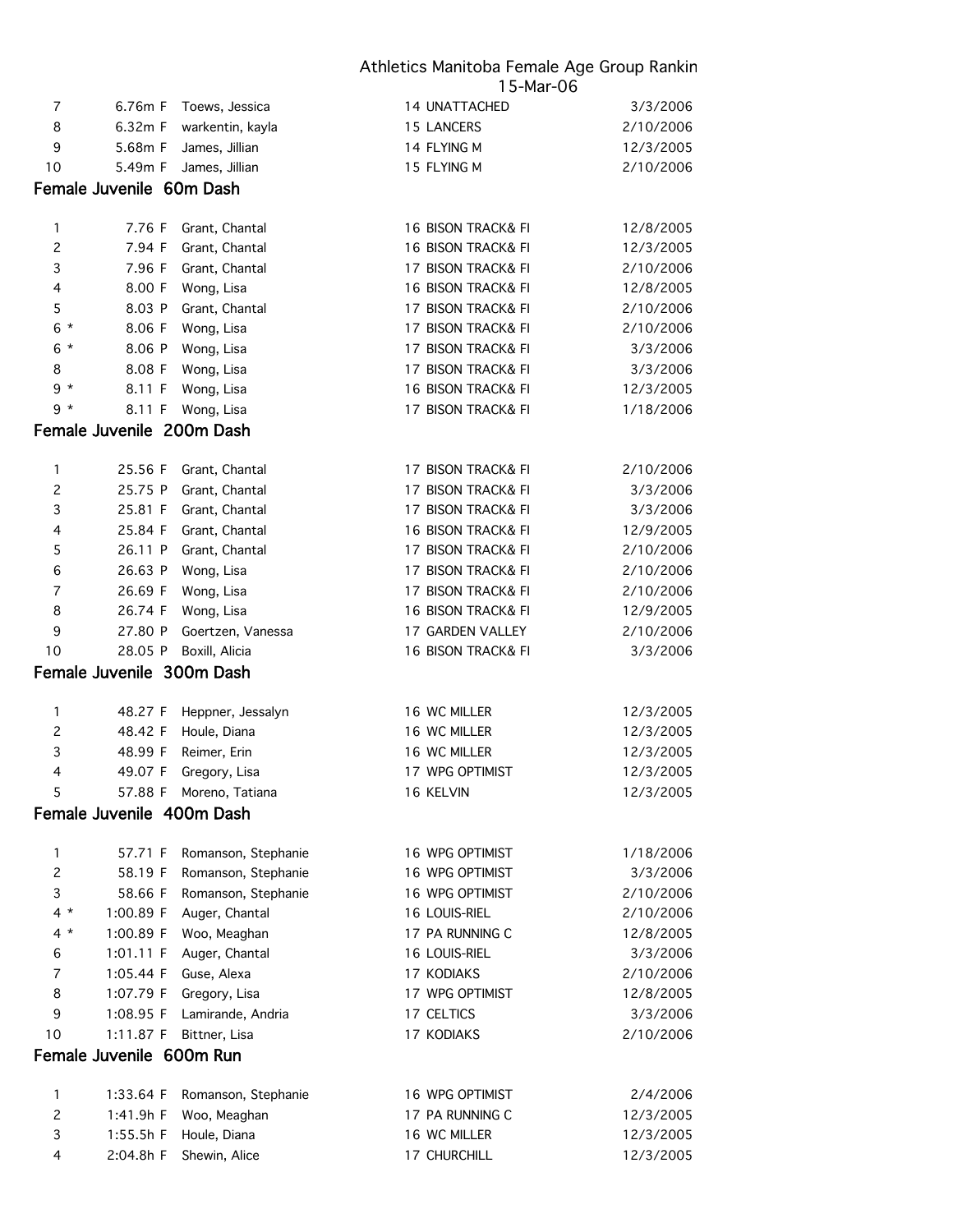| 3              | 2:23.69 F                 | Auger, Chantal                          | 16 LOUIS-RIEL       | 3/3/2006  |
|----------------|---------------------------|-----------------------------------------|---------------------|-----------|
| 4              | 2:24.22 F                 | Woo, Meaghan                            | 17 PA RUNNING C     | 12/9/2005 |
| 5              | 2:25.30 F                 | Auger, Chantal                          | 16 LOUIS-RIEL       | 2/10/2006 |
| 6              | 2:26.50 F                 | Auger, Chantal                          | 16 LOUIS-RIEL       | 1/25/2006 |
| $\overline{7}$ | 2:29.52 F                 | Hesketh, Andrea                         | 17 CARMAN           | 3/3/2006  |
| 8              | 2:29.56 F                 | Gregoire, Melanie                       | 17 LOUIS-RIEL       | 3/3/2006  |
| 9              | 2:31.91 F                 | Montsion, Leah                          | 16 WPG OPTIMIST     | 3/3/2006  |
| 10             | 2:35.05 F                 | Hesketh, Andrea                         | 17 UNATTACHED       | 2/17/2006 |
|                | Female Juvenile 1000m Run |                                         |                     |           |
| 1              | 3:14.85 F                 | Stromberg, Justine                      | 17 PA RUNNING C     | 2/4/2006  |
| $\overline{c}$ | 3:17.7h F                 | Stromberg, Justine                      | 16 OAK PARK         | 12/3/2005 |
| 3              | 3:26.5h F                 | Gregory, Lisa                           | 17 WPG OPTIMIST     | 12/3/2005 |
| 4              | 3:46.5h F                 | Shewin, Alice                           | 17 CHURCHILL        | 12/3/2005 |
|                | Female Juvenile 1500m Run |                                         |                     |           |
| $\mathbf{1}$   | 4:43.27 F                 | Brault, Sarah-Anne                      | 17 LOUIS-RIEL       | 3/3/2006  |
| $\mathsf{S}$   | 5:06.59 F                 | Stromberg, Justine                      | 16 OAK PARK         | 12/8/2005 |
| 3              | 5:07.82 F                 | Gregoire, Melanie                       | 17 LOUIS-RIEL       | 2/10/2006 |
| 4              | 5:10.35 F                 | Auger, Chantal                          | 16 LOUIS-RIEL       | 1/18/2006 |
| 5              | 5:10.84 F                 | Gregoire, Melanie                       | 17 LOUIS-RIEL       | 3/3/2006  |
| 6              | 5:13.11 F                 | Stromberg, Justine                      | 17 PA RUNNING C     | 1/18/2006 |
| $\overline{7}$ | 5:17.94 F                 | Hawryluk, Kelsey                        | 17 WPG OPTIMIST     | 2/4/2006  |
| 8              | 5:20.46 F                 | Hawryluk, Kelsey                        | 17 WPG OPTIMIST     | 2/10/2006 |
| 9              | 5:22.65 F                 | Moore, Stevie                           | 16 WPG OPTIMIST     | 3/3/2006  |
| 10             | 5:23.84 F                 | Moore, Stevie                           | 16 WPG OPTIMIST     | 2/10/2006 |
|                | Female Juvenile 3000m Run |                                         |                     |           |
| 1              | 9:57.71 F                 | Brault, Sarah-Anne                      | 17 LOUIS-RIEL       | 2/4/2006  |
| $\mathsf{S}$   | 10:05.77 F                | Brault, Sarah-Anne                      | 17 LOUIS-RIEL       | 3/3/2006  |
| 3              | 11:19.76 F                | Altomare, Alyssa                        | 17 WPG OPTIMIST     | 12/9/2005 |
| 4              | 11:23.31 F                | Gregoire, Melanie                       | 17 LOUIS-RIEL       | 2/10/2006 |
| 5              | 11:28.98 F                | Altomare, Alyssa                        | 17 WPG OPTIMIST     | 12/3/2005 |
| 6              | 11:31.56 F                | Stromberg, Justine                      | 16 OAK PARK         | 12/9/2005 |
| $\overline{7}$ | 11:44.09 F                | Thibideau, Brett                        | 17 CELTICS          | 12/9/2005 |
| 8              | 11:45.87 F                | Phalen, Jacky                           | 17 KELVIN           | 12/3/2005 |
| 9              | 11:47.34 F                | Moore, Stevie                           | 16 WPG OPTIMIST     | 3/3/2006  |
| 10             | 11:50.52 F                | Moore, Stevie                           | 16 WPG OPTIMIST     | 2/10/2006 |
|                |                           | Female Juvenile 60m Hurdles 0.762m-8.5m |                     |           |
| $1 *$          | 9.50 F                    | Baker, Kendra                           | 17 WKCI             | 2/10/2006 |
| $1 *$          | 9.50 P                    | Baker, Kendra                           | 17 WKCI             | 2/10/2006 |
| 3              | 9.61 F                    | Baker, Kendra                           | 17 WKCI             | 3/3/2006  |
| 4              | 10.08 F                   | Nagy, Amanda                            | 16 OAK PARK         | 1/25/2006 |
| 5              | 10.38 P                   | Marasigan, Dianne                       | 16 SISLER           | 2/10/2006 |
| 6              | 10.43 F                   | Daum, Kristina                          | 17 ELTON COLLEGIATE | 3/3/2006  |
| 7              | 10.60 F                   | O'Donnell, Danielle                     | 16 SA TOUGH TRACK   | 3/3/2006  |
| 8              | 10.69 F                   | Marasigan, Dianne                       | 16 SISLER           | 2/10/2006 |
|                |                           |                                         |                     |           |

5 2:09.31 F Birdsall, Alexis 16 OAK PARK 1/25/2006

1 2:15.50 F Romanson, Stephanie 16 WPG OPTIMIST 3/3/2006 2 2:18.40 F Romanson, Stephanie 16 WPG OPTIMIST 2/10/2006

Female Juvenile 800m Run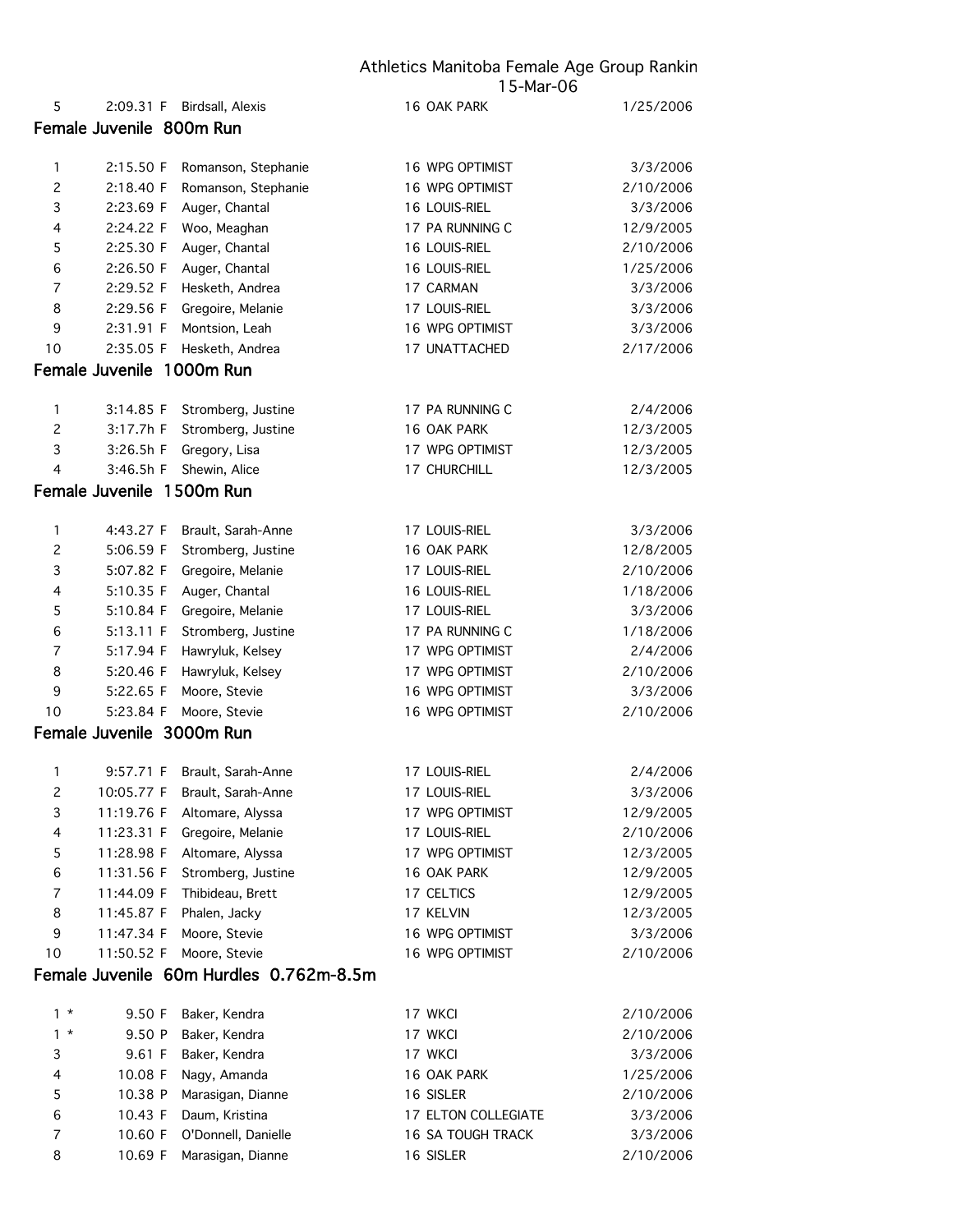| 9                         | 10.73 F                | Nagy, Amanda                 | 16 OAK PARK              | 3/3/2006  |
|---------------------------|------------------------|------------------------------|--------------------------|-----------|
| 10                        | 10.81 F                | Montanti, Toni               | <b>16 FORT RICHMOND</b>  | 2/10/2006 |
|                           | Female Juvenile        | High Jump                    |                          |           |
| 1                         | 1.60m F                | Bazin, Nicole                | 16 WPG OPTIMIST          | 2/4/2006  |
| $2 *$                     | 1.55m F                | O'Donnell, Danielle          | 16 SA TOUGH TRACK        | 3/3/2006  |
| $2 *$                     | 1.55m F                | Bazin, Nicole                | 16 WPG OPTIMIST          | 3/3/2006  |
| $4 *$                     | 1.40m F                | Montanti, Toni               | 16 FORT RICHMOND         | 2/10/2006 |
| $4 *$                     | 1.40m F                | Montanti, Toni               | 16 FORT RICHMOND         | 3/3/2006  |
|                           |                        | Female Juvenile Long Jump    |                          |           |
| 1                         | 4.97m F                | Wong, Lisa                   | 16 BISON TRACK& FI       | 12/3/2005 |
| $\overline{c}$            | 4.88m F                | Wong, Lisa                   | 17 BISON TRACK& FI       | 3/3/2006  |
| $\ensuremath{\mathsf{3}}$ | 4.84m F                | Twerdun, Deondre             | 17 WPG OPTIMIST          | 12/3/2005 |
| 4                         | 4.79m F                | Wong, Lisa                   | 17 BISON TRACK& FI       | 2/10/2006 |
| 5                         | 4.72m F                | Bazin, Nicole                | 16 WPG OPTIMIST          | 3/3/2006  |
| 6                         | 4.68m F                | Bazin, Nicole                | 16 WPG OPTIMIST          | 2/10/2006 |
| $\boldsymbol{7}$          | 4.65m F                | Marasigan, Dianne            | 16 SISLER                | 3/3/2006  |
| 8                         | 4.56m F                | Daum, Kristina               | 17 ELTON COLLEGIATE      | 3/3/2006  |
| 9                         | 4.49m F                | O'Donnell, Danielle          | 16 SA TOUGH TRACK        | 3/3/2006  |
| 10                        | 4.40m F                | Marasigan, Dianne            | 16 SISLER                | 2/10/2006 |
|                           | Female Juvenile        | Triple Jump                  |                          |           |
| $\mathbf{1}$              | 9.86m F                | Marasigan, Dianne            | 16 SISLER                | 2/10/2006 |
| $\overline{c}$            | 9.84m F                | Baker, Kendra                | 17 WKCI                  | 3/3/2006  |
| $\ensuremath{\mathsf{3}}$ | 9.75m F                | O'Donnell, Danielle          | <b>16 SA TOUGH TRACK</b> | 3/3/2006  |
| 4                         | 9.73m F                | Wong, Lisa                   | 16 BISON TRACK& FI       | 12/8/2005 |
| 5                         | 9.69m F                | Baker, Kendra                | 17 WKCI                  | 2/10/2006 |
| 6                         | 9.38m F                | Daum, Kristina               | 17 ELTON COLLEGIATE      | 3/3/2006  |
| $\boldsymbol{7}$          | 9.19m F                | Hildebrand, Karen            | 17 GARDEN VALLEY         | 2/10/2006 |
| 8                         | 9.08m F                | Fedorchuk, Brittany          | 16 KODIAKS               | 2/10/2006 |
| 9                         | 8.97m F                | Hildebrand, Karen            | 17 GARDEN VALLEY         | 3/3/2006  |
| 10                        | 8.61m F                | Montiero, Joy                | 16 SISLER                | 3/3/2006  |
|                           |                        | Female Juvenile Shot Put 4kg |                          |           |
| 1                         | 9.07m F                | Sheppard, Shantol            | 17 FORT RICHMOND         | 3/3/2006  |
| $\overline{c}$            | 7.79m F                | Montiero, Joy                | 16 SISLER                | 3/3/2006  |
| 3                         | 7.71m F                | Kostynuik, Kelsey            | 16 KODIAKS               | 2/10/2006 |
| 4                         | 7.61m F                | Ebbers, April                | 17 ST. JOHN'S            | 3/3/2006  |
| $\mathsf S$               | 7.35m F                | Pagtalunan, Aubrey           | 16 SISLER                | 3/3/2006  |
| $\,6$                     | 7.34m F                | Sheppard, Shantol            | 17 FORT RICHMOND         | 2/10/2006 |
| 7                         | 7.27m F                | MacGillivray, Kelcey         | 17 GLENLAWN              | 2/10/2006 |
| 8                         | 7.15m F                | Ebbers, April                | 16 ST. JOHN'S            | 12/3/2005 |
| 9                         | 6.99m F                | Potvin, Jocelyne             | 17 ELTON COLLEGIATE      | 3/3/2006  |
| $10 *$                    | 6.94m F                | Ebbers, April                | 17 ST. JOHN'S            | 2/10/2006 |
| $10 *$                    | 6.94m F                | Alexander, Heather           | 17 SELKIRK ROYALS        | 2/10/2006 |
|                           | Female Juvenile        | Wght Thr 9.09kg              |                          |           |
| 1                         | 9.42m F                | MacGillivray, Kelcey         | 17 GLENLAWN              | 2/10/2006 |
| $\overline{c}$            | 6.40m F                | Potvin, Jocelyne             | 17 ELTON COLLEGIATE      | 3/3/2006  |
| 3                         | 5.97m F                | Borley, Rebecca              | 17 ELTON COLLEGIATE      | 3/3/2006  |
|                           | <b>Female Juvenile</b> | In Pent                      |                          |           |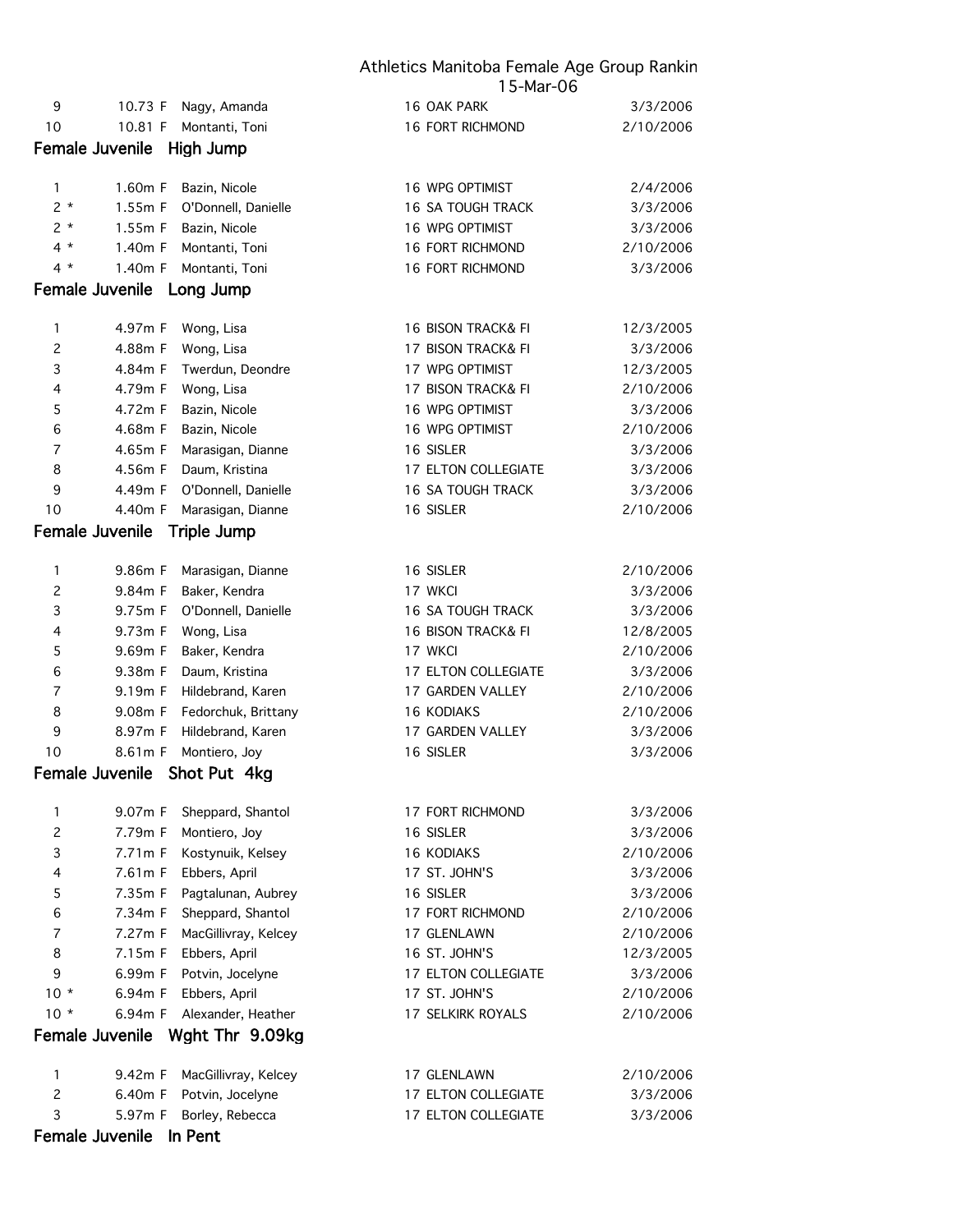|                |                                    |                                    | Athletics Manitoba Female Age Group Rankin |           |  |
|----------------|------------------------------------|------------------------------------|--------------------------------------------|-----------|--|
| 1              |                                    | 2829 F O'Donnell, Danielle         | 15-Mar-06<br><b>16 SA TOUGH TRACK</b>      | 1/18/2006 |  |
|                | Female Junior 60m Dash             |                                    |                                            |           |  |
|                |                                    |                                    |                                            |           |  |
| 1              | 7.81 F                             | Miskimmin, Caley                   | 19 U OF MANITOBA                           | 2/24/2006 |  |
| $\overline{c}$ | 7.83 F                             | Miskimmin, Caley                   | 19 U OF MANITOBA                           | 1/21/2006 |  |
| 3              | 7.84 P                             | Miskimmin, Caley                   | 19 U OF MANITOBA                           | 3/9/2006  |  |
| 4              | 7.85 P                             | Miskimmin, Caley                   | 19 U OF MANITOBA                           | 2/24/2006 |  |
| $5 *$          | 7.89 F                             | Miskimmin, Caley                   | 18 U OF MANITOBA                           | 12/8/2005 |  |
| $5 *$          | 7.89 P                             | Miskimmin, Caley                   | 19 U OF MANITOBA                           | 2/9/2006  |  |
| 7              | 7.90 P                             | Miskimmin, Caley                   | 19 U OF MANITOBA                           | 1/21/2006 |  |
| 8              | 7.94 F                             | Miskimmin, Caley                   | 19 U OF MANITOBA                           | 1/18/2006 |  |
| 9              | 7.97 P                             | Miskimmin, Caley                   | 19 U OF MANITOBA                           | 2/4/2006  |  |
| 10             | 7.99 F                             | Miskimmin, Caley                   | 19 U OF MANITOBA                           | 1/7/2006  |  |
|                | Female Junior 200m Dash            |                                    |                                            |           |  |
|                |                                    |                                    |                                            |           |  |
| 1              | 26.03 F                            | Miskimmin, Caley                   | 19 U OF MANITOBA                           | 1/25/2006 |  |
| $\overline{c}$ | 26.05 F                            | Miskimmin, Caley                   | 19 U OF MANITOBA                           | 2/9/2006  |  |
| 3              | 26.59 P                            | Miskimmin, Caley                   | 19 U OF MANITOBA                           | 2/4/2006  |  |
| 4              | 26.77 F                            | Miskimmin, Caley                   | 19 U OF MANITOBA                           | 1/21/2006 |  |
| 5              | 26.94 F                            | Anseeuw, Amber                     | 19 U OF MANITOBA                           | 12/9/2005 |  |
| 6              | 26.96 F                            | Woo, Meaghan                       | 18 PA RUNNING C                            | 1/25/2006 |  |
| 7              | 26.98 P                            | Hurtig, Elayna                     | 19 U OF MANITOBA                           | 2/4/2006  |  |
| 8              | 27.07 F                            | Kapilik, Kelsey                    | 19 U OF MANITOBA                           | 2/10/2006 |  |
| 9              | 27.09 F                            | Miskimmin, Caley                   | 19 U OF MANITOBA                           | 3/3/2006  |  |
| 10             | 27.12 F                            | Woo, Meaghan                       | 18 PA RUNNING C                            | 2/4/2006  |  |
|                | Female Junior 300m Dash            |                                    |                                            |           |  |
|                |                                    |                                    |                                            |           |  |
| 1              | 42.83 F                            | Campbell, Jennifer                 | 19 U OF MANITOBA                           | 2/16/2006 |  |
| $\overline{c}$ | 42.96 F                            | Woo, Meaghan                       | 18 PA RUNNING C                            | 2/4/2006  |  |
| 3              | 43.03 F                            | King, Diana                        | 19 U OF MANITOBA                           | 12/9/2005 |  |
| 4              | 43.05 P                            | Campbell, Jennifer                 | 19 U OF MANITOBA                           | 2/24/2006 |  |
| 5<br>6         | 43.38 F                            | Campbell, Jennifer                 | 18 U OF MANITOBA                           | 12/9/2005 |  |
|                | 43.47 F                            | Campbell, Jennifer                 | 19 U OF MANITOBA                           | 1/7/2006  |  |
| 7<br>8         | 43.74 F<br>43.75 F                 | King, Diana                        | 19 U OF MANITOBA<br>19 U OF MANITOBA       | 12/3/2005 |  |
| 9              | 44.12 F                            | Anseeuw, Amber                     | 18 U OF MANITOBA                           | 12/3/2005 |  |
|                |                                    | Kapilik, Kelsey<br>Kapilik, Kelsey |                                            | 12/9/2005 |  |
| 10             | 44.16 F<br>Female Junior 400m Dash |                                    | 19 U OF MANITOBA                           | 2/4/2006  |  |
|                |                                    |                                    |                                            |           |  |
| 1              | 59.59 F                            | Campbell, Jennifer                 | 19 U OF MANITOBA                           | 2/9/2006  |  |
| $\overline{c}$ | 1:00.18 F                          | Woo, Meaghan                       | 18 PA RUNNING C                            | 2/16/2006 |  |
| 3              | 1:00.50 F                          | Woo, Meaghan                       | 18 WESTWOOD                                | 2/10/2006 |  |
| 4              | 1:00.64 F                          | Campbell, Jennifer                 | 19 U OF MANITOBA                           | 3/3/2006  |  |
| 5              | 1:00.67 F                          | Woo, Meaghan                       | 18 WESTWOOD                                | 3/3/2006  |  |
| 6              | 1:01.14 F                          | Woo, Meaghan                       | 18 PA RUNNING C                            | 1/18/2006 |  |
| 7              | 1:01.55 F                          | Baker, Dana                        | 19 U OF MANITOBA                           | 2/10/2006 |  |
| 8              | 1:01.60 F                          | Baker, Dana                        | 19 U OF MANITOBA                           | 3/3/2006  |  |
| 9              | 1:04.18 F                          | Kapilik, Kelsey                    | 19 U OF MANITOBA                           | 1/18/2006 |  |
| 10             | 1:04.85 F                          | Kapilik, Kelsey                    | 19 U OF MANITOBA                           | 2/10/2006 |  |
|                | Female Junior 600m Run             |                                    |                                            |           |  |
|                |                                    |                                    |                                            |           |  |
| 1              | 1:37.58 F                          | Campbell, Jennifer                 | 19 U OF MANITOBA                           | 2/24/2006 |  |
| $\overline{c}$ | 1:40.15 F                          | Campbell, Jennifer                 | 19 U OF MANITOBA                           | 1/21/2006 |  |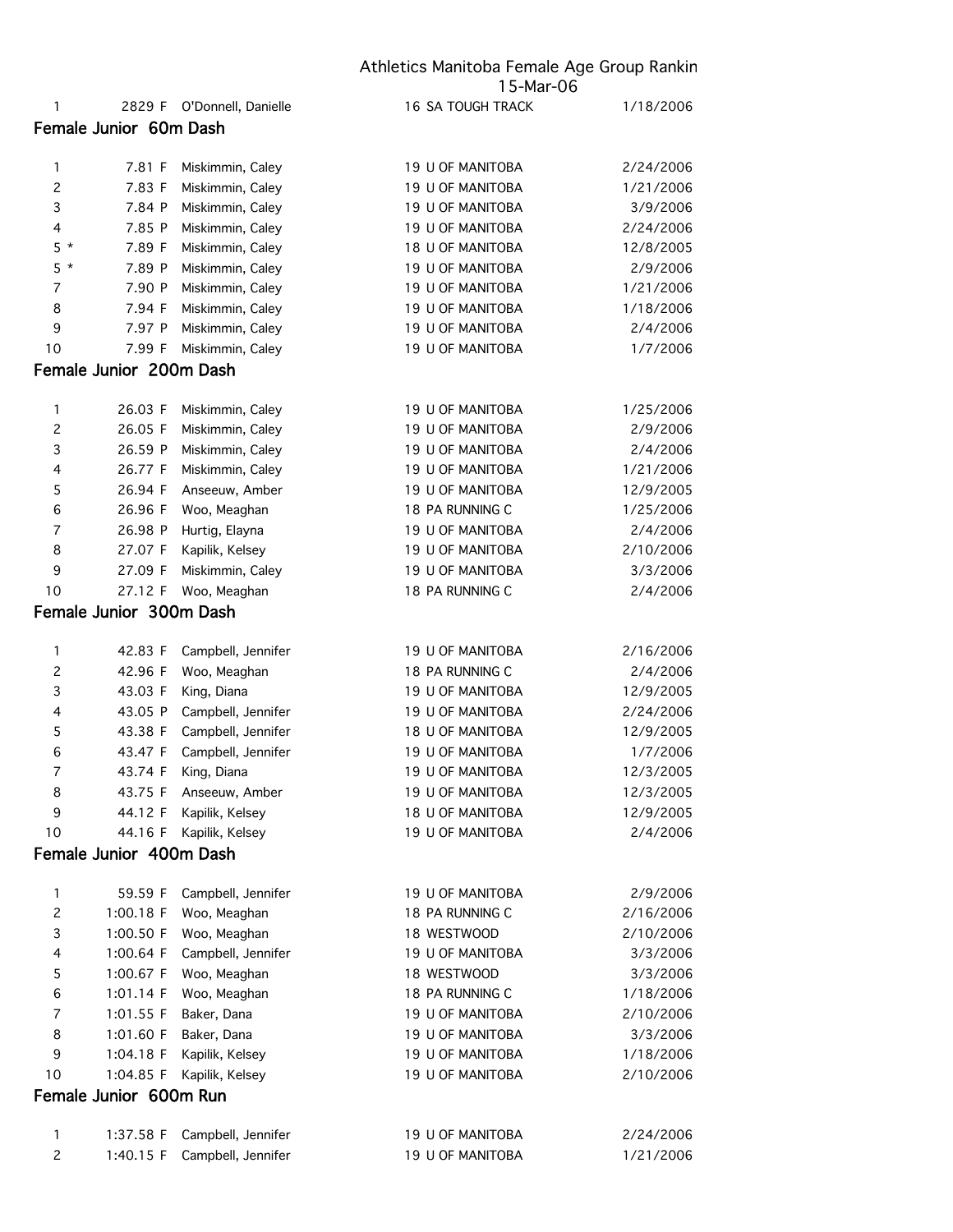|                |                          | Athletics Manitoba Female Age Group Rankir<br>15-Mar-06 |                        |           |  |
|----------------|--------------------------|---------------------------------------------------------|------------------------|-----------|--|
| 3              | 1:40.38 F                | Campbell, Jennifer                                      | 19 U OF MANITOBA       | 2/4/2006  |  |
| $\overline{4}$ | 1:43.1h F                | Campbell, Jennifer                                      | 18 U OF MANITOBA       | 12/3/2005 |  |
|                | Female Junior 800m Run   |                                                         |                        |           |  |
|                |                          |                                                         |                        |           |  |
| 1              | 2:24.75 F                | Woo, Meaghan                                            | 18 WESTWOOD            | 3/3/2006  |  |
| $\mathbf{2}$   | 2:25.56 F                | Woo, Meaghan                                            | 18 WESTWOOD            | 2/10/2006 |  |
| 3              | 2:25.65 F                | Campbell, Jennifer                                      | 19 U OF MANITOBA       | 3/3/2006  |  |
| 4              | 2:30.39 F                | Baker, Dana                                             | 19 U OF MANITOBA       | 2/24/2006 |  |
| 5              | 2:38.25 F                | Gregory, Lisa                                           | 18 WPG OPTIMIST        | 1/25/2006 |  |
| 6              | 2:47.67 F                | Gregory, Lisa                                           | 18 WPG OPTIMIST        | 2/10/2006 |  |
| $\overline{7}$ | 2:47.84 F                | Church, Rhianna                                         | <b>18 SHAFTESBURY</b>  | 2/10/2006 |  |
| 8              | 2:48.95 F                | Gregory, Lisa                                           | 18 WPG OPTIMIST        | 3/3/2006  |  |
|                | Female Junior 1500m Run  |                                                         |                        |           |  |
|                |                          |                                                         |                        |           |  |
| 1              | 5:05.50 F                | Fisher, Caroline                                        | 19 U OF MANITOBA       | 2/16/2006 |  |
| $\mathbf{2}$   | 5:11.92 F                | Altomare, Alyssa                                        | <b>18 WPG OPTIMIST</b> | 3/3/2006  |  |
| 3              | 5:14.27 F                | Altomare, Alyssa                                        | 18 WPG OPTIMIST        | 2/10/2006 |  |
| 4              | 5:14.97 F                | Fisher, Caroline                                        | 18 U OF MANITOBA       | 12/8/2005 |  |
| 5              | 5:15.27 F                | Fisher, Caroline                                        | 19 U OF MANITOBA       | 2/4/2006  |  |
| 6              | 5:25.10 F                | Phalen, Jacky                                           | 18 KELVIN              | 3/3/2006  |  |
| $\overline{7}$ | 5:29.41 F                | Thibideau, Brett                                        | 18 BISON TRACK& FI     | 1/18/2006 |  |
| 8              | 5:29.52 F                | Thibideau, Brett                                        | 18 CELTICS             | 3/3/2006  |  |
| 9              | 5:35.38 F                | Thibideau, Brett                                        | 18 CELTICS             | 2/10/2006 |  |
| 10             | 5:40.63 F                | Schulzki, Sonya                                         | 19 U OF MANITOBA       | 1/18/2006 |  |
|                | Female Junior 3000m Run  |                                                         |                        |           |  |
|                |                          |                                                         |                        |           |  |
| 1              | 11:13.16 F               | Fisher, Caroline                                        | 19 U OF MANITOBA       | 2/17/2006 |  |
| $\mathbf{2}$   | 11:16.96 F               | Briscoe, Amy                                            | 19 U OF MANITOBA       | 12/3/2005 |  |
| 3              | 11:20.07 F               | Fisher, Caroline                                        | 19 U OF MANITOBA       | 1/7/2006  |  |
| 4              | 11:22.41 F               | Briscoe, Amy                                            | 19 U OF MANITOBA       | 12/9/2005 |  |
| 5              | 11:23.31 F               | Fisher, Caroline                                        | 19 U OF MANITOBA       | 2/4/2006  |  |
| 6              | 11:33.86 F               | Thibideau, Brett                                        | 18 BISON TRACK& FI     | 1/25/2006 |  |
| $\overline{7}$ | 11:38.27 F               | Altomare, Alyssa                                        | <b>18 WPG OPTIMIST</b> | 3/3/2006  |  |
| 8              | 11:59.77 F               | Thibideau, Brett                                        | <b>18 CELTICS</b>      | 3/3/2006  |  |
| 9              | 13:19.46 F               | Schulzki, Sonya                                         | 19 U OF MANITOBA       | 1/25/2006 |  |
| 10             | 13:20.14 F               | Schulzki, Sonya                                         | 19 U OF MANITOBA       | 2/17/2006 |  |
|                | Female Junior 1 Mile Run |                                                         |                        |           |  |
| 1              |                          | 5:35.63 F Fisher, Caroline                              | 19 U OF MANITOBA       | 1/21/2006 |  |
|                |                          | Female Junior 60m Hurdles 0.840m-8.5m                   |                        |           |  |
| 1              | 9.31 F                   | Baker, Dana                                             | 19 U OF MANITOBA       | 2/24/2006 |  |
| $\overline{c}$ | 9.37 P                   | Baker, Dana                                             | 19 U OF MANITOBA       | 2/24/2006 |  |
| 3              | 9.46 F                   | Baker, Dana                                             | 19 U OF MANITOBA       | 2/24/2006 |  |
| 4              | 9.50 F                   | Baker, Dana                                             | 19 U OF MANITOBA       | 2/10/2006 |  |
| 5              | 9.56 P                   | Lajoie, Miranda                                         | 18 FLYING M            | 2/4/2006  |  |
| 6              | 9.60 F                   | Baker, Dana                                             | 19 U OF MANITOBA       | 3/3/2006  |  |
| $\overline{7}$ | 9.68 P                   | Baker, Dana                                             | 19 U OF MANITOBA       | 2/4/2006  |  |
| 8              | 9.69 F                   | Anseeuw, Amber                                          | 19 U OF MANITOBA       | 12/9/2005 |  |
| 9              | 9.72 F                   | Lajoie, Miranda                                         | 18 FLYING M            | 2/10/2006 |  |
| 10             | 9.74 F                   | Baker, Dana                                             | 19 U OF MANITOBA       | 1/25/2006 |  |
|                |                          |                                                         |                        |           |  |

Female Junior High Jump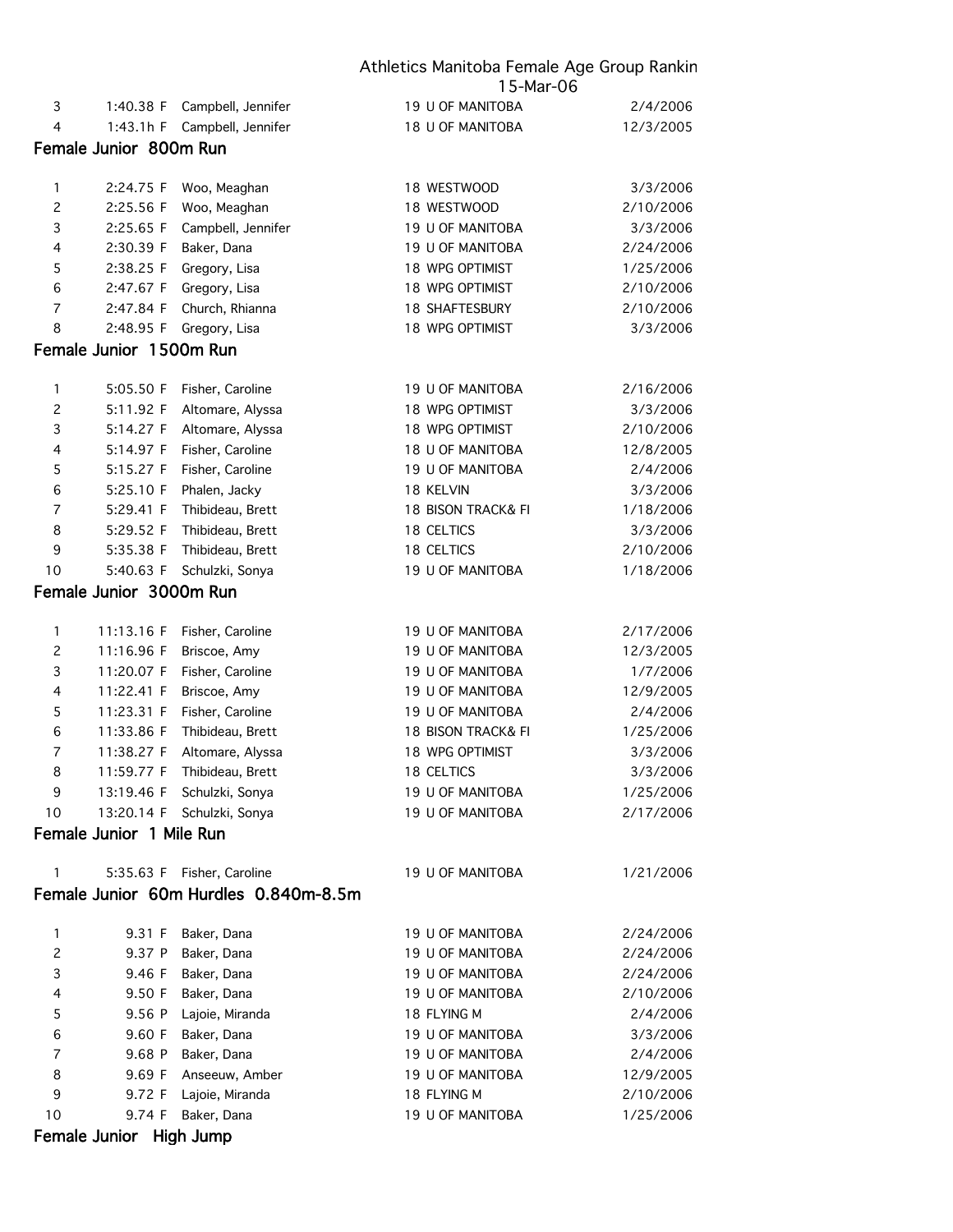|                |                                 |                               | 15-Mar-06           |           |  |
|----------------|---------------------------------|-------------------------------|---------------------|-----------|--|
| 1              | 1.55m F                         | Anseeuw, Amber                | 19 U OF MANITOBA    | 12/3/2005 |  |
| $\mathsf{S}$   | 1.50m F                         | Anseeuw, Amber                | 19 U OF MANITOBA    | 12/8/2005 |  |
| 3              | 1.47m F                         | Baker, Dana                   | 19 U OF MANITOBA    | 2/24/2006 |  |
| $4 *$          | 1.45m F                         | Mirecki, Erin                 | 18 GRANT PARK       | 3/3/2006  |  |
| $4 *$          | 1.45m F                         | Baker, Dana                   | 19 U OF MANITOBA    | 3/3/2006  |  |
|                | <b>Female Junior</b> Pole Vault |                               |                     |           |  |
| $1 *$          | 2.75m F                         | Curtis, Brittany              | 19 U OF MANITOBA    | 2/16/2006 |  |
| $1 *$          | 2.75m F                         | Curtis, Brittany              | 18 U OF MANITOBA    | 12/9/2005 |  |
| 3              | 2.70m F                         | Curtis, Brittany              | 19 U OF MANITOBA    | 2/10/2006 |  |
| 4              | 2.50m F                         | Curtis, Brittany              | 19 U OF MANITOBA    | 3/3/2006  |  |
|                | Female Junior Long Jump         |                               |                     |           |  |
| 1              | 5.20m F                         | Baker, Dana                   | 19 U OF MANITOBA    | 2/24/2006 |  |
| $\overline{c}$ | 5.11m F                         | Twerdun, Deondre              | 18 WPG OPTIMIST     | 3/3/2006  |  |
| 3              | 5.10m F                         | Baker, Dana                   | 19 U OF MANITOBA    | 2/10/2006 |  |
| 4              | 5.02m F                         | Baker, Dana                   | 19 U OF MANITOBA    | 2/24/2006 |  |
| $5*$           | 5.01m F                         | Nnadi, Chiazo                 | 19 WPG OPTIMIST     | 12/9/2005 |  |
| $5*$           | 5.01m F                         | Anseeuw, Amber                | 19 U OF MANITOBA    | 12/9/2005 |  |
| 7              | 4.96m F                         | Twerdun, Deondre              | 18 WPG OPTIMIST     | 2/10/2006 |  |
| $8*$           | 4.89m F                         | Twerdun, Deondre              | 18 WPG OPTIMIST     | 2/4/2006  |  |
| $8*$           | 4.89m F                         | Baker, Dana                   | 19 U OF MANITOBA    | 2/4/2006  |  |
| 10             | 4.88m F                         | Baker, Dana                   | 19 U OF MANITOBA    | 1/25/2006 |  |
|                | Female Junior Triple Jump       |                               |                     |           |  |
| 1              | 10.69m F                        | Nnadi, Chiazo                 | 19 WPG OPTIMIST     | 12/8/2005 |  |
| $\overline{c}$ | 10.48m F                        | Twerdun, Deondre              | 18 WPG OPTIMIST     | 2/4/2006  |  |
| $3 *$          | 10.45m F                        | Makinson, Alanna              | 19 U OF MANITOBA    | 1/18/2006 |  |
| $3*$           | 10.45m F                        | Twerdun, Deondre              | 18 WPG OPTIMIST     | 3/3/2006  |  |
| 5              | 10.39m F                        | Twerdun, Deondre              | 18 WPG OPTIMIST     | 2/10/2006 |  |
| 6              | 10.09m F                        | Pettinger, Khalicia           | 18 FLYING M         | 2/10/2006 |  |
| $\overline{7}$ | 10.03m F                        | Joseph, Tamika                | 18 SISLER           | 2/10/2006 |  |
| 8              | 9.95m F                         | Makinson, Alanna              | 19 U OF MANITOBA    | 1/21/2006 |  |
| 9              |                                 | 9.93m F Hamilton, Peggy       | 19 U OF MANITOBA    | 2/16/2006 |  |
| 10             | 9.86m F                         | Makinson, Alanna              | 19 U OF MANITOBA    | 2/10/2006 |  |
|                | Female Junior Shot Put 4kg      |                               |                     |           |  |
| 1              | 11.23m F                        | Van Damme, Chrissy            | 19 U OF MANITOBA    | 12/9/2005 |  |
| $\mathbf{2}$   | 10.68m F                        | Van Damme, Chrissy            | 19 U OF MANITOBA    | 12/3/2005 |  |
| 3              | 9.85m F                         | Joseph, Tamika                | 18 SISLER           | 3/3/2006  |  |
| 4              | 9.11m F                         | Chupa, Sam                    | 18 ELTON COLLEGIATE | 3/3/2006  |  |
| 5              | 9.10m F                         | Joseph, Tamika                | 18 SISLER           | 2/10/2006 |  |
| 6              | 6.77m F                         | Baker, Dana                   | 19 U OF MANITOBA    | 2/24/2006 |  |
| $\overline{7}$ | 6.67m F                         | Stevens, Michelle             | <b>18 KODIAKS</b>   | 2/10/2006 |  |
|                |                                 | Female Junior Wght Thr 9.09kg |                     |           |  |
| 1              | 12.61m F                        | Mullin, Debra                 | 19 U OF MANITOBA    | 12/3/2005 |  |
| $\overline{c}$ | 12.55m F                        | Mullin, Debra                 | 19 U OF MANITOBA    | 12/8/2005 |  |
| 3              | 10.60m F                        | Van Damme, Chrissy            | 19 U OF MANITOBA    | 12/8/2005 |  |
| 4              |                                 | 10.52m F Van Damme, Chrissy   | 19 U OF MANITOBA    | 12/3/2005 |  |
|                | Female Junior In Pent           |                               |                     |           |  |
| 1              | 3010 F                          | Baker, Dana                   | 19 U OF MANITOBA    | 2/24/2006 |  |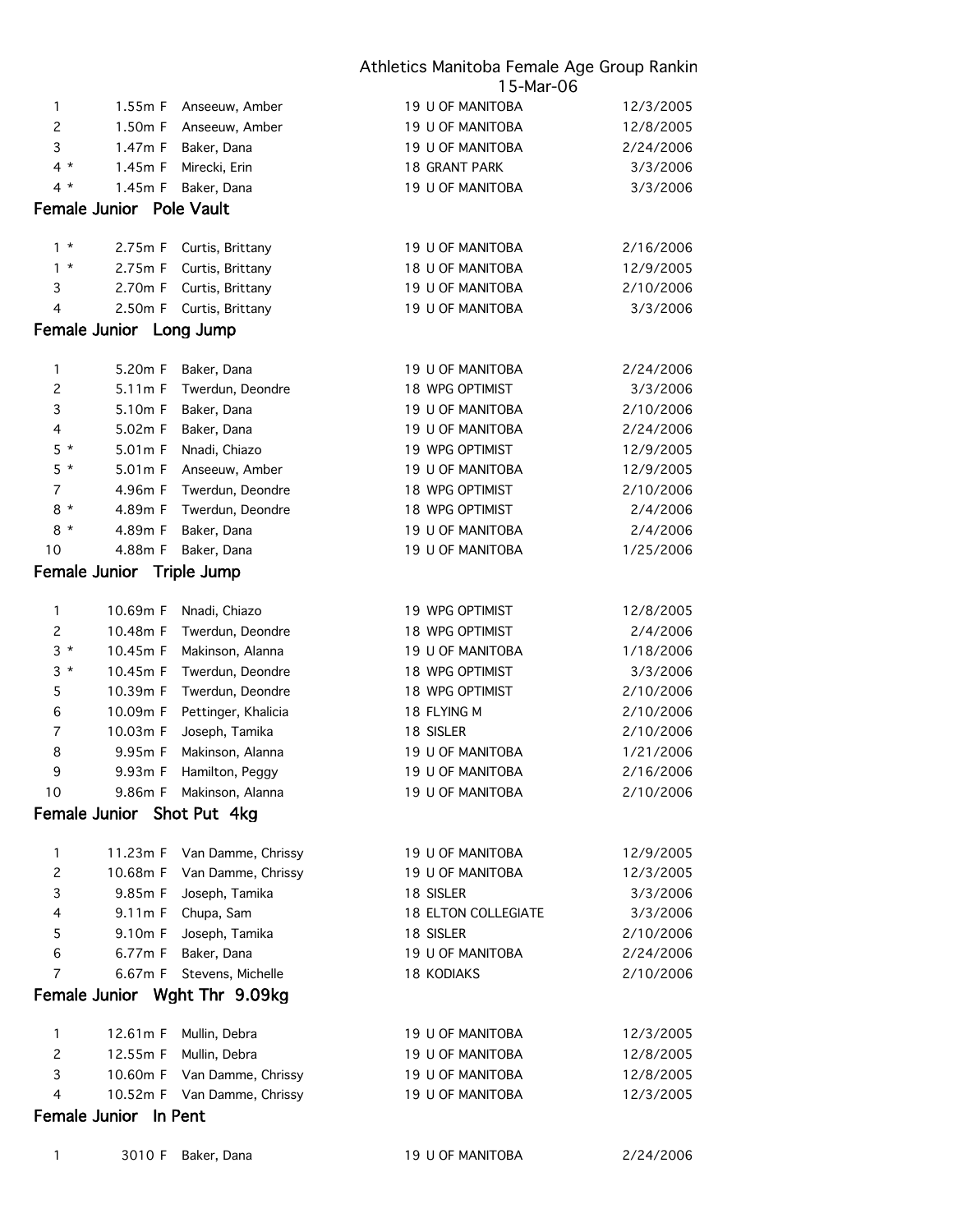|                |                         |                       | 15-Mar-06               |           |
|----------------|-------------------------|-----------------------|-------------------------|-----------|
| $\overline{c}$ | 2753 F                  | Baker, Dana           | 19 U OF MANITOBA        | 1/18/2006 |
|                | Female Senior 60m Dash  |                       |                         |           |
| 1              | 7.99 F                  | Nnadi, Chiazo         | 20 WPG OPTIMIST         | 1/18/2006 |
| $2 *$          | 8.05 F                  | Nnadi, Chiazo         | 20 WPG OPTIMIST         | 2/16/2006 |
| $2*$           | 8.05 P                  | Nnadi, Chiazo         | 20 WPG OPTIMIST         | 2/4/2006  |
| 4              | 8.07 F                  | Nnadi, Chiazo         | 20 WPG OPTIMIST         | 3/3/2006  |
| 5              | 8.13 P                  | King, Diana           | 20 U OF MANITOBA        | 2/24/2006 |
| 6              | 8.18 F                  | King, Diana           | 20 U OF MANITOBA        | 2/16/2006 |
| $7 *$          | 8.34 F                  | Dion, Rachelle        | 20 WPG OPTIMIST         | 12/3/2005 |
| $7 *$          | 8.34 F                  | Robson, Vicky         | 20 U OF MANITOBA        | 12/8/2005 |
| $9 *$          | 8.45 F                  | Robson, Vicky         | 21 U OF MANITOBA        | 2/16/2006 |
| 9 *            | 8.45 F                  | Girouard, Brigitte    | 23 UNATTACHED           | 12/8/2005 |
|                | Female Senior 200m Dash |                       |                         |           |
|                |                         |                       |                         |           |
| 1              | 25.10 F                 | Drake, Sharon         | 23 U OF MANITOBA        | 2/9/2006  |
| $\overline{c}$ | 25.86 F                 | Drake, Sharon         | 23 U OF MANITOBA        | 1/25/2006 |
| 3              | 26.28 F                 | King, Diana           | 20 U OF MANITOBA        | 1/25/2006 |
| 4              | 26.29 F                 | King, Diana           | 20 U OF MANITOBA        | 2/9/2006  |
| 5              | 26.46 F                 | King, Diana           | <b>20 U OF MANITOBA</b> | 3/3/2006  |
| $6*$           | 26.73 F                 | Cassidy, Jana         | 21 U OF MANITOBA        | 1/25/2006 |
| $6*$           | 26.73 F                 | King, Diana           | 20 U OF MANITOBA        | 1/21/2006 |
| 8              | 27.02 F                 | Anseeuw, Amber        | 20 U OF MANITOBA        | 1/21/2006 |
| 9              | 27.20 F                 | Isaacson, Kja         | 21 U OF MANITOBA        | 1/25/2006 |
| 10             | 27.23 F                 | Anseeuw, Amber        | 20 U OF MANITOBA        | 1/25/2006 |
|                | Female Senior 300m Dash |                       |                         |           |
| 1              | 39.46 F                 | Drake, Sharon         | 23 U OF MANITOBA        | 3/9/2006  |
| $\overline{c}$ | 39.65 F                 | Drake, Sharon         | 23 U OF MANITOBA        | 2/4/2006  |
| 3              | 39.81 F                 | Drake, Sharon         | 23 U OF MANITOBA        | 2/24/2006 |
| 4              | 40.01 P                 | Drake, Sharon         | 23 U OF MANITOBA        | 3/9/2006  |
| 5              | 40.06 F                 | Drake, Sharon         | 23 U OF MANITOBA        | 2/16/2006 |
| 6              | 40.16 P                 | Drake, Sharon         | 23 U OF MANITOBA        | 2/24/2006 |
| $\overline{7}$ | 40.66 F                 | Drake, Sharon         | 22 U OF MANITOBA        | 12/9/2005 |
| 8              | 41.68 F                 | King, Diana           | 20 U OF MANITOBA        | 2/4/2006  |
| 9              | 41.88 P                 | King, Diana           | 20 U OF MANITOBA        | 2/24/2006 |
| 10             | 42.12 F                 | Cassidy, Jana         | 20 U OF MANITOBA        | 12/9/2005 |
|                | Female Senior 400m Dash |                       |                         |           |
| 1              | 56.19 F                 | Drake, Sharon         | 23 U OF MANITOBA        | 2/9/2006  |
| $\overline{c}$ | 57.35 F                 | Drake, Sharon         | 23 U OF MANITOBA        | 1/18/2006 |
| 3              | 58.49 F                 | Isaacson, Kja         | 21 U OF MANITOBA        | 3/3/2006  |
| 4              | 59.39 F                 | King, Diana           | 20 U OF MANITOBA        | 2/9/2006  |
| 5              | 1:02.30 F               | King, Diana           | 20 U OF MANITOBA        | 1/21/2006 |
| 6              | 1:02.92 F               | Gautron, Renee-Claire | 21 U OF MANITOBA        | 1/18/2006 |
| $\overline{7}$ | 1:03.51 F               | Gautron, Renee-Claire | 21 U OF MANITOBA        | 3/3/2006  |
|                | Female Senior 600m Run  |                       |                         |           |
|                |                         |                       |                         |           |
| $1 *$          | 1:34.13 F               | Isaacson, Kja         | 21 U OF MANITOBA        | 2/4/2006  |
| $1 *$          | 1:34.13 F               | Isaacson, Kja         | 21 U OF MANITOBA        | 3/9/2006  |
| 3              | 1:34.48 F               | Isaacson, Kja         | 21 U OF MANITOBA        | 1/21/2006 |
| 4              | 1:35.07 P               | Isaacson, Kja         | 21 U OF MANITOBA        | 3/9/2006  |
| 5              | 1:35.50 F               | Isaacson, Kja         | 21 U OF MANITOBA        | 2/24/2006 |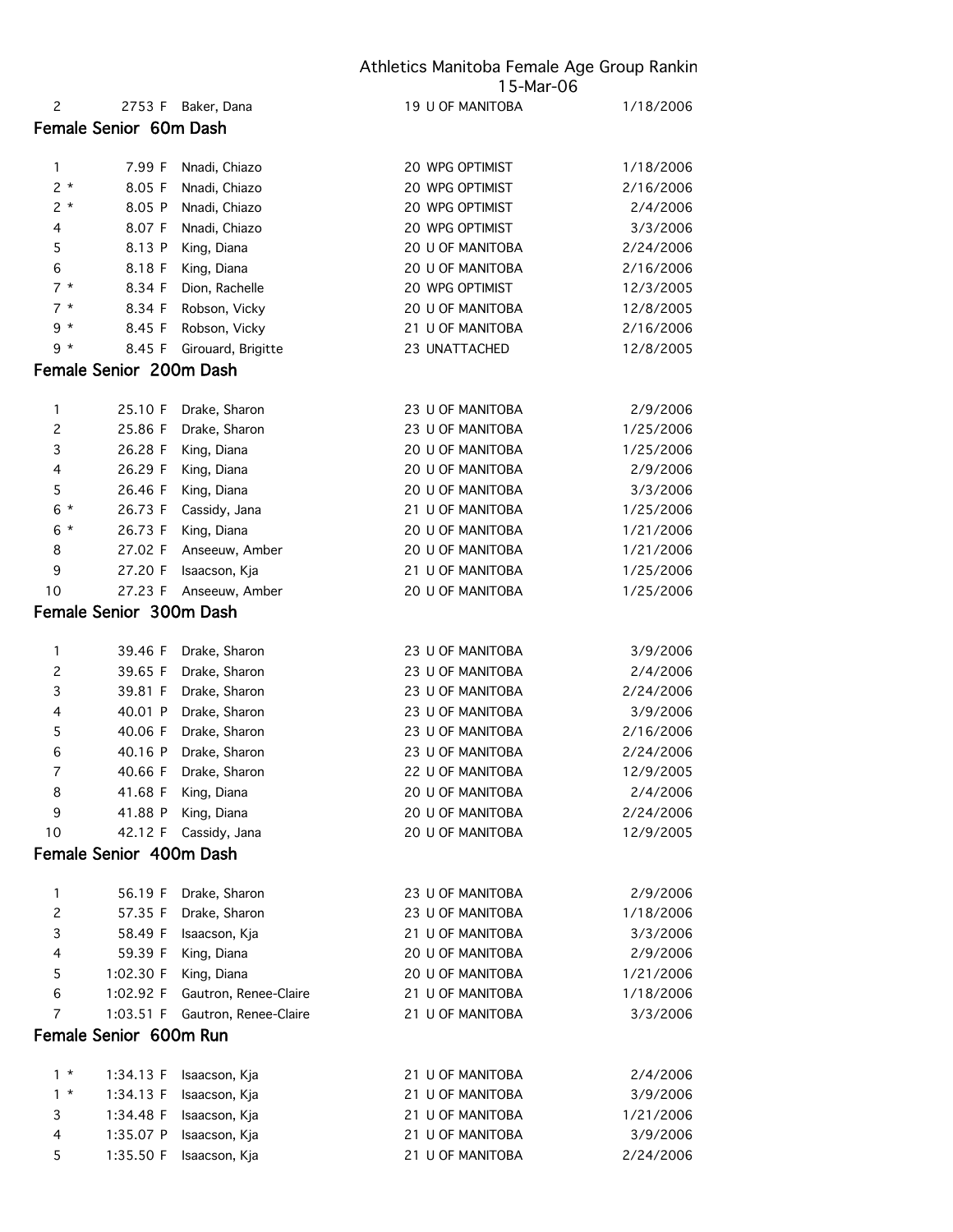|                |                          |                                       | 15-Mar-06                     |           |
|----------------|--------------------------|---------------------------------------|-------------------------------|-----------|
| 6              | 1:35.59 F                | Drake, Sharon                         | 23 U OF MANITOBA              | 1/21/2006 |
| $\overline{7}$ | 1:35.68 F                | Cassidy, Jana                         | 21 U OF MANITOBA              | 2/4/2006  |
| 8              | 1:36.23 F                | Drake, Sharon                         | 23 U OF MANITOBA              | 2/24/2006 |
| 9              | 1:37.39 F                | Cassidy, Jana                         | 21 U OF MANITOBA              | 2/24/2006 |
| 10             | 1:37.59 P                | Cassidy, Jana                         | 21 U OF MANITOBA              | 3/9/2006  |
|                | Female Senior 800m Run   |                                       |                               |           |
| 1              | 2:10.53 F                | Isaacson, Kja                         | 21 U OF MANITOBA              | 2/9/2006  |
| $\mathbf{2}$   | 2:12.48 F                | Trembath, Darolyn                     | 24 BISON TRACK& FI            | 3/3/2006  |
| 3              | 2:18.69 F                | Isaacson, Kja                         | 20 U OF MANITOBA              | 12/9/2005 |
| 4              | 2:30.94 F                | Anseeuw, Amber                        | 20 U OF MANITOBA              | 3/9/2006  |
| 5              | 2:32.30 F                | Anseeuw, Amber                        | 20 U OF MANITOBA              | 2/24/2006 |
| 6              | 2:44.54 F                | Drebert, Amanda                       | 21 U OF MANITOBA              | 2/24/2006 |
| 7              | 2:46.11 F                | Baker, Dora                           | 21 U OF MANITOBA              | 1/25/2006 |
| 8              | 2:46.25 F                | Freeman, Lisa                         | 21 U OF MANITOBA              | 1/25/2006 |
|                | Female Senior 1000m Run  |                                       |                               |           |
| 1              | 2:50.09 F                | Trembath, Darolyn                     | 24 BISON TRACK& FI            | 2/4/2006  |
| $\mathsf{S}$   | 3:01.39 F                | Isaacson, Kja                         | 21 U OF MANITOBA              | 1/7/2006  |
| 3              | 3:13.12 F                | Dickson, Tyra                         | <b>20 BISON TRACK&amp; FI</b> | 2/4/2006  |
| 4              | 3:22.7h F                | Trembath, Roxie                       | 22 U OF MANITOBA              | 12/3/2005 |
| 5              | 3:30.4h F                | Freeman, Lisa                         | 20 U OF MANITOBA              | 12/3/2005 |
|                | Female Senior 1500m Run  |                                       |                               |           |
|                |                          |                                       |                               |           |
| 1              | 4:28.37 F                | Trembath, Darolyn                     | 24 BISON TRACK& FI            | 2/16/2006 |
| $\mathbf{Z}$   | 4:36.36 F                | Trembath, Darolyn                     | 24 BISON TRACK& FI            | 1/18/2006 |
| 3              | 4:43.76 F                | Carroll, Cathy                        | 23 U OF MANITOBA              | 2/24/2006 |
| 4              | 4:47.93 F                | Earl, Kerri                           | 20 U OF MANITOBA              | 2/24/2006 |
| 5              | 4:51.10 F                | Carroll, Cathy                        | 22 U OF MANITOBA              | 12/8/2005 |
| 6              | 4:55.06 F                | Mink, Georgette                       | 30 BISON TRACK& FI            | 2/16/2006 |
| 7              | 4:56.01 F                | Mink, Georgette                       | 30 U OF MANITOBA              | 3/3/2006  |
| 8              | 4:57.52 F                | Vincent, Janelle                      | 22 U OF MANITOBA              | 3/3/2006  |
| 9              | 4:58.79 F                | Vincent, Janelle                      | 21 U OF MANITOBA              | 12/8/2005 |
| 10             | 4:59.15 F                | Dickson, Tyra                         | 20 BISON TRACK& FI            | 3/3/2006  |
|                | Female Senior 3000m Run  |                                       |                               |           |
| 1              | 9:29.60 F                | Trembath, Darolyn                     | 24 BISON TRACK& FI            | 2/9/2006  |
| $\overline{c}$ | 9:41.25 F                | Trembath, Darolyn                     | 23 BISON TRACK& FI            | 12/9/2005 |
| 3              | 9:54.91 F                | Armstrong, Melissa                    | 24 BISON TRACK& FI            | 2/4/2006  |
| 4              | 9:59.14 F                | Cullen, Cathy                         | 26 WPG OPTIMIST               | 2/4/2006  |
| 5              | 9:59.20 F                | Carroll, Cathy                        | 23 U OF MANITOBA              | 2/4/2006  |
| 6              | 9:59.86 F                | Trembath, Darolyn                     | 24 BISON TRACK& FI            | 1/25/2006 |
| 7              | 10:10.46 F               | Carroll, Cathy                        | 23 U OF MANITOBA              | 2/24/2006 |
| 8              | 10:13.82 F               | Carroll, Cathy                        | 23 U OF MANITOBA              | 3/9/2006  |
| 9              | 10:17.75 F               | Earl, Kerri                           | 20 U OF MANITOBA              | 1/7/2006  |
| 10             | 10:17.90 F               | Earl, Kerri                           | 20 U OF MANITOBA              | 2/9/2006  |
|                | Female Senior 1 Mile Run |                                       |                               |           |
| 1              | 5:01.04 F                | Carroll, Cathy                        | 23 U OF MANITOBA              | 2/9/2006  |
| $\overline{c}$ | 5:30.26 F                | Vincent, Janelle                      | 22 U OF MANITOBA              | 1/21/2006 |
|                |                          | Female Senior 60m Hurdles 0.840m-8.5m |                               |           |
| $1 *$          | 9.28 F                   | Anseeuw, Amber                        | 20 U OF MANITOBA              | 2/17/2006 |
|                |                          |                                       |                               |           |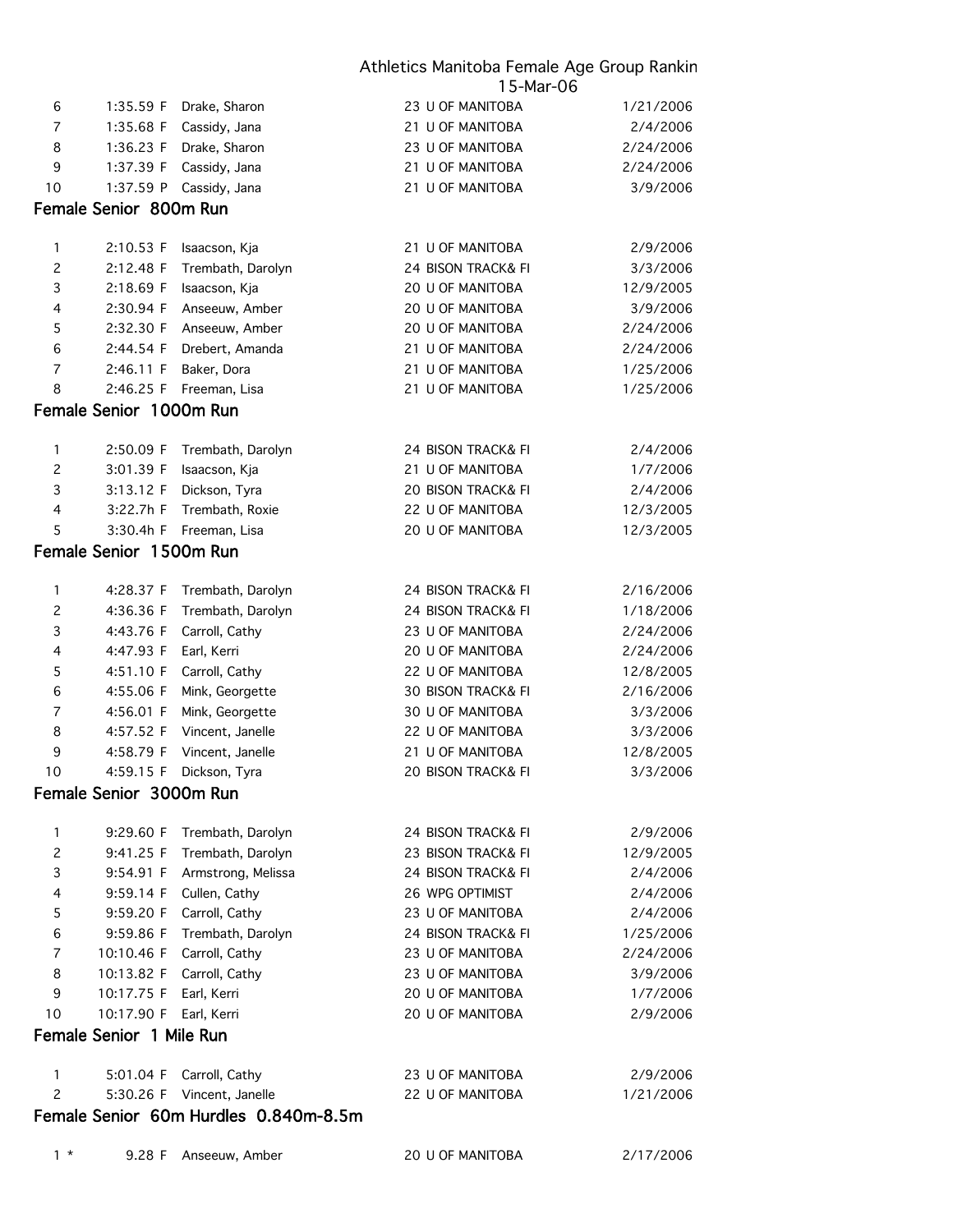| $1 *$                      | 9.28 F                          | Anseeuw, Amber         | 20 U OF MANITOBA        | 2/24/2006  |  |
|----------------------------|---------------------------------|------------------------|-------------------------|------------|--|
| $1 *$                      | 9.28 P                          | Anseeuw, Amber         | 20 U OF MANITOBA        | 2/4/2006   |  |
| 4                          | 9.36 F                          | Anseeuw, Amber         | <b>20 U OF MANITOBA</b> | 2/4/2006   |  |
| 5                          | 9.45 F                          | Anseeuw, Amber         | 20 U OF MANITOBA        | 3/3/2006   |  |
| 6                          | 9.48 F                          | Anseeuw, Amber         | 20 U OF MANITOBA        | 3/9/2006   |  |
| $\overline{7}$             | 9.62 F                          | Anseeuw, Amber         | 20 U OF MANITOBA        | 1/25/2006  |  |
| 8                          | 9.66 F                          | Boudreau, Alanna       | 22 WESTERN ONTARIO      | 11/22/2005 |  |
| 9                          | 9.88 F                          | Dion, Rachelle         | 20 WPG OPTIMIST         | 12/3/2005  |  |
| $10*$                      | 10.57 F                         | Drebert, Amanda        | 21 U OF MANITOBA        | 2/24/2006  |  |
| $10*$                      | 10.57 P                         | Drebert, Amanda        | 21 U OF MANITOBA        | 2/4/2006   |  |
|                            | Female Senior High Jump         |                        |                         |            |  |
|                            |                                 |                        |                         |            |  |
| 1                          | 1.68m F                         | Anseeuw, Amber         | 20 U OF MANITOBA        | 2/24/2006  |  |
| $\overline{c}$             | 1.66m F                         | Anseeuw, Amber         | 20 U OF MANITOBA        | 3/9/2006   |  |
| $3 *$                      | 1.65m F                         | Anseeuw, Amber         | 20 U OF MANITOBA        | 2/4/2006   |  |
| $3*$                       | 1.65m F                         | Anseeuw, Amber         | 20 U OF MANITOBA        | 3/9/2006   |  |
| $5*$                       | 1.60m F                         | Anseeuw, Amber         | 20 U OF MANITOBA        | 2/17/2006  |  |
| $5*$                       | 1.60m F                         | Anseeuw, Amber         | 20 U OF MANITOBA        | 3/3/2006   |  |
| $5*$                       | 1.60m F                         | Anseeuw, Amber         | 20 U OF MANITOBA        | 2/9/2006   |  |
| $5*$                       | 1.60m F                         | Boudreau, Alanna       | 23 WESTERN ONTARIO      | 3/9/2006   |  |
| 9                          | 1.59m F                         | Anseeuw, Amber         | 20 U OF MANITOBA        | 2/24/2006  |  |
| 10                         | 1.47m F                         | Drebert, Amanda        | 21 U OF MANITOBA        | 2/24/2006  |  |
|                            | <b>Female Senior</b> Pole Vault |                        |                         |            |  |
|                            |                                 |                        |                         |            |  |
| 1                          | 2.50m F                         | Robson, Vicky          | 21 U OF MANITOBA        | 3/3/2006   |  |
| $2 *$                      | 2.45m F                         | Robson, Vicky          | 21 U OF MANITOBA        | 2/16/2006  |  |
| $2*$                       | 2.45m F                         | Robson, Vicky          | 20 U OF MANITOBA        | 12/9/2005  |  |
| 4                          | 1.75m F                         | Cote, Ashley           | 21 U OF MANITOBA        | 2/10/2006  |  |
|                            | Female Senior Long Jump         |                        |                         |            |  |
|                            |                                 |                        |                         |            |  |
| 1                          | 5.54m F                         | Nnadi, Chiazo          | 20 WPG OPTIMIST         | 2/4/2006   |  |
| $\overline{c}$             | 5.47m F                         | Nnadi, Chiazo          | 20 WPG OPTIMIST         | 3/3/2006   |  |
| 3                          | 5.45m F                         | Boudreau, Alanna       | 23 WESTERN ONTARIO      | 1/14/2006  |  |
| $\overline{4}$             | 5.44m F                         | Nnadi, Chiazo          | 20 WPG OPTIMIST         | 2/17/2006  |  |
| 5                          | 5.41m F                         | Anseeuw, Amber         | 20 U OF MANITOBA        | 2/17/2006  |  |
| 6                          |                                 | 5.36m F Anseeuw, Amber | 20 U OF MANITOBA        | 2/4/2006   |  |
| 7                          | 5.33m F                         | Anseeuw, Amber         | 20 U OF MANITOBA        | 1/25/2006  |  |
| 8                          | 5.31m F                         | Nnadi, Chiazo          | 20 WPG OPTIMIST         | 1/25/2006  |  |
| 9                          | 5.20m F                         | Anseeuw, Amber         | 20 U OF MANITOBA        | 2/24/2006  |  |
| 10                         | 5.17m F                         | Anseeuw, Amber         | 20 U OF MANITOBA        | 3/3/2006   |  |
|                            | Female Senior Triple Jump       |                        |                         |            |  |
| 1                          | 12.01m F                        | Boudreau, Alanna       | 23 WESTERN ONTARIO      | 3/9/2006   |  |
| $\overline{c}$             | 11.91m F                        | Boudreau, Alanna       | 23 WESTERN ONTARIO      | 1/21/2006  |  |
| 3                          | 11.84m F                        | Boudreau, Alanna       | 23 WESTERN ONTARIO      | 2/4/2006   |  |
| 4                          | 11.67m F                        | Boudreau, Alanna       | 23 WESTERN ONTARIO      | 1/14/2006  |  |
| 5                          | 11.55m F                        | Boudreau, Alanna       | 22 WESTERN ONTARIO      | 11/22/2005 |  |
| 6                          | 11.43m F                        | Nnadi, Chiazo          | 20 WPG OPTIMIST         | 2/16/2006  |  |
| 7                          | 11.34m F                        | Nnadi, Chiazo          | 20 WPG OPTIMIST         | 1/18/2006  |  |
| 8                          | 10.88m F                        | Nnadi, Chiazo          | 20 WPG OPTIMIST         | 2/4/2006   |  |
| 9                          | 10.66m F                        | Nnadi, Chiazo          | 20 WPG OPTIMIST         | 3/3/2006   |  |
| 10                         | 9.55m F                         | Ling, Elizabeth        | 20 U OF MANITOBA        | 1/18/2006  |  |
|                            |                                 |                        |                         |            |  |
| Female Senior Shot Put 4kg |                                 |                        |                         |            |  |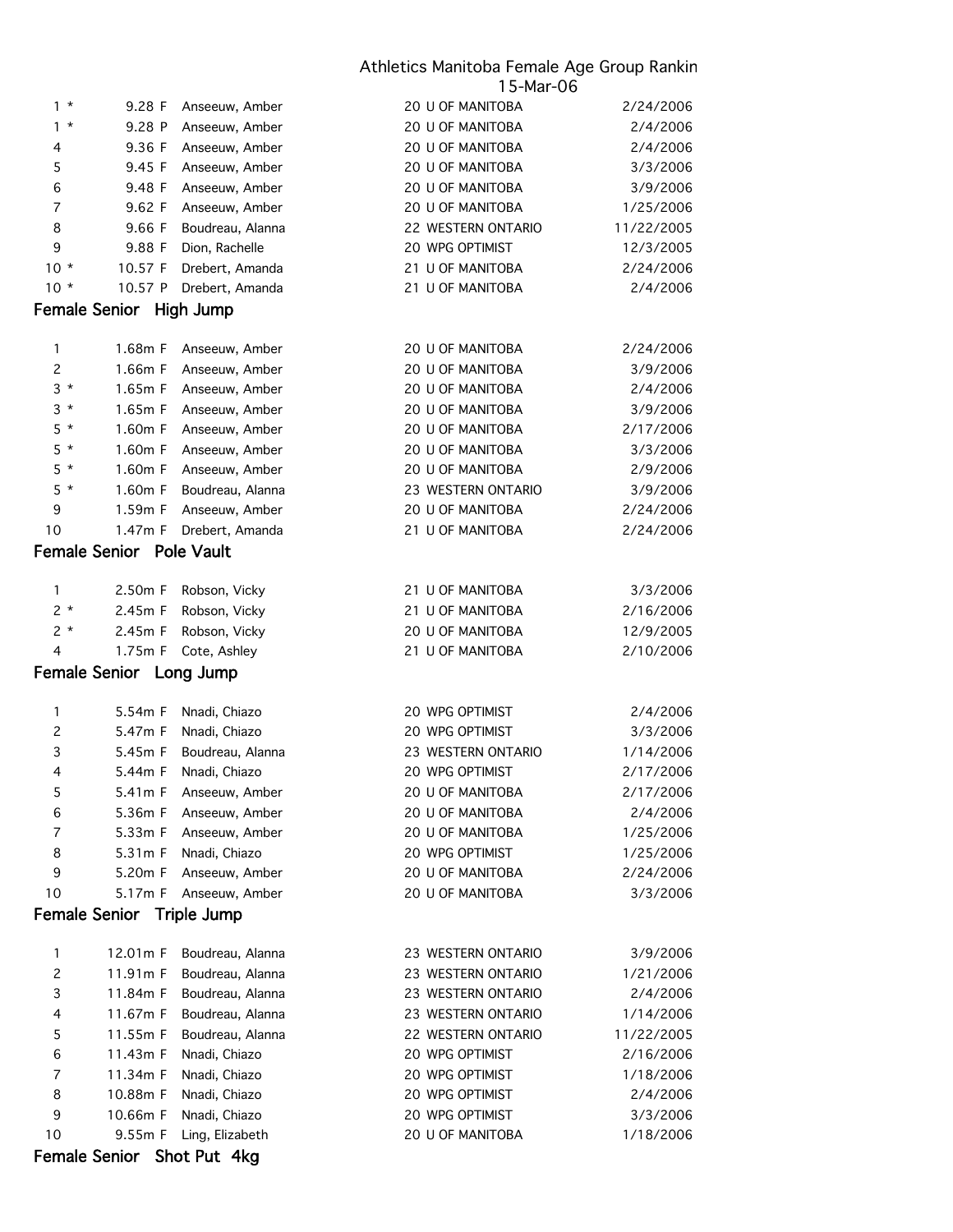| 11.34m F<br>11.32m F | Van Damme, Chrissy<br>Van Damme, Chrissy | 20 U OF MANITOBA                                                                                    | 1/7/2006   |
|----------------------|------------------------------------------|-----------------------------------------------------------------------------------------------------|------------|
|                      |                                          |                                                                                                     |            |
|                      |                                          | 20 U OF MANITOBA                                                                                    | 2/4/2006   |
| 11.25m P             | Van Damme, Chrissy                       | 20 U OF MANITOBA                                                                                    | 1/21/2006  |
| 11.15m F             | Neumann, Jill                            | 29 FLYING M                                                                                         | 3/3/2006   |
| 10.95m F             | Boudreau, Alanna                         | 22 WESTERN ONTARIO                                                                                  | 11/22/2005 |
| 10.56m F             | Van Damme, Chrissy                       | 20 U OF MANITOBA                                                                                    | 2/24/2006  |
| 10.56m F             | Van Damme, Chrissy                       | 20 U OF MANITOBA                                                                                    | 2/16/2006  |
|                      |                                          |                                                                                                     |            |
| 14.96m F             | Sudfeld, Anita                           | 33 UNATTACHED                                                                                       | 2/4/2006   |
| 14.55m F             | Sudfeld, Anita                           | 32 UNATTACHED                                                                                       | 12/8/2005  |
| 14.35m F             | Sudfeld, Anita                           | 33 UNATTACHED                                                                                       | 3/3/2006   |
| 13.92m F             | Sudfeld, Anita                           | 33 UNATTACHED                                                                                       | 1/25/2006  |
| 13.41m F             | Dandenault, Susanne                      | 36 FLYING M                                                                                         | 3/3/2006   |
| 13.36m F             | Morneau, Josee                           | 32 UNATTACHED                                                                                       | 3/3/2006   |
| 13.14m F             | Mullin, Debra                            | 20 U OF MANITOBA                                                                                    | 2/24/2006  |
| 13.09m F             | Mullin, Debra                            | 20 U OF MANITOBA                                                                                    | 2/17/2006  |
| 12.64m F             | Calixto, Monnette                        | 25 FLYING M                                                                                         | 3/3/2006   |
| 12.46m F             | Sudfeld, Anita                           | 32 UNATTACHED                                                                                       | 12/3/2005  |
|                      |                                          |                                                                                                     |            |
| 3333 F               | Anseeuw, Amber                           | 20 U OF MANITOBA                                                                                    | 2/24/2006  |
| 3285 F               | Anseeuw, Amber                           | 20 U OF MANITOBA                                                                                    | 3/9/2006   |
| 2947 F               | Anseeuw, Amber                           | 20 U OF MANITOBA                                                                                    | 1/18/2006  |
| 2828 F               | Drebert, Amanda                          | 21 U OF MANITOBA                                                                                    | 2/24/2006  |
| 2657 F               | Drebert, Amanda                          | 21 U OF MANITOBA                                                                                    | 1/18/2006  |
|                      |                                          |                                                                                                     |            |
| 10.31 F              | Fontaine, Kim                            | 2 BULLDOGS                                                                                          | 1/18/2006  |
| 10.33 F              | Fontaine, Kim                            | 2 BULLDOGS                                                                                          | 3/3/2006   |
| 10.38 F              | Fontaine, Kim                            | 1 BULLDOGS                                                                                          | 12/3/2005  |
| 10.47 F              | Fontaine, Kim                            | 2 BULLDOGS                                                                                          | 2/4/2006   |
| 11.40 F              | Cook, Courtney                           | 2 BULLDOGS                                                                                          | 2/4/2006   |
| 11.84 F              | Cook, Courtney                           | 2 BULLDOGS                                                                                          | 1/18/2006  |
| 11.87 F              | Macklem, Kari                            | 2 NAVVIES                                                                                           | 3/3/2006   |
| 11.92 F              | Tschetter, Sam                           | 2 BULLDOGS                                                                                          | 3/3/2006   |
| 11.99 F              | Nickel, Joan                             | 2 STEINBACH SPECIA                                                                                  | 2/4/2006   |
| 12.06 F              | Tschetter, Sam                           | 2 BULLDOGS                                                                                          | 2/4/2006   |
|                      |                                          |                                                                                                     |            |
| 35.46 F              | Fontaine, Kim                            | 2 BULLDOGS                                                                                          | 3/3/2006   |
| 36.59 F              | Fontaine, Kim                            | 2 BULLDOGS                                                                                          | 2/4/2006   |
| 39.07 F              | Cook, Courtney                           | 2 BULLDOGS                                                                                          | 3/3/2006   |
| 40.15 F              | Macklem, Kari                            | 2 NAVVIES                                                                                           | 3/3/2006   |
| 40.95 F              | Cook, Courtney                           | 2 BULLDOGS                                                                                          | 2/4/2006   |
| 45.08 F              | Muzychka, Meagan                         | 2 BULLDOGS                                                                                          | 3/3/2006   |
| 45.08 F              | Nickel, Joan                             | 2 STEINBACH SPECIA                                                                                  | 2/4/2006   |
| 45.15 F              | Tschetter, Sam                           | 2 BULLDOGS                                                                                          | 2/4/2006   |
| 47.68 F              | Tschetter, Sam                           | 2 BULLDOGS                                                                                          | 3/3/2006   |
|                      | <b>Female Senior</b>                     | Female Senior Wght Thr 9.09kg<br>In Pent<br>Female Special O 60m Dash<br>Female Special O 200m Dash |            |

1 12.11m F Morneau, Josee 32 UNATTACHED 3/3/2006 2 11.71m F Dandenault, Susanne 36 FLYING M 3/3/2006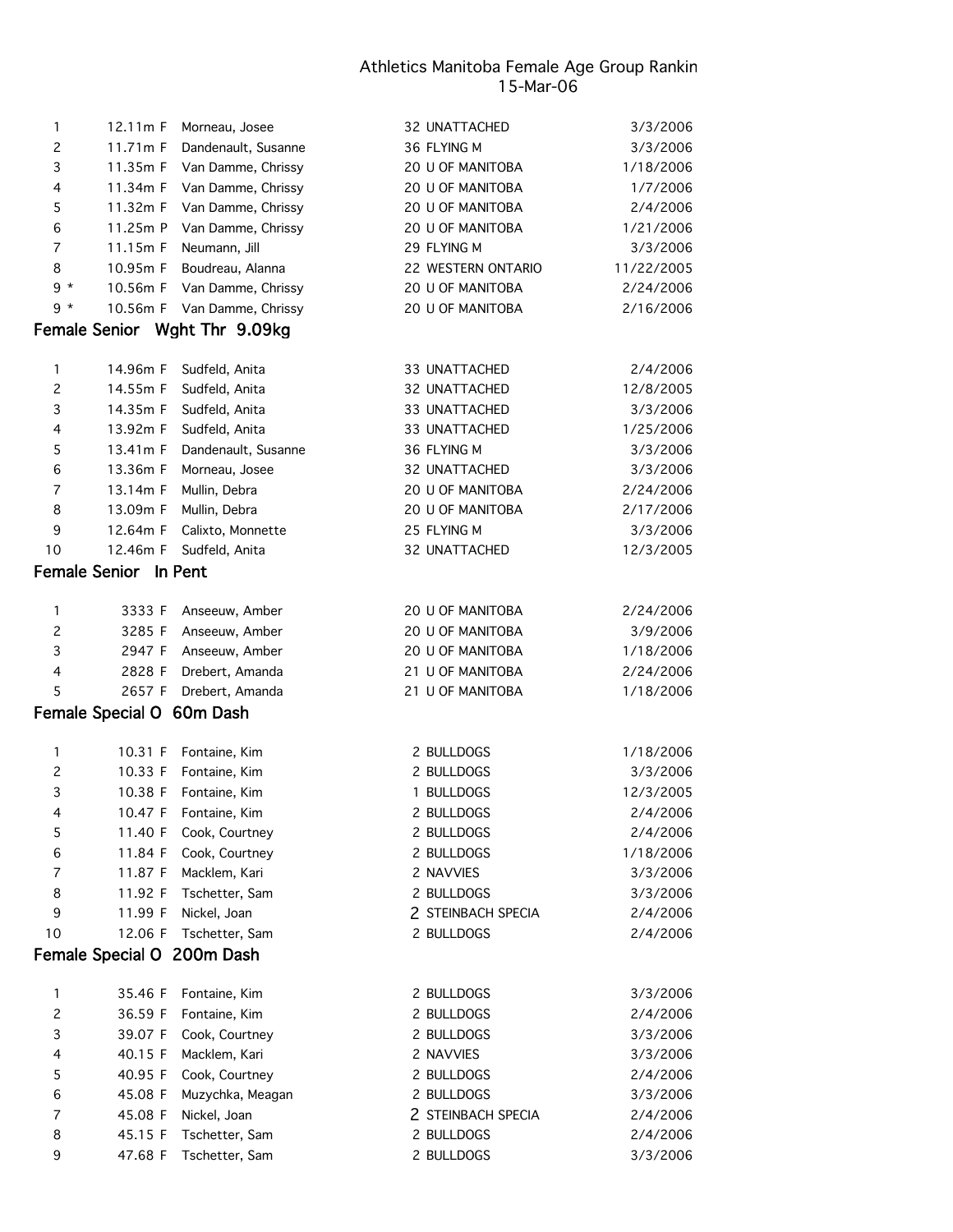| 10                  | 48.50 F                   | Muzychka, Meagan               | 2 BULLDOGS               | 2/4/2006              |
|---------------------|---------------------------|--------------------------------|--------------------------|-----------------------|
|                     |                           | Female Special O 300m Dash     |                          |                       |
|                     |                           |                                |                          |                       |
| 1                   | 1:00.86 F                 | Fontaine, Kim                  | 1 BULLDOGS               | 12/3/2005             |
| $\overline{c}$      | 1:20.11 F                 | Cook, Courtney                 | 1 BULLDOGS               | 12/3/2005             |
|                     |                           | Female Special O 400m Dash     |                          |                       |
| 1                   | 1:29.79 F                 | Hall, Brita                    | 2 BULLDOGS               | 3/3/2006              |
| $\mathbf{2}$        | 1:32.50 F                 | Fontaine, Kim                  | 2 BULLDOGS               | 3/3/2006              |
| 3                   | 1:34.69 F                 | Fontaine, Kim                  | 2 BULLDOGS               | 1/18/2006             |
| 4                   | 1:40.56 F                 | Vanstealant, Leaha             | 2 BULLDOGS               | 3/3/2006              |
| 5                   | 1:40.79 F                 | Adams, Jennifer                | 2 BULLDOGS               | 1/18/2006             |
| 6                   | 1:40.84 F                 | Hall, Brita                    | 2 BULLDOGS               | 2/4/2006              |
| 7                   | 1:41.35 F                 | Adams, Jennifer                | 2 BULLDOGS               | 2/4/2006              |
| 8                   | 2:01.87 F                 | Cook, Courtney                 | 2 BULLDOGS               | 3/3/2006              |
| 9                   | 2:18.33 F                 | Cook, Courtney                 | 2 BULLDOGS               | 1/18/2006             |
|                     | Female Special O 600m Run |                                |                          |                       |
| 1                   | 2:32.6h F                 | Hall, Brita                    | 1 BULLDOGS               | 12/3/2005             |
|                     | Female Special O 800m Run |                                |                          |                       |
|                     |                           |                                |                          |                       |
| 1                   | 3:36.94 F                 | Hall, Brita                    | 2 BULLDOGS               | 3/3/2006              |
| $\mathbf{2}$        | 3:49.30 F                 | Adams, Jennifer                | 2 BULLDOGS               | 3/3/2006              |
| 3                   | 3:51.70 F                 | Vanstealant, Leaha             | 2 BULLDOGS               | 3/3/2006              |
|                     |                           | Female Special O 1500m Run     |                          |                       |
| 1                   | 7:05.67 F                 | Vanstealant, Leaha             | 2 BULLDOGS               | 3/3/2006              |
| $\mathsf{S}$        | 7:09.52 F                 | Hall, Brita                    | 2 BULLDOGS               | 1/18/2006             |
| 3                   | 7:23.77 F                 | Hall, Brita                    | 2 BULLDOGS               | 3/3/2006              |
| 4                   | 7:31.81 F                 | Hall, Brita                    | 2 BULLDOGS               | 2/4/2006              |
| 5                   | 7:36.91 F                 | Adams, Jennifer                | 2 BULLDOGS               | 1/18/2006             |
| 6                   | 7:56.88 F                 | Adams, Jennifer                | 2 BULLDOGS               | 2/4/2006              |
|                     |                           | Female Special O 3000m Run     |                          |                       |
|                     |                           |                                |                          |                       |
|                     | 15:04.60 F                | Hall, Brita                    | 2 BULLDOGS               | 2/4/2006              |
| 2                   | 16:06.44 F                | Hall, Brita                    | 1 BULLDOGS               | 12/3/2005             |
|                     | Female Special O          | Long Jump                      |                          |                       |
| 1                   | 2.08m F                   | Hall, Brita                    | 1 BULLDOGS               | 12/3/2005             |
| $\overline{c}$      | 1.96m F                   | Tschetter, Sam                 | 1 BULLDOGS               | 12/3/2005             |
| 3                   | .58m F                    | Muzychka, Meagan               | 1 BULLDOGS               | 12/3/2005             |
|                     | Female Special O          | Shot Put 2.73kg                |                          |                       |
|                     |                           |                                |                          |                       |
| 1<br>$\overline{c}$ | 7.66m F<br>7.23m F        | Fontaine, Kim<br>Fontaine, Kim | 1 BULLDOGS<br>2 BULLDOGS | 12/3/2005<br>2/4/2006 |
| 3                   | 7.17m F                   | Tschetter, Sam                 | 2 BULLDOGS               | 3/3/2006              |
| 4                   | 7.09m F                   | Fontaine, Kim                  | 2 BULLDOGS               | 3/3/2006              |
| 5                   | 6.63m F                   | Tschetter, Sam                 | 2 BULLDOGS               | 2/4/2006              |
| 6                   | 6.62m F                   | Tschetter, Sam                 | 2 BULLDOGS               | 1/18/2006             |
| 7                   | 6.48m F                   | Fontaine, Kim                  | 2 BULLDOGS               | 1/18/2006             |
| 8                   | 6.46m F                   | Tschetter, Sam                 | 1 BULLDOGS               | 12/3/2005             |
| 9                   | 3.98m F                   | Muzychka, Meagan               | 1 BULLDOGS               | 12/3/2005             |
| 10                  | 3.69m F                   | Cook, Courtney                 | 2 BULLDOGS               | 2/4/2006              |
|                     |                           |                                |                          |                       |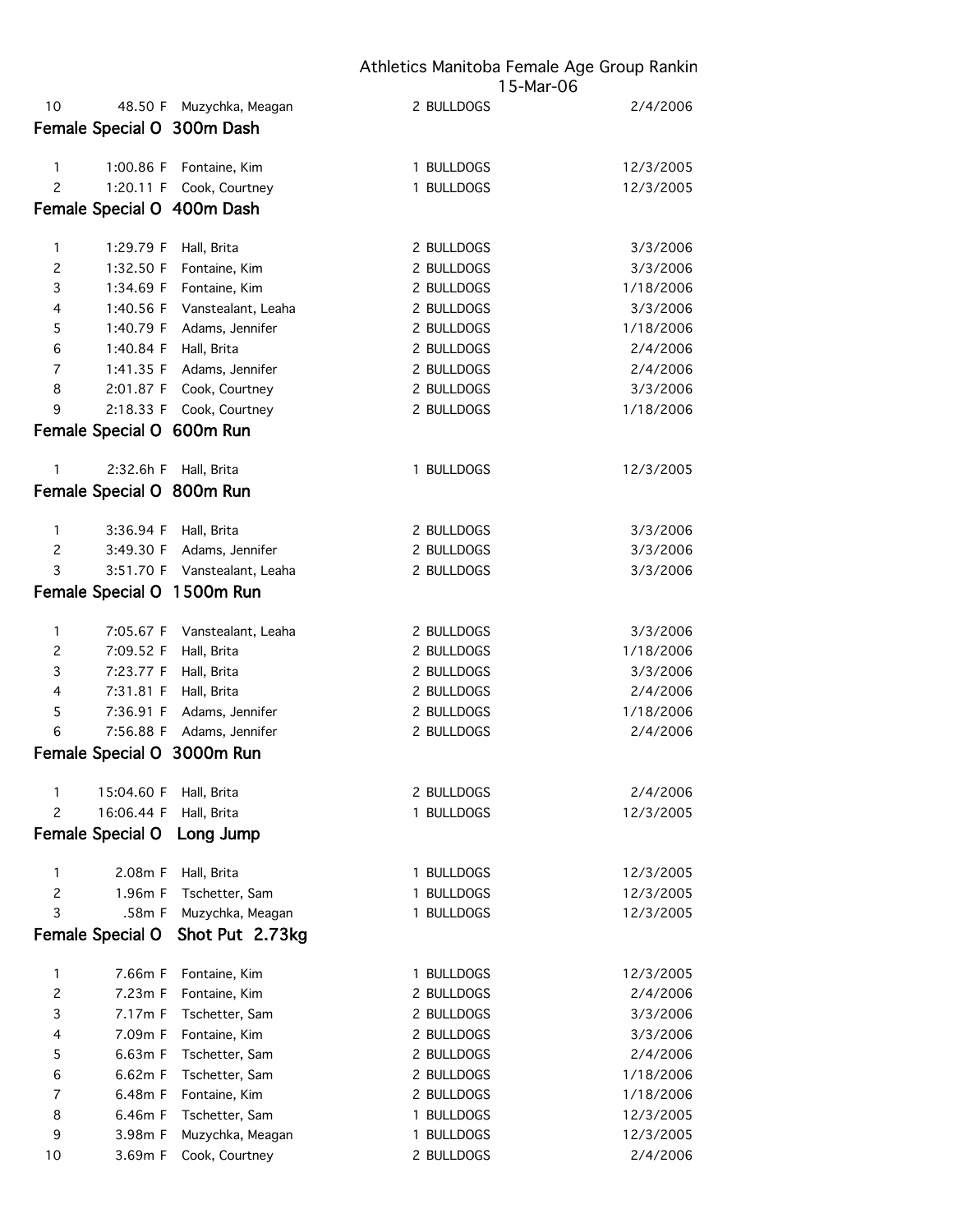2006 Boeing Indoor Classic 2006 Boeing Indoor Classic Flying M 2005 Flying M 2005 Indoor Grand Prix #1 2006 Boeing Indoor Classic Flying M 2005 Flying M 2005 2006 Boeing Indoor Classic Indoor Grand Prix #1

Indoor Grand Prix #2 Cargill Indoor Games Indoor Grand Prix #2 Cargill Indoor Games Indoor Grand Prix #2 Indoor Grand Prix #6 Indoor Grand Prix #4 Indoor Grand Prix #2 Indoor Grand Prix #4 Cargill Indoor Games

Flying M 2005 Flying M 2005 Flying M 2005 Flying M 2005 Flying M 2005 Flying M 2005 Flying M 2005 Flying M 2005 Flying M 2005 Flying M 2005

Indoor Grand Prix #1 Indoor Grand Prix #1 Indoor Grand Prix #1 Indoor Grand Prix #1 Indoor Grand Prix #1 Indoor Grand Prix #3 Indoor Grand Prix #5 Indoor Grand Prix #1 Indoor Grand Prix #3 Indoor Grand Prix #5

2006 Boeing Indoor Classic Flying M 2005 2006 Boeing Indoor Classic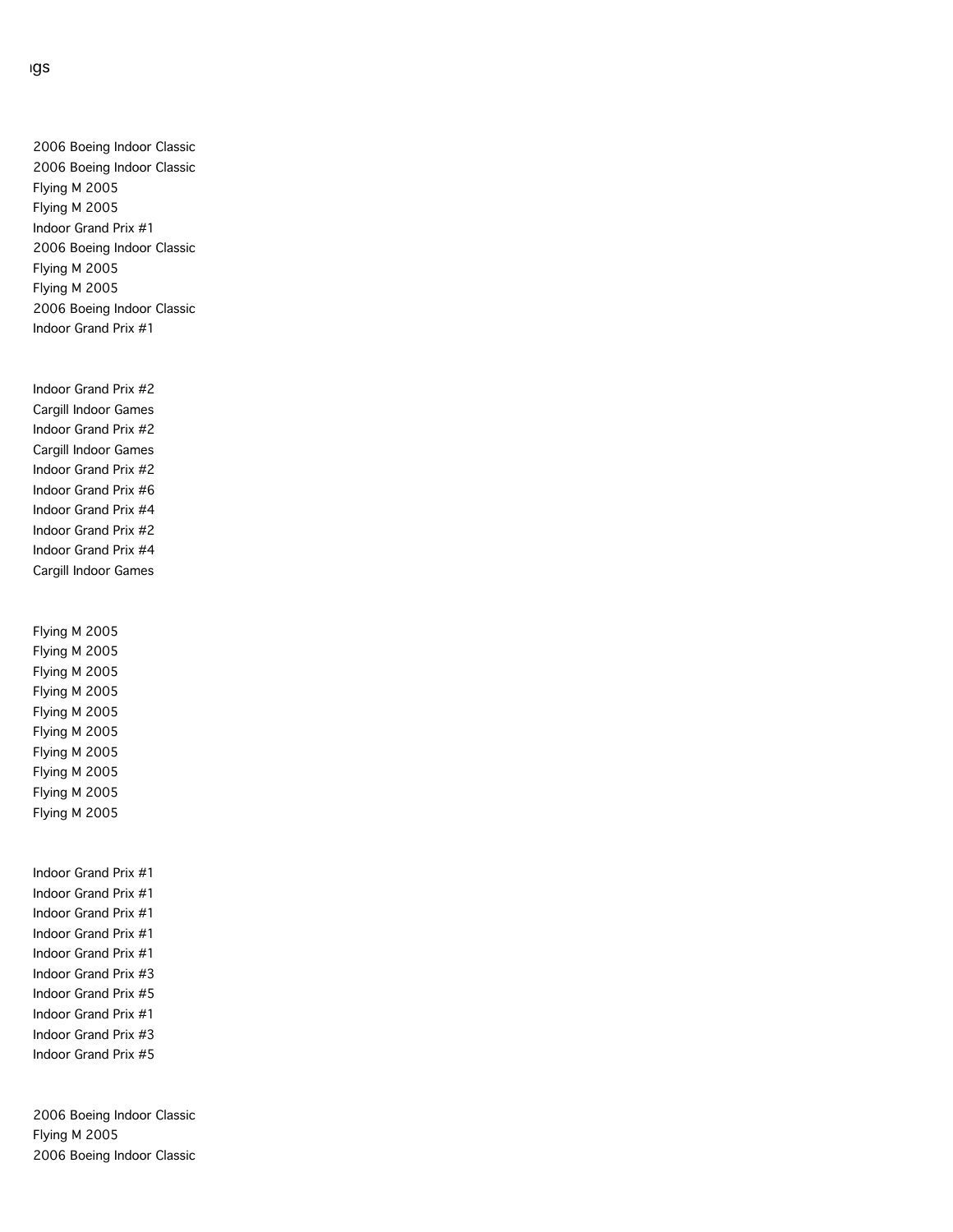Cargill Indoor Games Flying M 2005 2006 Boeing Indoor Classic Cargill Indoor Games Flying M 2005 2006 Boeing Indoor Classic Flying M 2005

Indoor Grand Prix #2 Indoor Grand Prix #2 Indoor Grand Prix #2 Indoor Grand Prix #2 Indoor Grand Prix #2 Indoor Grand Prix #2 Indoor Grand Prix #4 Indoor Grand Prix #2 Indoor Grand Prix #6 Indoor Grand Prix #2

Flying M 2005

Indoor Grand Prix #1 Indoor Grand Prix #3

Indoor Grand Prix #1 Indoor Grand Prix #1

Indoor Grand Prix #2

Flying M 2005 Indoor Grand Prix #5 2006 Boeing Indoor Classic Flying M 2005 Flying M 2005 Indoor Grand Prix #4 Indoor Grand Prix #2 Flying M 2005 Indoor Grand Prix #5 Indoor Grand Prix #4 2006 Boeing Indoor Classic

Indoor Grand Prix #5 Indoor Grand Prix #5 Indoor Grand Prix #5 Indoor Grand Prix #6 Indoor Grand Prix #5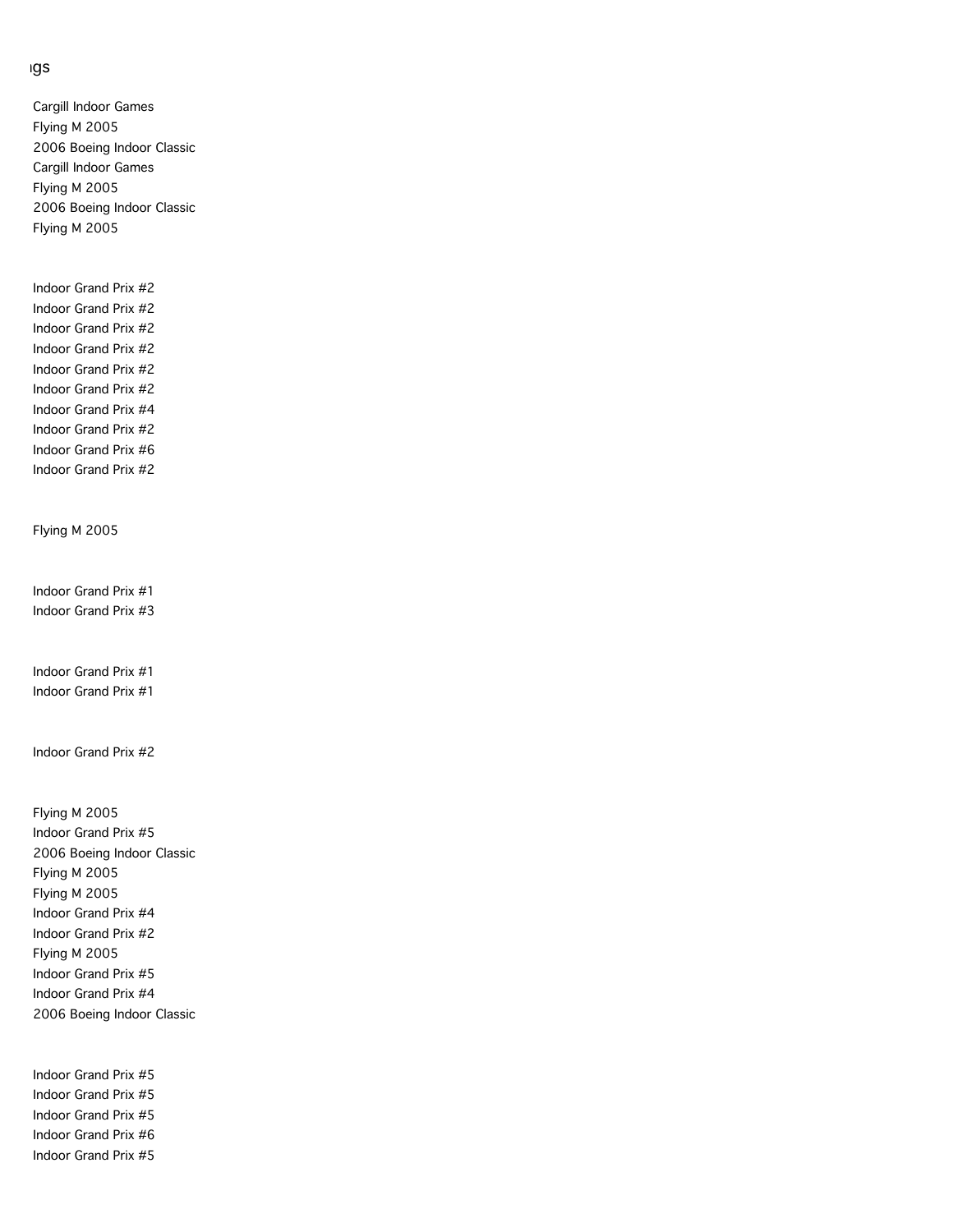2006 Boeing Indoor Classic Cargill Indoor Games Flying M 2005 Indoor Grand Prix #2 Flying M 2005 Flying M 2005 Indoor Grand Prix #2 2006 Boeing Indoor Classic 2006 Boeing Indoor Classic Cargill Indoor Games

Indoor Grand Prix #1 Flying M 2005 2006 Boeing Indoor Classic 2006 Boeing Indoor Classic 2006 Boeing Indoor Classic Flying M 2005 2006 Boeing Indoor Classic Flying M 2005 2006 Boeing Indoor Classic Flying M 2005

Indoor Grand Prix #2 2006 Boeing Indoor Classic Indoor Grand Prix #2 2006 Boeing Indoor Classic 2006 Boeing Indoor Classic CARGILL INDOOR GAMES 2006 Boeing Indoor Classic 2006 Boeing Indoor Classic CARGILL INDOOR GAMES 2006 Boeing Indoor Classic

Flying M 2005 Flying M 2005 Flying M 2005 Flying M 2005 Flying M 2005 Flying M 2005 Flying M 2005 Flying M 2005 Flying M 2005

Indoor Grand Prix #1 Indoor Grand Prix #1 Indoor Grand Prix #1 CARGILL INDOOR GAMES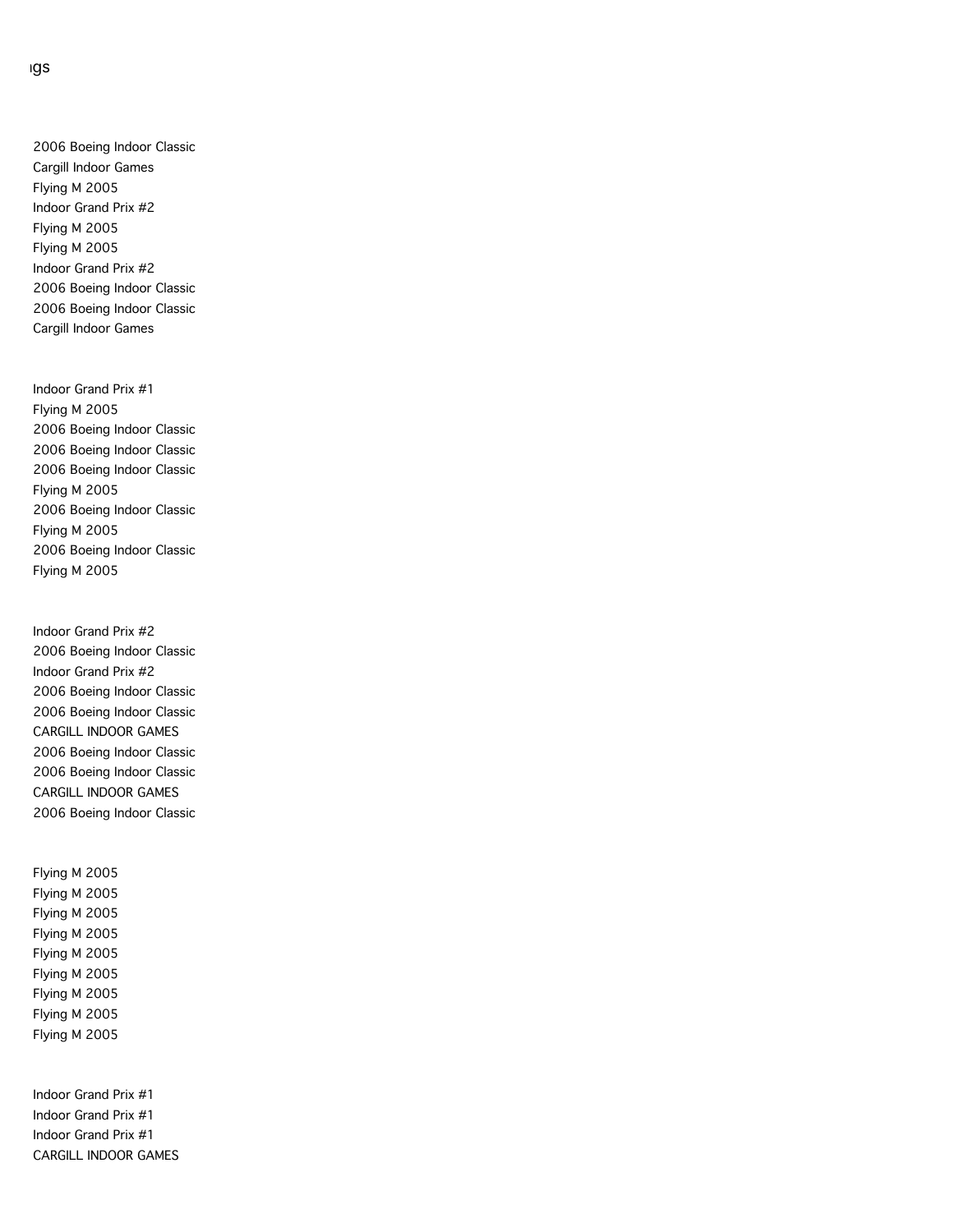CARGILL INDOOR GAMES 2006 Boeing Indoor Classic Indoor Grand Prix #3 CARGILL INDOOR GAMES 2006 Boeing Indoor Classic Indoor Grand Prix #5

Flying M 2005 Flying M 2005 Flying M 2005 Flying M 2005 Flying M 2005

Indoor Grand Prix #2 2006 Boeing Indoor Classic Indoor Grand Prix #6 CARGILL INDOOR GAMES 2006 Boeing Indoor Classic 2006 Boeing Indoor Classic Indoor Grand Prix #2 CARGILL INDOOR GAMES CARGILL INDOOR GAMES 2006 Boeing Indoor Classic

Flying M 2005 Flying M 2005 Flying M 2005 Flying M 2005

2006 Boeing Indoor Classic 2006 Boeing Indoor Classic Indoor Grand Prix #5 CARGILL INDOOR GAMES 2006 Boeing Indoor Classic Indoor Grand Prix #1 2006 Boeing Indoor Classic 2006 Boeing Indoor Classic Indoor Grand Prix #1 CARGILL INDOOR GAMES

Flying M 2005 CARGILL INDOOR GAMES Indoor Grand Prix #2 Indoor Grand Prix #4

2006 Boeing Indoor Classic 2006 Boeing Indoor Classic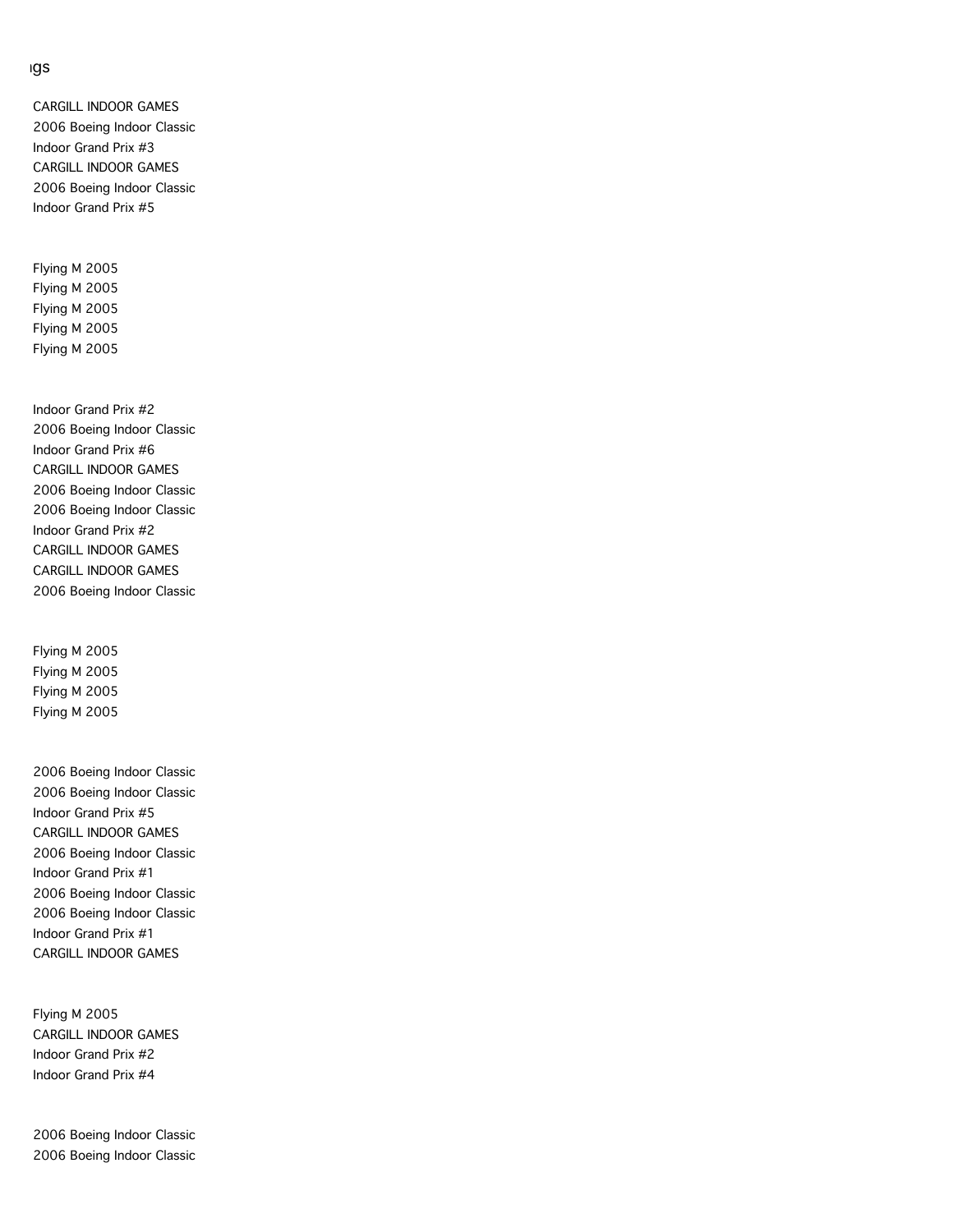CARGILL INDOOR GAMES 2006 Boeing Indoor Classic CARGILL INDOOR GAMES 2006 Boeing Indoor Classic CARGILL INDOOR GAMES Flying M 2005 Indoor Grand Prix #2 2006 Boeing Indoor Classic

2006 Boeing Indoor Classic CARGILL INDOOR GAMES Flying M 2005 2006 Boeing Indoor Classic Flying M 2005 2006 Boeing Indoor Classic Indoor Grand Prix #3 2006 Boeing Indoor Classic Indoor Grand Prix #6 CARGILL INDOOR GAMES CARGILL INDOOR GAMES 2006 Boeing Indoor Classic 2006 Boeing Indoor Classic 2006 Boeing Indoor Classic 2006 Boeing Indoor Classic 2006 Boeing Indoor Classic

CARGILL INDOOR GAMES 2006 Boeing Indoor Classic

Indoor Grand Prix #2 Flying M 2005 2006 Boeing Indoor Classic 2006 Boeing Indoor Classic CARGILL INDOOR GAMES 2006 Boeing Indoor Classic 2006 Boeing Indoor Classic 2006 Boeing Indoor Classic Indoor Grand Prix #6 Flying M 2005

Indoor Grand Prix #5

CARGILL INDOOR GAMES 2006 Boeing Indoor Classic 2006 Boeing Indoor Classic 2006 Boeing Indoor Classic 2006 Boeing Indoor Classic 2006 Boeing Indoor Classic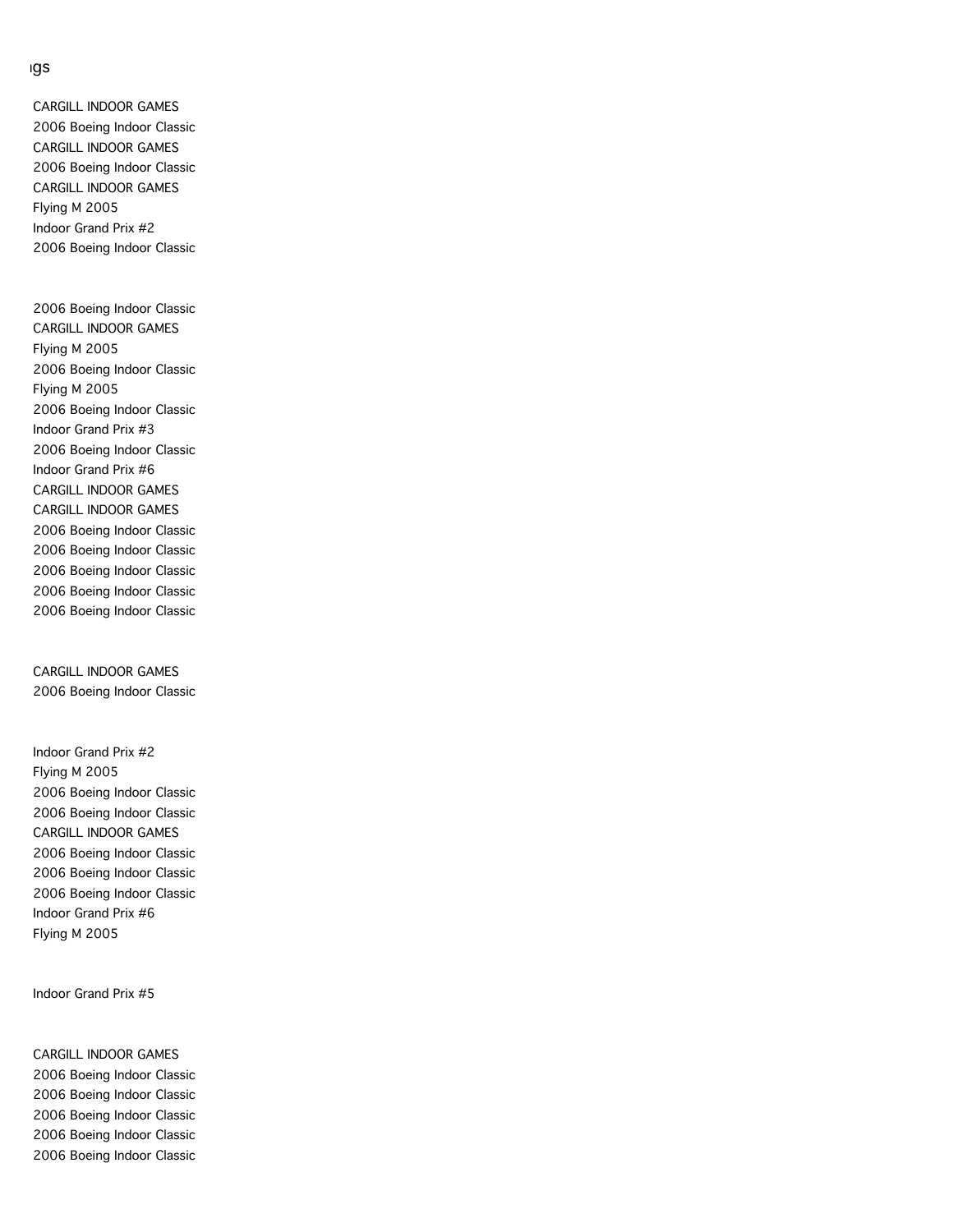2006 Boeing Indoor Classic CARGILL INDOOR GAMES CARGILL INDOOR GAMES Indoor Grand Prix #3

2006 Boeing Indoor Classic 2006 Boeing Indoor Classic Indoor Grand Prix #1 2006 Boeing Indoor Classic CARGILL INDOOR GAMES Indoor Grand Prix #5 Indoor Grand Prix #3 Indoor Grand Prix #1 Indoor Grand Prix #5 CARGILL INDOOR GAMES 2006 Boeing Indoor Classic

2006 Boeing Indoor Classic 2006 Boeing Indoor Classic CARGILL INDOOR GAMES Indoor Grand Prix #6 2006 Boeing Indoor Classic Indoor Grand Prix #6 2006 Boeing Indoor Classic CARGILL INDOOR GAMES Indoor Grand Prix #4 Indoor Grand Prix #4

Flying M 2005 Flying M 2005 Flying M 2005 Flying M 2005 Flying M 2005 Flying M 2005 Flying M 2005 Flying M 2005 Flying M 2005 Flying M 2005

Indoor Grand Prix #1 Indoor Grand Prix #5 CARGILL INDOOR GAMES 2006 Boeing Indoor Classic Indoor Grand Prix #5 Indoor Grand Prix #3 Indoor Grand Prix #5 Indoor Grand Prix #1 CARGILL INDOOR GAMES Indoor Grand Prix #3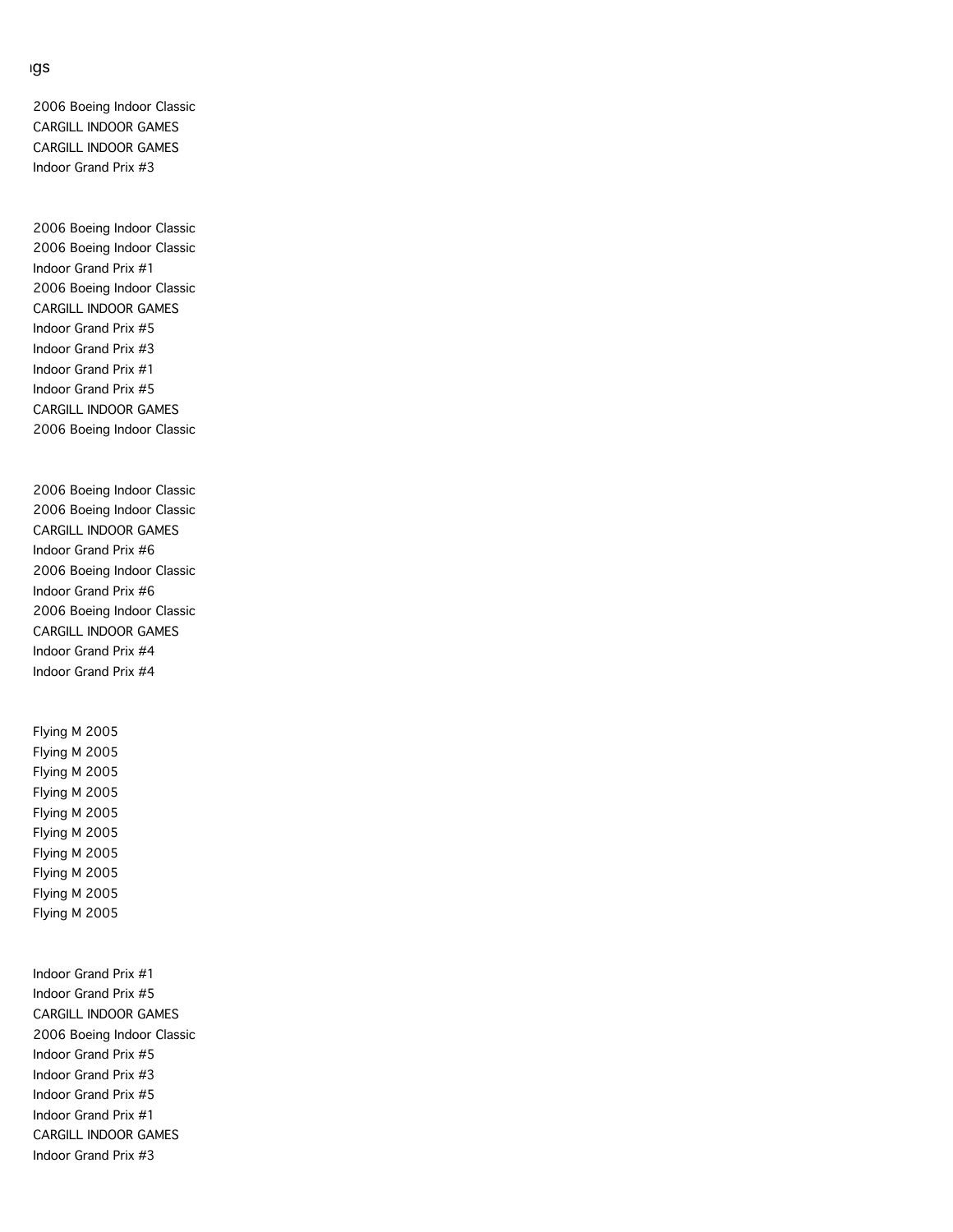Flying M 2005 Flying M 2005 Flying M 2005 Flying M 2005 Flying M 2005

Indoor Grand Prix #2 CARGILL INDOOR GAMES 2006 Boeing Indoor Classic Indoor Grand Prix #2 Indoor Grand Prix #6 Indoor Grand Prix #4 CARGILL INDOOR GAMES 2006 Boeing Indoor Classic 2006 Boeing Indoor Classic 2006 Boeing Indoor Classic

Flying M 2005 Flying M 2005 Flying M 2005 Flying M 2005 Flying M 2005

Cargill Indoor Games CARGILL INDOOR GAMES Indoor Grand Prix #1 CARGILL INDOOR GAMES 2006 Boeing Indoor Classic Indoor Grand Prix #3 2006 Boeing Indoor Classic 2006 Boeing Indoor Classic Indoor Grand Prix #1 2006 Boeing Indoor Classic

Indoor Grand Prix #2 CARGILL INDOOR GAMES Flying M 2005 Indoor Grand Prix #2 Flying M 2005 2006 Boeing Indoor Classic CARGILL INDOOR GAMES 2006 Boeing Indoor Classic Indoor Grand Prix #4 Indoor Grand Prix #4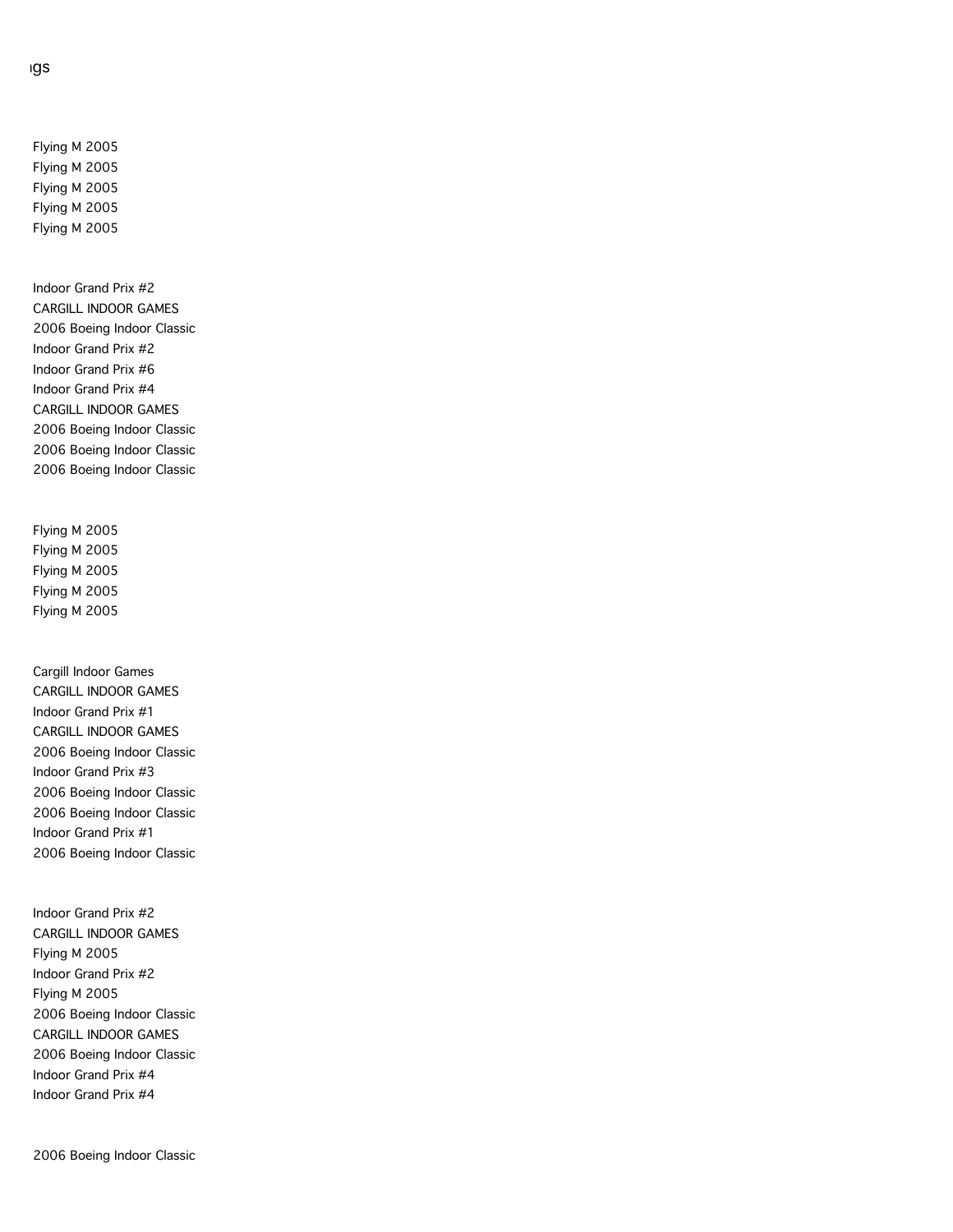Indoor Grand Prix #6 Indoor Grand Prix #4 Indoor Grand Prix #6 2006 Boeing Indoor Classic Indoor Grand Prix #6 2006 Boeing Indoor Classic Flying M 2005 2006 Boeing Indoor Classic 2006 Boeing Indoor Classic

Flying M 2005 Indoor Grand Prix #1 Flying M 2005 CARGILL INDOOR GAMES 2006 Boeing Indoor Classic CARGILL INDOOR GAMES Indoor Grand Prix #3 2006 Boeing Indoor Classic 2006 Boeing Indoor Classic 2006 Boeing Indoor Classic

Indoor Grand Prix #2 Indoor Grand Prix #6 2006 Boeing Indoor Classic Indoor Grand Prix #6 Indoor Grand Prix #4 Indoor Grand Prix #4 Indoor Grand Prix #4 Indoor Grand Prix #6 2006 Boeing Indoor Classic 2006 Boeing Indoor Classic

Indoor Grand Prix #1 Indoor Grand Prix #5 Indoor Grand Prix #5 2006 Boeing Indoor Classic Indoor Grand Prix #3 Indoor Grand Prix #3 CARGILL INDOOR GAMES Indoor Grand Prix #1 CARGILL INDOOR GAMES Indoor Grand Prix #1

Indoor Grand Prix #3 Flying M 2005 CARGILL INDOOR GAMES 2006 Boeing Indoor Classic CARGILL INDOOR GAMES 2006 Boeing Indoor Classic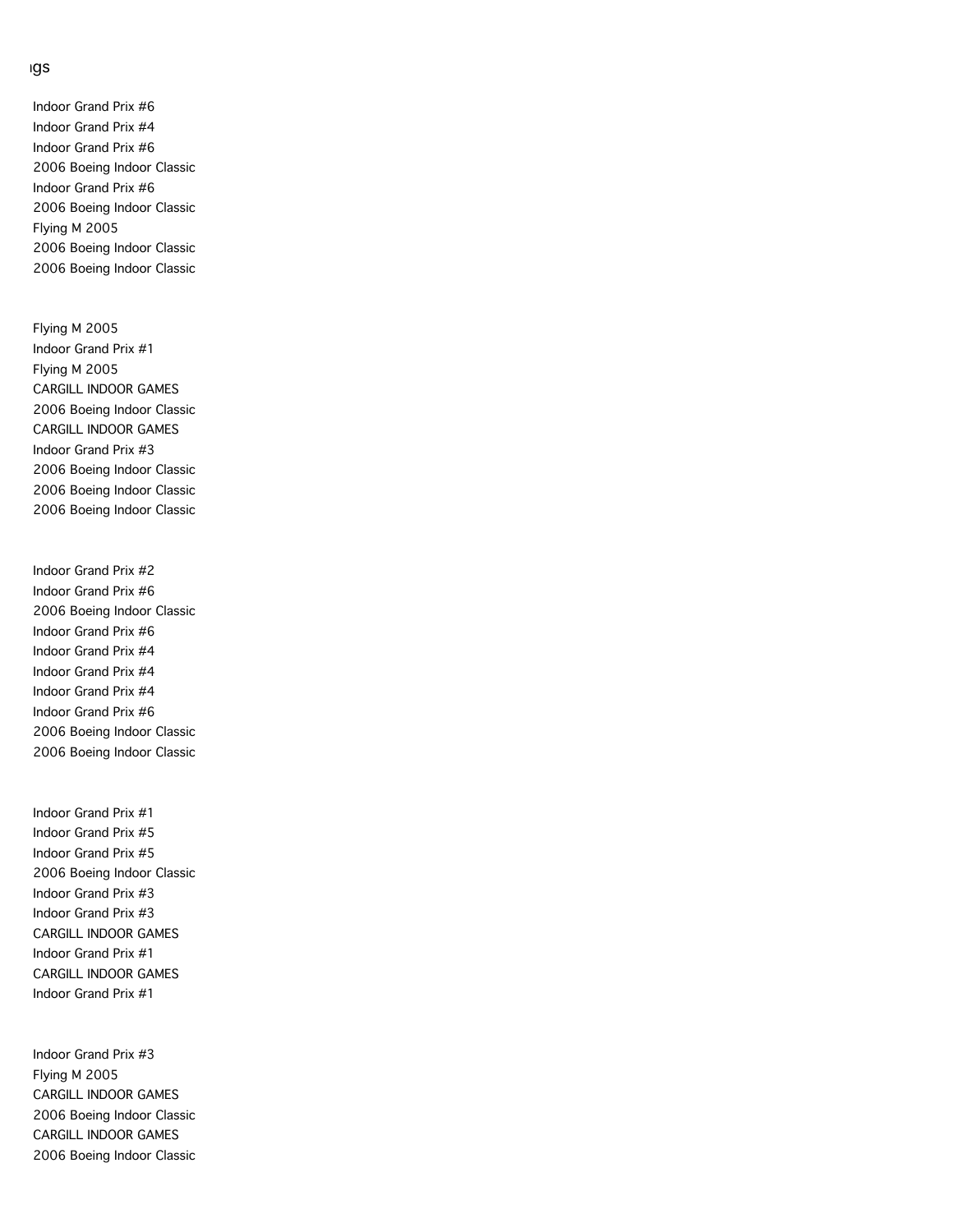2006 Boeing Indoor Classic CARGILL INDOOR GAMES Flying M 2005 CARGILL INDOOR GAMES

Indoor Grand Prix #1 Flying M 2005 CARGILL INDOOR GAMES Indoor Grand Prix #1 CARGILL INDOOR GAMES CARGILL INDOOR GAMES 2006 Boeing Indoor Classic 2006 Boeing Indoor Classic Flying M 2005 Indoor Grand Prix #3

CARGILL INDOOR GAMES 2006 Boeing Indoor Classic 2006 Boeing Indoor Classic Indoor Grand Prix #2 CARGILL INDOOR GAMES CARGILL INDOOR GAMES CARGILL INDOOR GAMES Indoor Grand Prix #2 CARGILL INDOOR GAMES 2006 Boeing Indoor Classic

Flying M 2005 Flying M 2005 Flying M 2005 Flying M 2005 Flying M 2005

Indoor Grand Prix #3 2006 Boeing Indoor Classic CARGILL INDOOR GAMES CARGILL INDOOR GAMES Indoor Grand Prix #1 2006 Boeing Indoor Classic CARGILL INDOOR GAMES Indoor Grand Prix #1 2006 Boeing Indoor Classic CARGILL INDOOR GAMES

Cargill Indoor Games Flying M 2005 Flying M 2005 Flying M 2005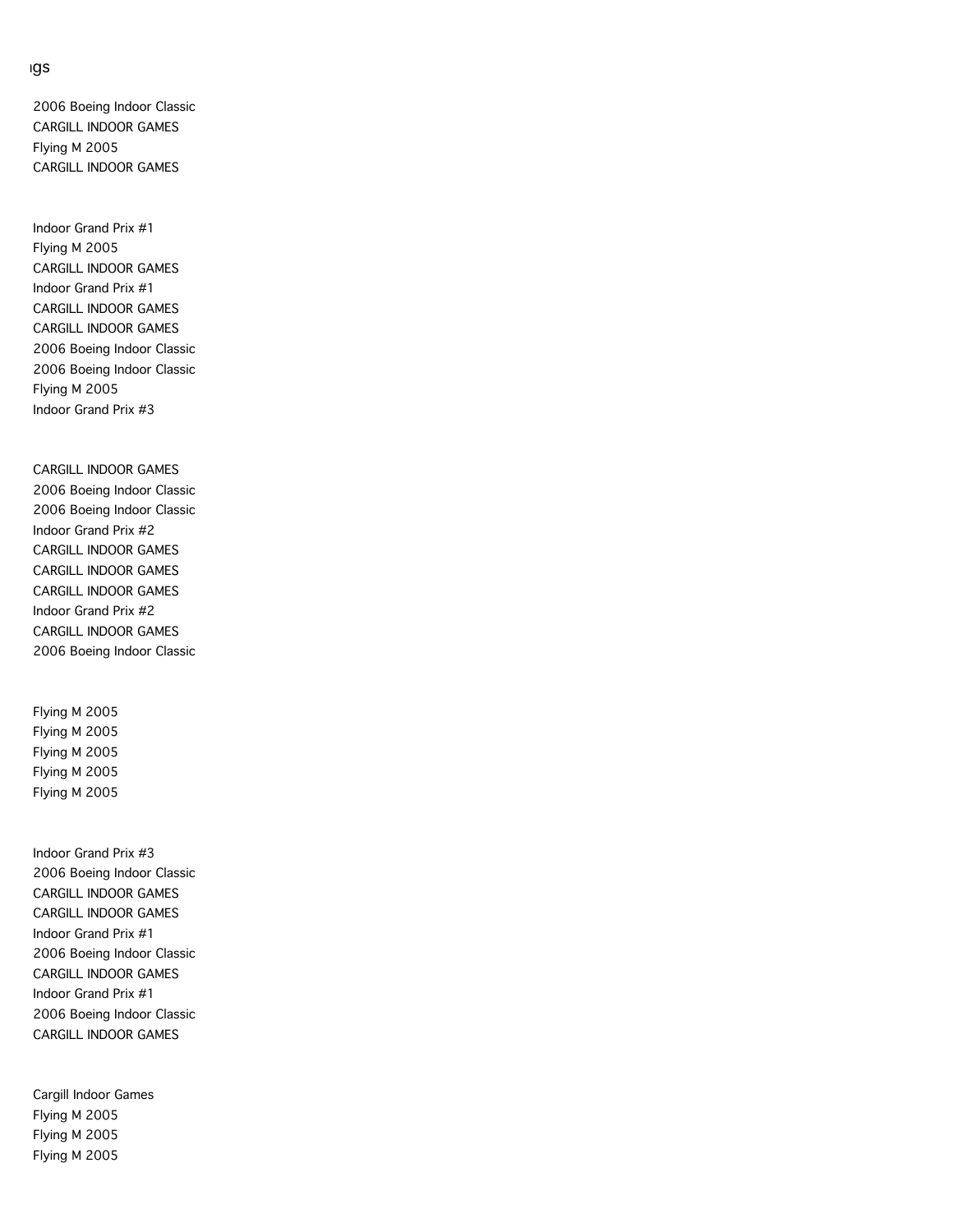Indoor Grand Prix #4

2006 Boeing Indoor Classic CARGILL INDOOR GAMES 2006 Boeing Indoor Classic Indoor Grand Prix #2 CARGILL INDOOR GAMES Indoor Grand Prix #4 2006 Boeing Indoor Classic 2006 Boeing Indoor Classic 2006 Boeing Indoor Classic Indoor Grand Prix #6

Cargill Indoor Games Flying M 2005 Flying M 2005 Flying M 2005

2006 Boeing Indoor Classic Indoor Grand Prix #1 CARGILL INDOOR GAMES Indoor Grand Prix #3 2006 Boeing Indoor Classic Indoor Grand Prix #3 Cargill Indoor Games CARGILL INDOOR GAMES 2006 Boeing Indoor Classic CARGILL INDOOR GAMES

Cargill Indoor Games 2006 Boeing Indoor Classic Indoor Grand Prix #2 CARGILL INDOOR GAMES Flying M 2005 Indoor Grand Prix #2 Indoor Grand Prix #2 Flying M 2005 2006 Boeing Indoor Classic CARGILL INDOOR GAMES

CARGILL INDOOR GAMES CARGILL INDOOR GAMES 2006 Boeing Indoor Classic Indoor Grand Prix #4 CARGILL INDOOR GAMES 2006 Boeing Indoor Classic 2006 Boeing Indoor Classic CARGILL INDOOR GAMES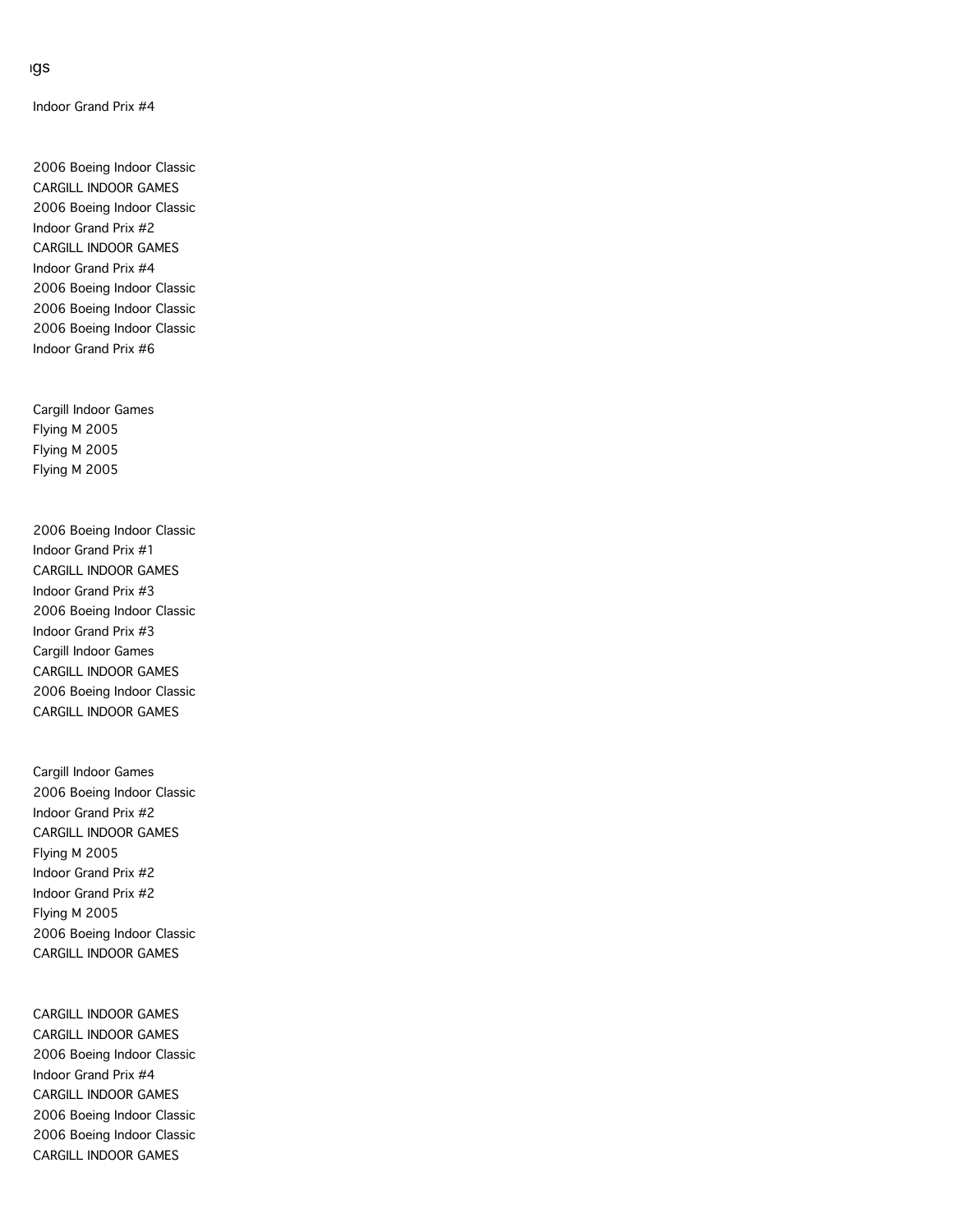2006 Boeing Indoor Classic CARGILL INDOOR GAMES

Cargill Indoor Games 2006 Boeing Indoor Classic 2006 Boeing Indoor Classic CARGILL INDOOR GAMES 2006 Boeing Indoor Classic

Flying M 2005 2006 Boeing Indoor Classic Flying M 2005 CARGILL INDOOR GAMES 2006 Boeing Indoor Classic CARGILL INDOOR GAMES 2006 Boeing Indoor Classic 2006 Boeing Indoor Classic 2006 Boeing Indoor Classic CARGILL INDOOR GAMES

CARGILL INDOOR GAMES 2006 Boeing Indoor Classic 2006 Boeing Indoor Classic Indoor Grand Prix #1 CARGILL INDOOR GAMES 2006 Boeing Indoor Classic CARGILL INDOOR GAMES CARGILL INDOOR GAMES 2006 Boeing Indoor Classic 2006 Boeing Indoor Classic

2006 Boeing Indoor Classic 2006 Boeing Indoor Classic CARGILL INDOOR GAMES 2006 Boeing Indoor Classic 2006 Boeing Indoor Classic CARGILL INDOOR GAMES CARGILL INDOOR GAMES Flying M 2005 2006 Boeing Indoor Classic CARGILL INDOOR GAMES CARGILL INDOOR GAMES

CARGILL INDOOR GAMES 2006 Boeing Indoor Classic 2006 Boeing Indoor Classic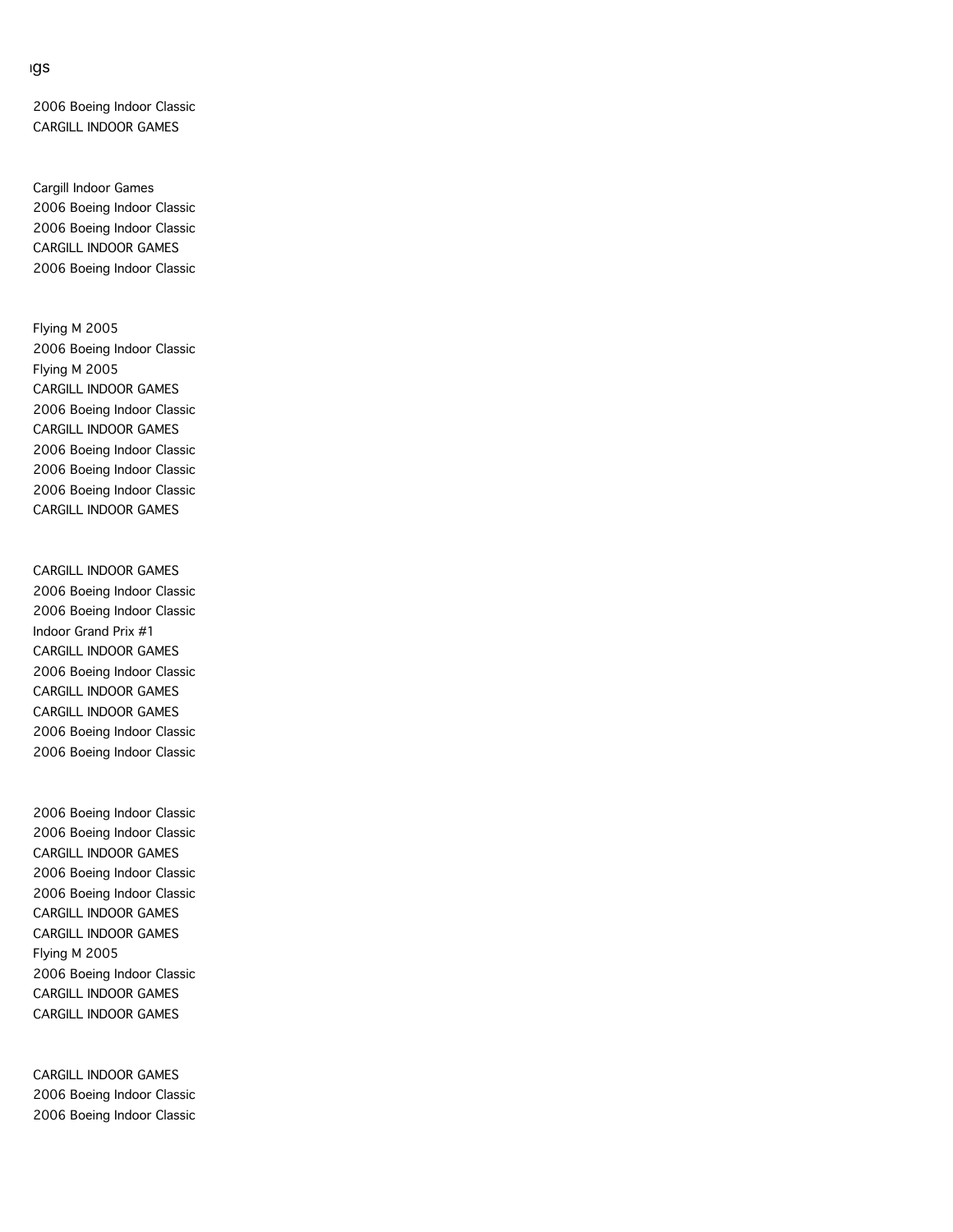Indoor Grand Prix #3

2006 CWUAA Track and Field Championship Minnesota Classic 2006 Canadian Interuniversity Sport 2006 CWUAA Track and Field Championship Indoor Grand Prix #1 2006 ISU Classic Minnesota Classic Indoor Grand Prix #3 Cargill Indoor Games 2006 Prairie Dual

Indoor Grand Prix #4 2006 ISU Classic Cargill Indoor Games Minnesota Classic Indoor Grand Prix #2 Indoor Grand Prix #4 Cargill Indoor Games CARGILL INDOOR GAMES 2006 Boeing Indoor Classic Cargill Indoor Games

Indoor Grand Prix #5 Cargill Indoor Games Indoor Grand Prix #2 2006 CWUAA Track and Field Championship Indoor Grand Prix #2 2006 Prairie Dual Flying M 2005 Flying M 2005 Indoor Grand Prix #2 Cargill Indoor Games

2006 ISU Classic Indoor Grand Prix #5 CARGILL INDOOR GAMES 2006 Boeing Indoor Classic 2006 Boeing Indoor Classic Indoor Grand Prix #3 CARGILL INDOOR GAMES 2006 Boeing Indoor Classic Indoor Grand Prix #3 CARGILL INDOOR GAMES

2006 CWUAA Track and Field Championship Minnesota Classic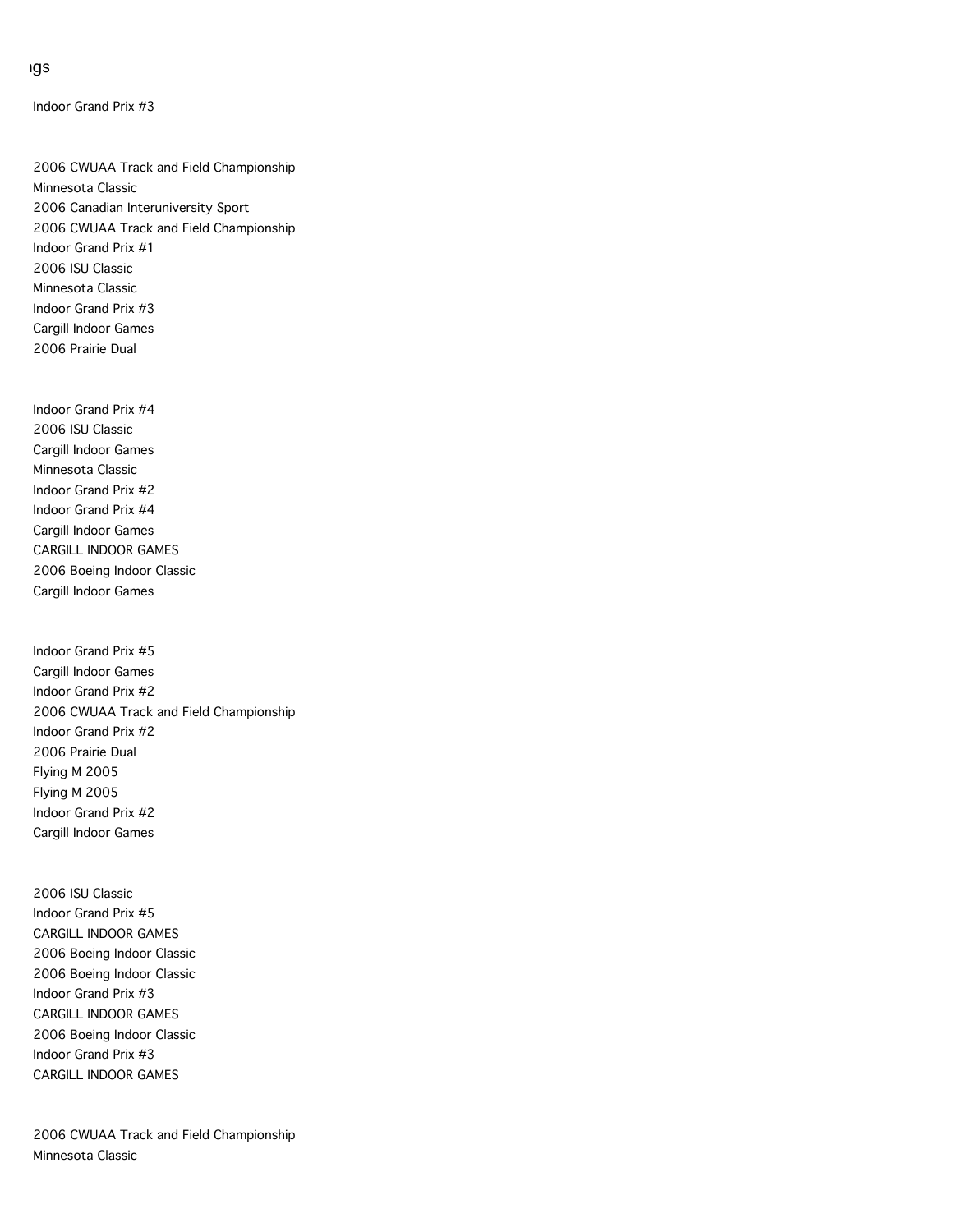Cargill Indoor Games Flying M 2005

2006 Boeing Indoor Classic CARGILL INDOOR GAMES 2006 Boeing Indoor Classic 2006 CWUAA Track and Field Championship Indoor Grand Prix #4 CARGILL INDOOR GAMES CARGILL INDOOR GAMES 2006 Boeing Indoor Classic

Indoor Grand Prix #5 2006 Boeing Indoor Classic CARGILL INDOOR GAMES Indoor Grand Prix #1 Cargill Indoor Games 2006 Boeing Indoor Classic Indoor Grand Prix #3 2006 Boeing Indoor Classic CARGILL INDOOR GAMES Indoor Grand Prix #3

Indoor Grand Prix #6 Flying M 2005 2006 Prairie Dual Indoor Grand Prix #2 Cargill Indoor Games Indoor Grand Prix #4 2006 Boeing Indoor Classic 2006 Boeing Indoor Classic Indoor Grand Prix #4 Indoor Grand Prix #6

Minnesota Classic

2006 CWUAA Track and Field Championship 2006 CWUAA Track and Field Championship 2006 CWUAA Track and Field Championship CARGILL INDOOR GAMES Cargill Indoor Games 2006 Boeing Indoor Classic Cargill Indoor Games Indoor Grand Prix #2 CARGILL INDOOR GAMES Indoor Grand Prix #4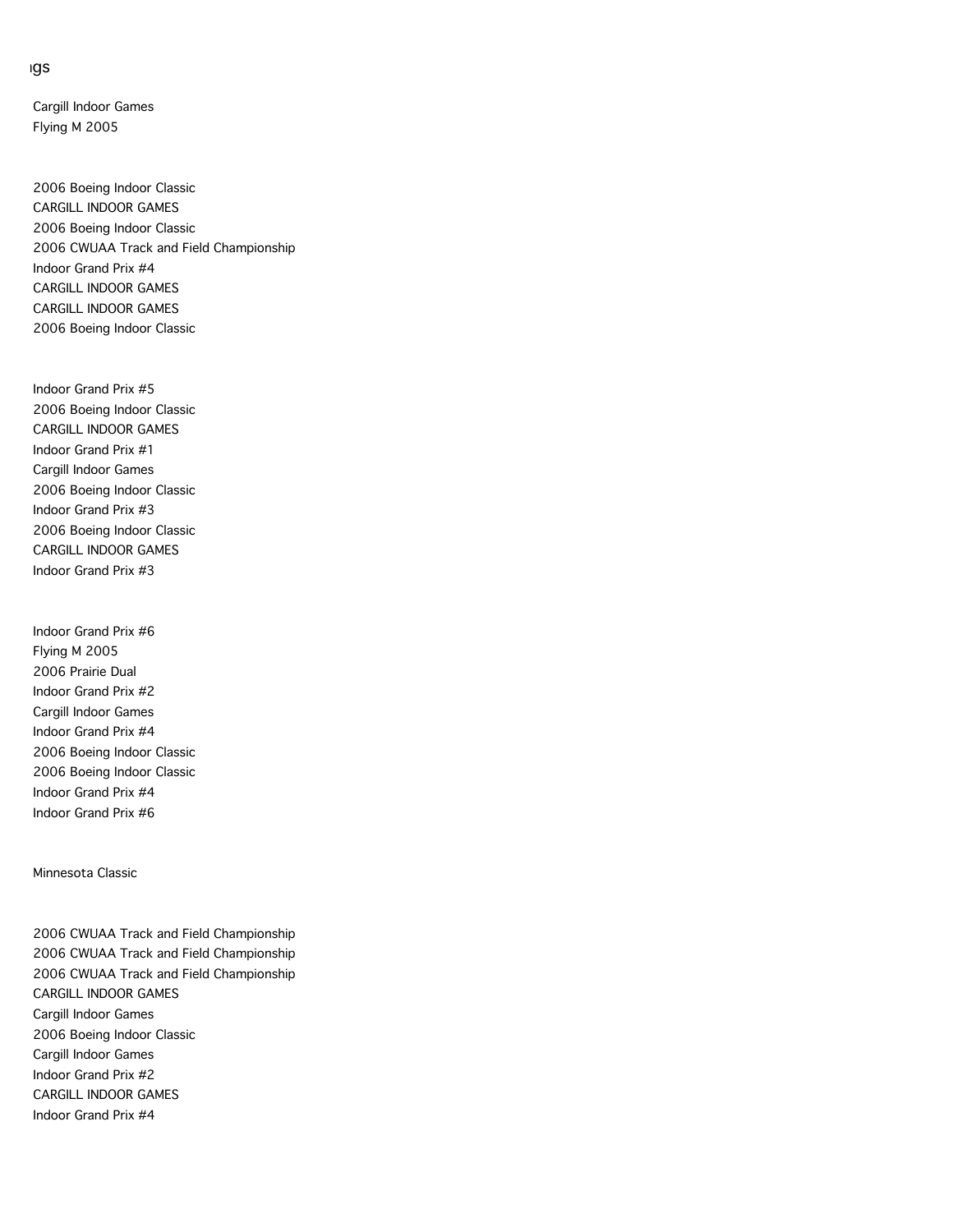Flying M 2005 Indoor Grand Prix #1 2006 CWUAA Track and Field Championship 2006 Boeing Indoor Classic 2006 Boeing Indoor Classic

Indoor Grand Prix #5 Indoor Grand Prix #2 CARGILL INDOOR GAMES 2006 Boeing Indoor Classic

2006 CWUAA Track and Field Championship 2006 Boeing Indoor Classic CARGILL INDOOR GAMES 2006 CWUAA Track and Field Championship Indoor Grand Prix #2 Indoor Grand Prix #2 CARGILL INDOOR GAMES Cargill Indoor Games Cargill Indoor Games Indoor Grand Prix #4

Indoor Grand Prix #1 Cargill Indoor Games Indoor Grand Prix #3 2006 Boeing Indoor Classic CARGILL INDOOR GAMES CARGILL INDOOR GAMES CARGILL INDOOR GAMES Minnesota Classic Indoor Grand Prix #5 CARGILL INDOOR GAMES

Indoor Grand Prix #2 Flying M 2005 2006 Boeing Indoor Classic 2006 Boeing Indoor Classic CARGILL INDOOR GAMES 2006 CWUAA Track and Field Championship CARGILL INDOOR GAMES

Flying M 2005 Indoor Grand Prix #1 Indoor Grand Prix #1 Flying M 2005

2006 CWUAA Track and Field Championship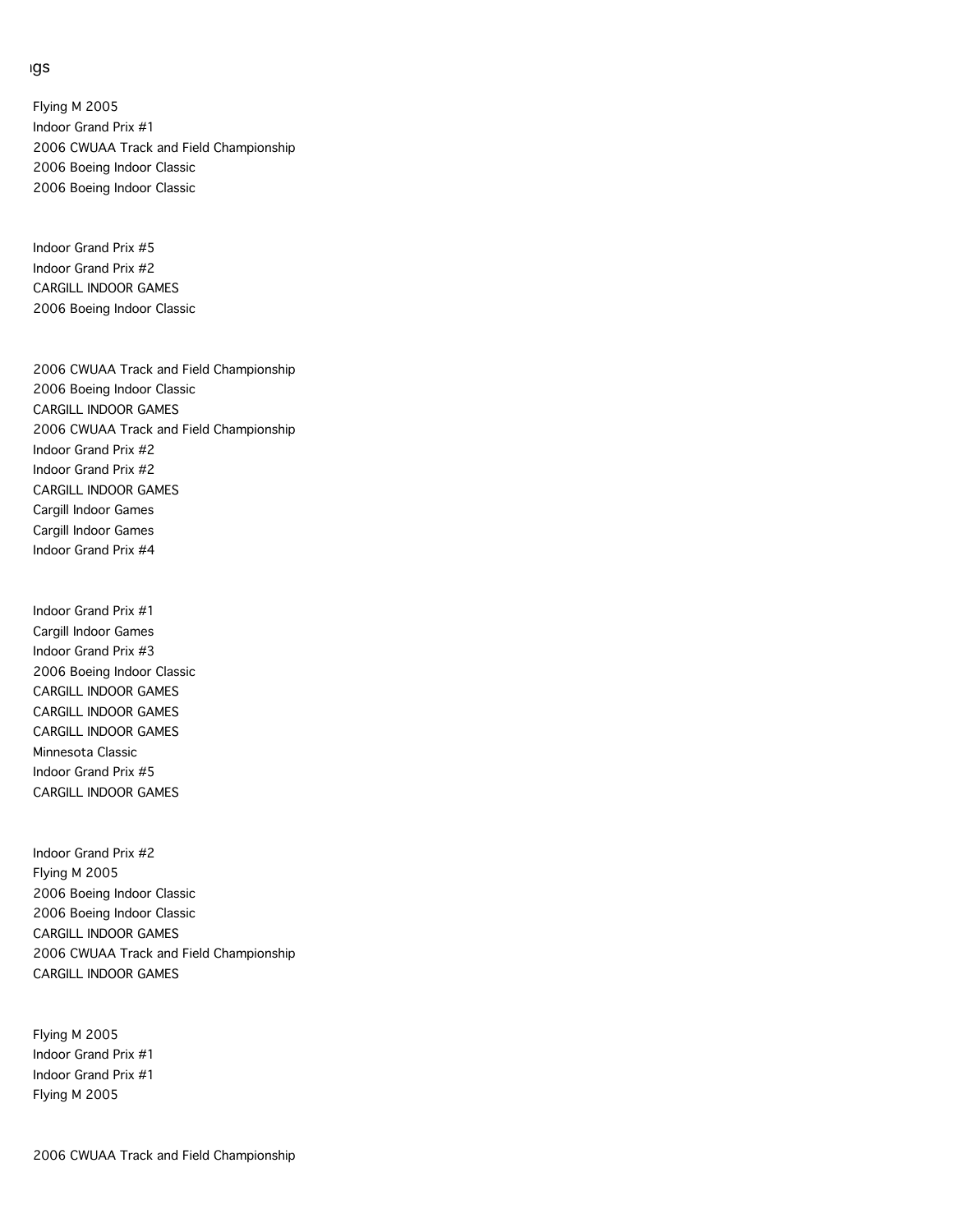Indoor Grand Prix #3

Indoor Grand Prix #3 Indoor Grand Prix #5 Cargill Indoor Games 2006 Boeing Indoor Classic 2006 CWUAA Track and Field Championship Indoor Grand Prix #5 Flying M 2005 Indoor Grand Prix #1 Indoor Grand Prix #5 Indoor Grand Prix #1

2006 ISU Classic Indoor Grand Prix #4 Indoor Grand Prix #4 2006 ISU Classic 2006 Boeing Indoor Classic Indoor Grand Prix #4 Minnesota Classic Minnesota Classic Indoor Grand Prix #4 Indoor Grand Prix #4

2006 Canadian Interuniversity Sport Cargill Indoor Games 2006 CWUAA Track and Field Championship 2006 Canadian Interuniversity Sport Indoor Grand Prix #5 2006 CWUAA Track and Field Championship Indoor Grand Prix #2 Cargill Indoor Games 2006 CWUAA Track and Field Championship Indoor Grand Prix #2

2006 ISU Classic Indoor Grand Prix #3 2006 Boeing Indoor Classic 2006 ISU Classic Minnesota Classic Indoor Grand Prix #3 2006 Boeing Indoor Classic

Cargill Indoor Games 2006 Canadian Interuniversity Sport Minnesota Classic 2006 Canadian Interuniversity Sport 2006 CWUAA Track and Field Championship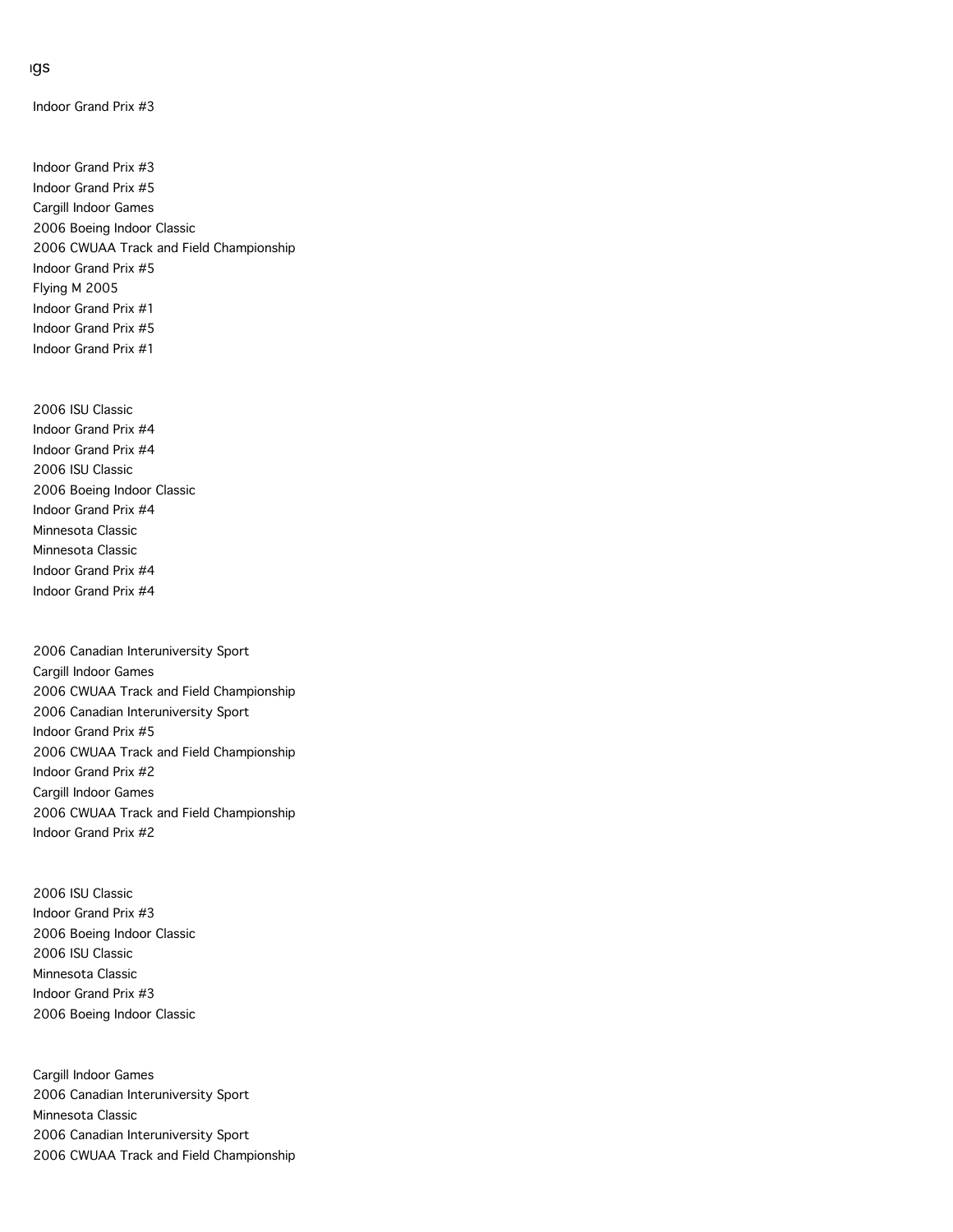Minnesota Classic Cargill Indoor Games 2006 CWUAA Track and Field Championship 2006 CWUAA Track and Field Championship 2006 Canadian Interuniversity Sport

2006 ISU Classic 2006 Boeing Indoor Classic Indoor Grand Prix #2 2006 Canadian Interuniversity Sport 2006 CWUAA Track and Field Championship 2006 CWUAA Track and Field Championship Indoor Grand Prix #4 Indoor Grand Prix #4

Cargill Indoor Games 2006 Prairie Dual Cargill Indoor Games Flying M 2005 Flying M 2005

Indoor Grand Prix #5 Indoor Grand Prix #3 2006 CWUAA Track and Field Championship 2006 CWUAA Track and Field Championship Indoor Grand Prix #1 Indoor Grand Prix #5 2006 Boeing Indoor Classic 2006 Boeing Indoor Classic Indoor Grand Prix #1 2006 Boeing Indoor Classic

2006 ISU Classic Indoor Grand Prix #2 Cargill Indoor Games Cargill Indoor Games Cargill Indoor Games Indoor Grand Prix #4 2006 CWUAA Track and Field Championship 2006 Canadian Interuniversity Sport 2006 Prairie Dual 2006 ISU Classic

2006 ISU Classic Minnesota Classic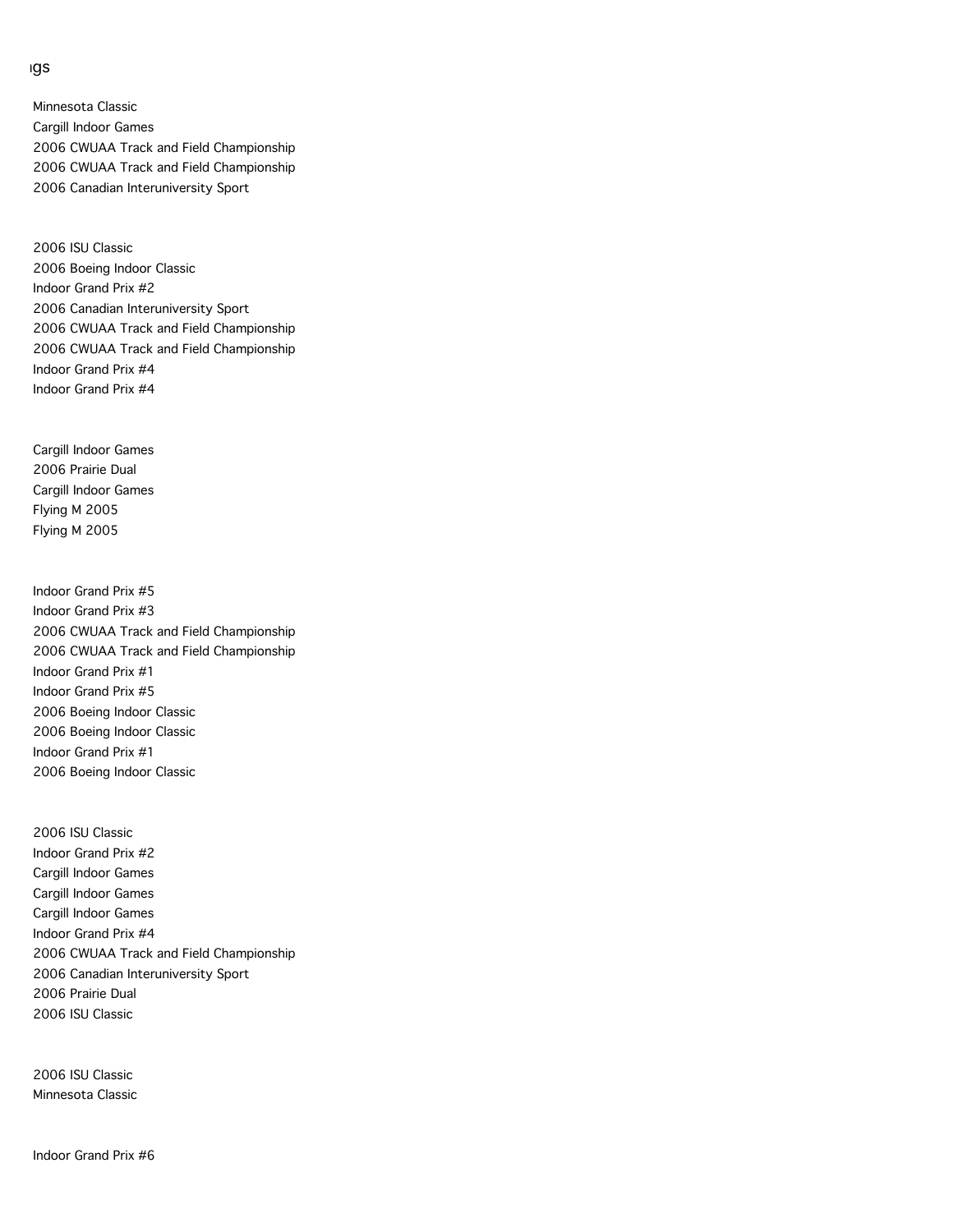2006 CWUAA Track and Field Championship Cargill Indoor Games Cargill Indoor Games 2006 Boeing Indoor Classic 2006 Canadian Interuniversity Sport Indoor Grand Prix #4 Purple & White Flying M 2005 2006 CWUAA Track and Field Championship Cargill Indoor Games

2006 CWUAA Track and Field Championship 2006 Canadian Interuniversity Sport Cargill Indoor Games 2006 Canadian Interuniversity Sport Indoor Grand Prix #6 2006 Boeing Indoor Classic 2006 ISU Classic 2006 Canadian Interuniversity Sport 2006 CWUAA Track and Field Championship 2006 CWUAA Track and Field Championship

2006 Boeing Indoor Classic Indoor Grand Prix #5 Indoor Grand Prix #2 CARGILL INDOOR GAMES

Cargill Indoor Games 2006 Boeing Indoor Classic CanAm Meet Indoor Grand Prix #6 Indoor Grand Prix #6 Cargill Indoor Games Indoor Grand Prix #4 Indoor Grand Prix #4 2006 CWUAA Track and Field Championship 2006 Boeing Indoor Classic

2006 Canadian Interuniversity Sport Don Wright Invitational Meyo Invitational CanAm Meet Purple & White Indoor Grand Prix #5 Indoor Grand Prix #3 Cargill Indoor Games 2006 Boeing Indoor Classic Indoor Grand Prix #3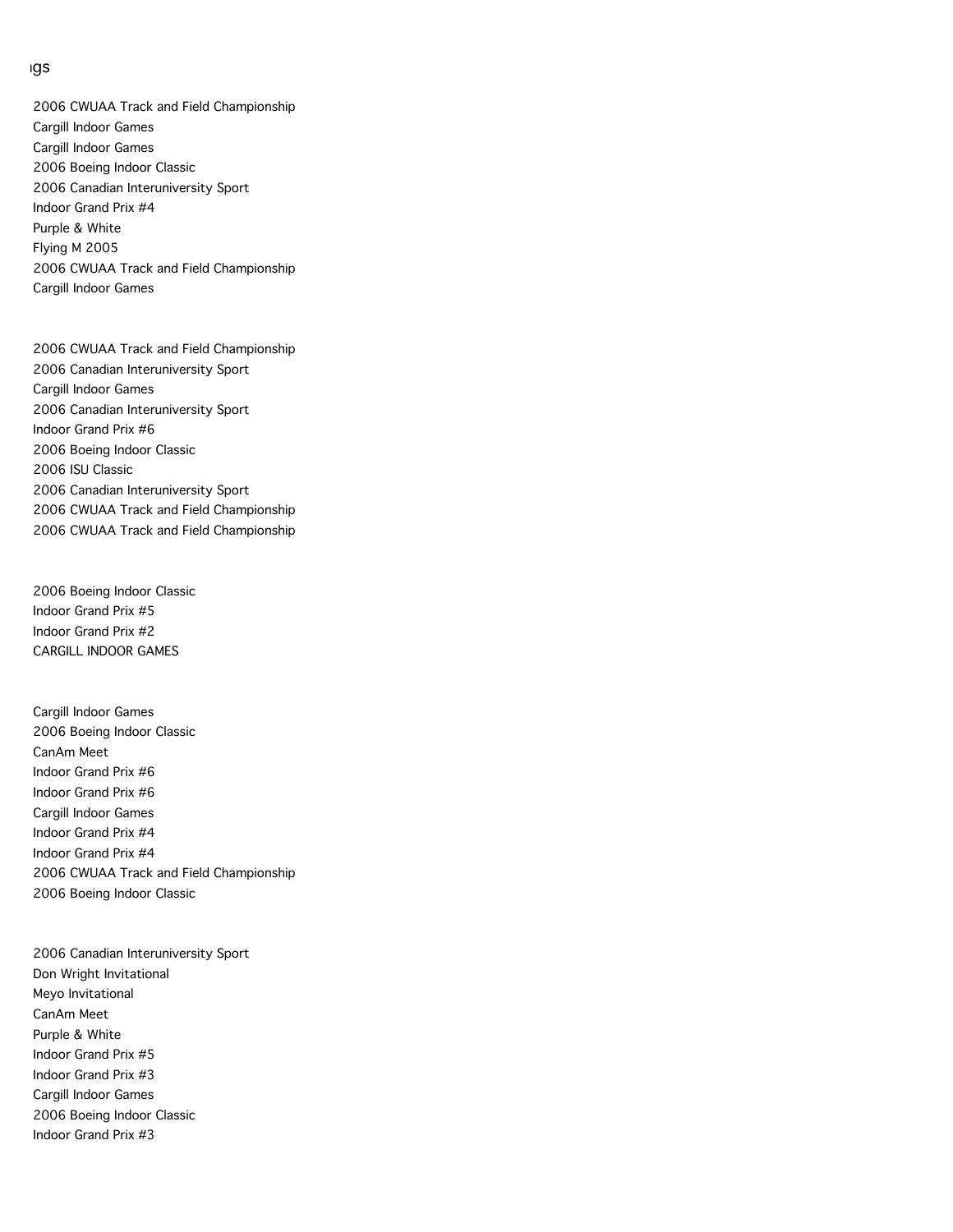2006 Boeing Indoor Classic 2006 Boeing Indoor Classic Indoor Grand Prix #3 2006 Prairie Dual Cargill Indoor Games Minnesota Classic 2006 Boeing Indoor Classic Purple & White 2006 CWUAA Track and Field Championship Indoor Grand Prix #5

Cargill Indoor Games Indoor Grand Prix #1 2006 Boeing Indoor Classic Indoor Grand Prix #4 2006 Boeing Indoor Classic 2006 Boeing Indoor Classic 2006 CWUAA Track and Field Championship Indoor Grand Prix #6 2006 Boeing Indoor Classic Flying M 2005

2006 CWUAA Track and Field Championship 2006 Canadian Interuniversity Sport Indoor Grand Prix #3 2006 CWUAA Track and Field Championship Indoor Grand Prix #3

Indoor Grand Prix #3 2006 Boeing Indoor Classic Flying M 2005 Cargill Indoor Games Cargill Indoor Games Indoor Grand Prix #3 2006 Boeing Indoor Classic 2006 Boeing Indoor Classic Cargill Indoor Games Cargill Indoor Games

2006 Boeing Indoor Classic Cargill Indoor Games 2006 Boeing Indoor Classic 2006 Boeing Indoor Classic Cargill Indoor Games 2006 Boeing Indoor Classic Cargill Indoor Games Cargill Indoor Games 2006 Boeing Indoor Classic